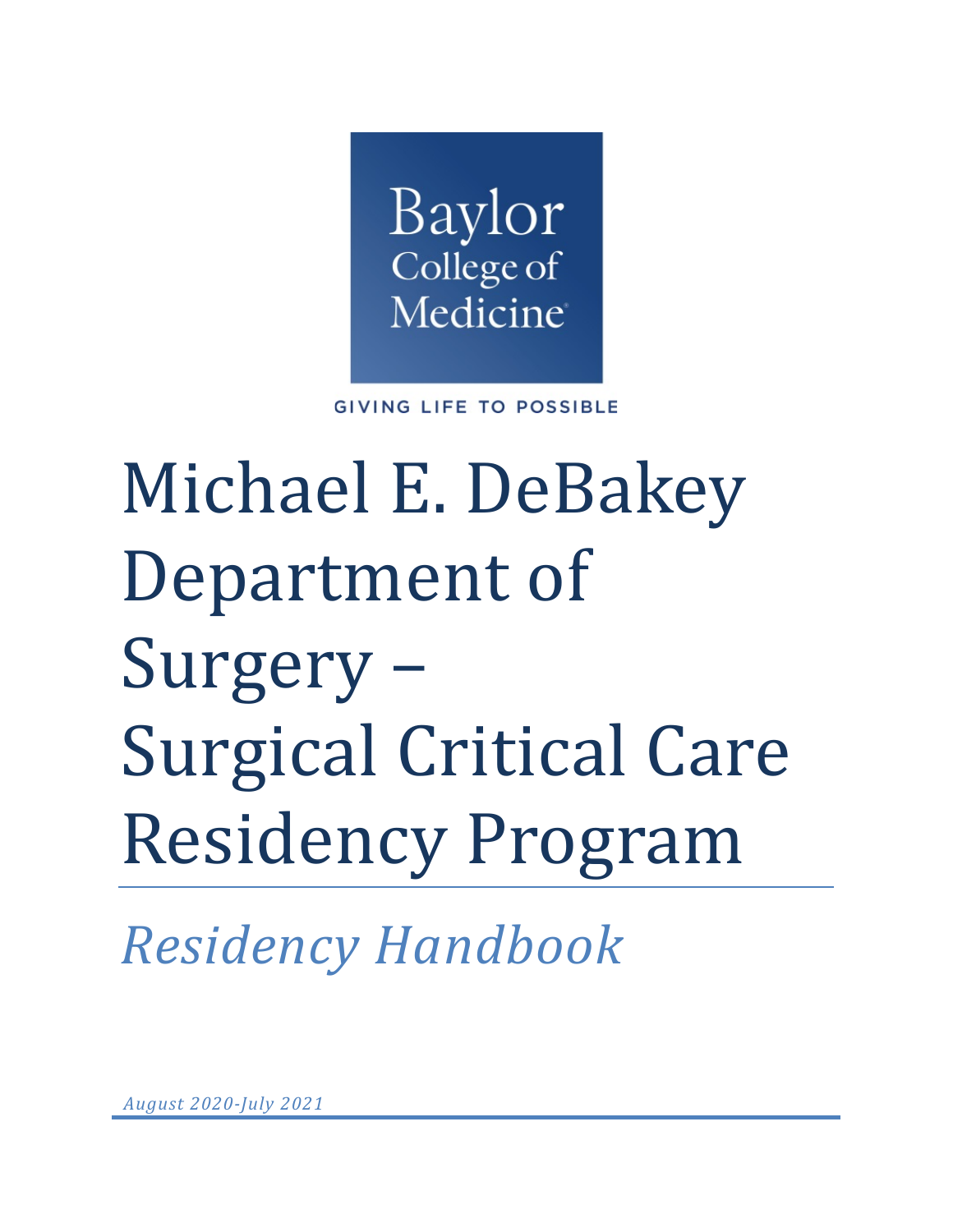## 2020-2021 RESIDENT HANDBOOK **TABLE OF CONTENTS**

| Baylor St. Luke's Medical Center- Surgical Intensive Care Unit 10      |  |
|------------------------------------------------------------------------|--|
| Baylor St. Luke's Medical Center- Thoracic Intensive Care Unit  11     |  |
| Baylor St. Luke's Medical Center- Acute Care Surgery Service 11        |  |
|                                                                        |  |
|                                                                        |  |
|                                                                        |  |
|                                                                        |  |
| Surgical Critical Care Residency Program Specific Requirements  19     |  |
|                                                                        |  |
|                                                                        |  |
|                                                                        |  |
| Clinical Experience and Education Hours and the Working Environment 23 |  |
|                                                                        |  |
|                                                                        |  |
|                                                                        |  |
|                                                                        |  |
|                                                                        |  |
|                                                                        |  |
|                                                                        |  |
|                                                                        |  |
|                                                                        |  |
|                                                                        |  |
|                                                                        |  |
|                                                                        |  |
|                                                                        |  |
|                                                                        |  |
|                                                                        |  |
|                                                                        |  |
|                                                                        |  |
|                                                                        |  |
|                                                                        |  |
|                                                                        |  |
| E-Mail                                                                 |  |
|                                                                        |  |
|                                                                        |  |
|                                                                        |  |
|                                                                        |  |
|                                                                        |  |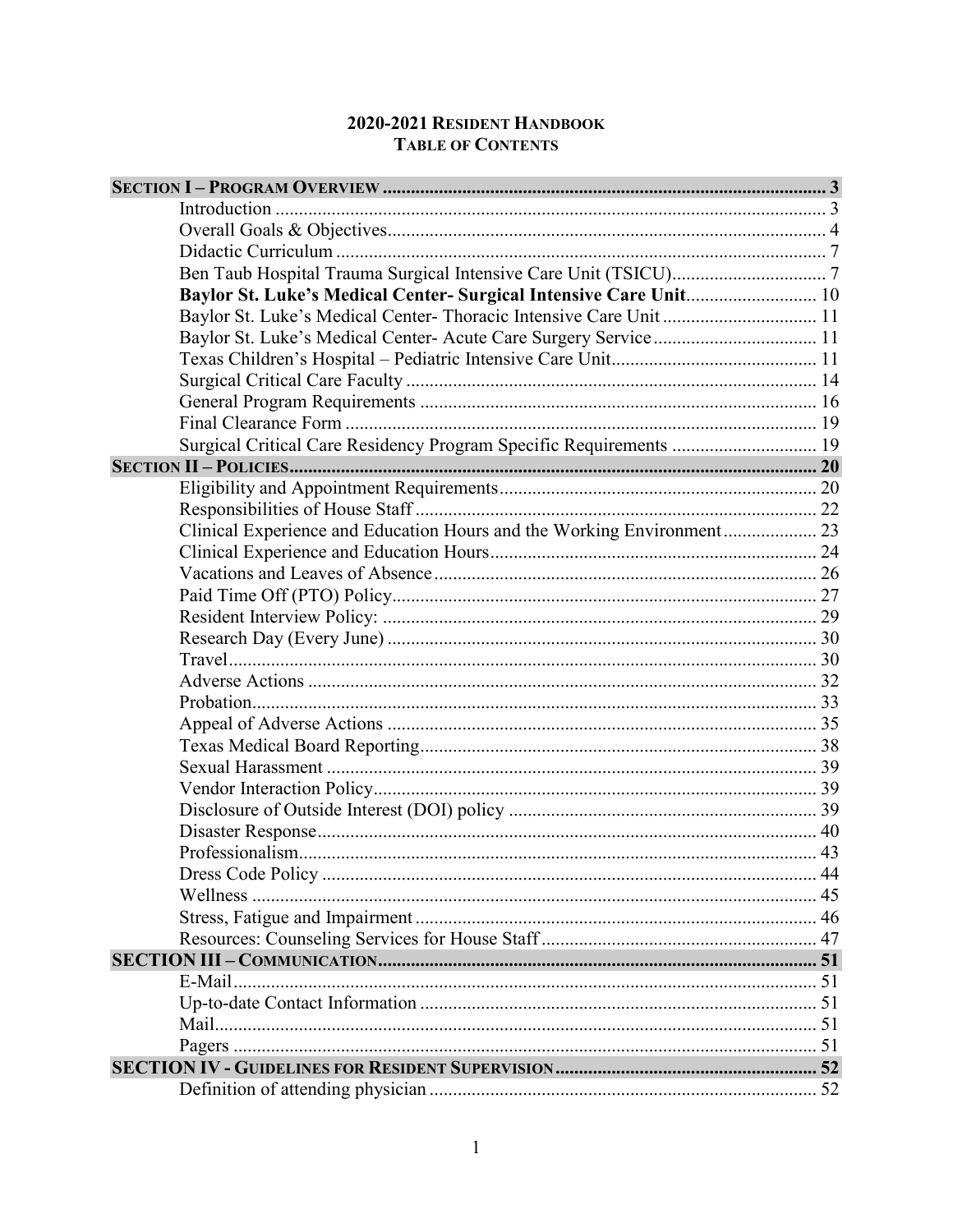| Roles and Responsibilities: The Department Chairman and Surgical Critical Care |  |
|--------------------------------------------------------------------------------|--|
|                                                                                |  |
|                                                                                |  |
|                                                                                |  |
|                                                                                |  |
|                                                                                |  |
|                                                                                |  |
|                                                                                |  |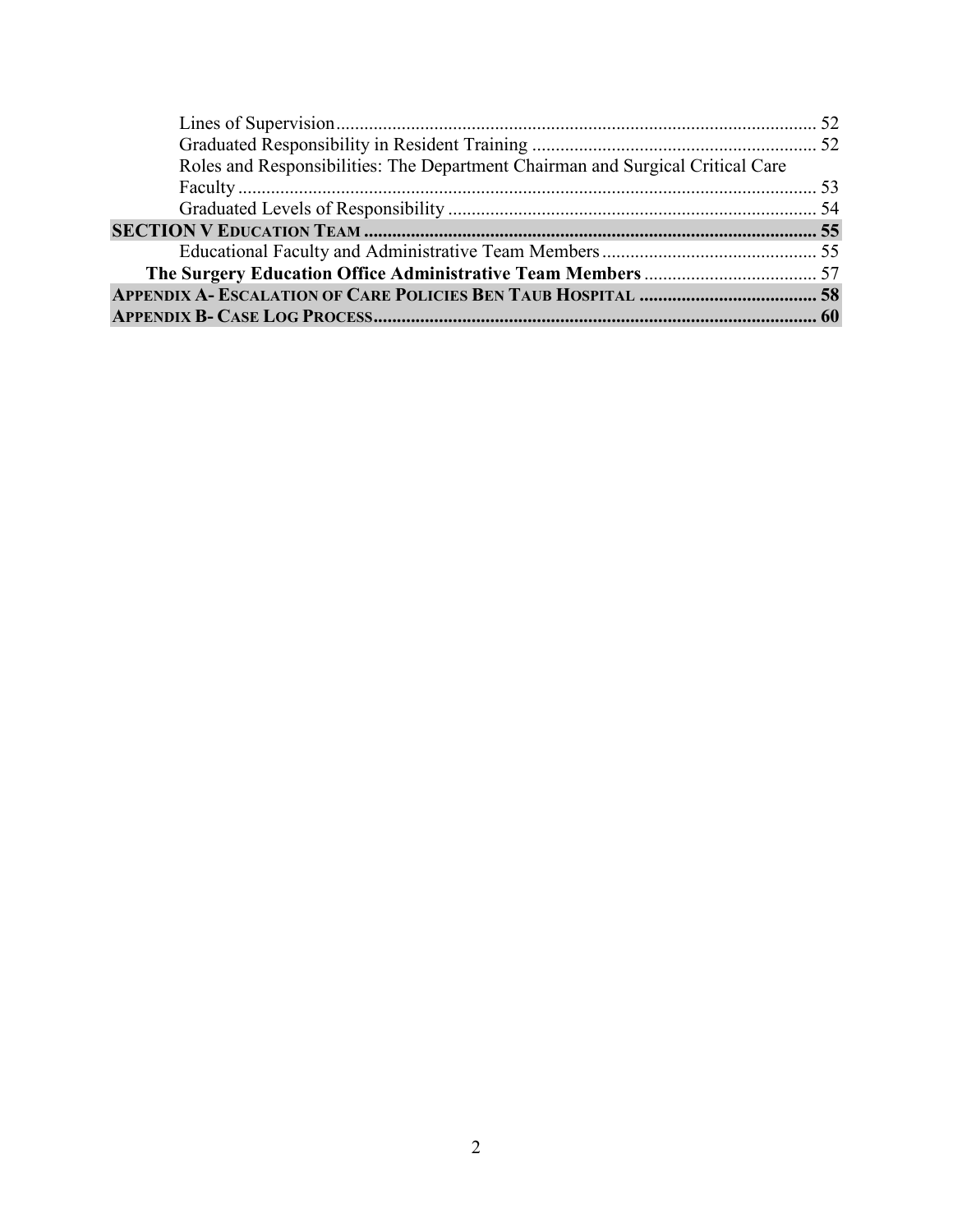# <span id="page-3-0"></span>**SECTION I – PROGRAM OVERVIEW**

## <span id="page-3-1"></span>**Introduction**

The Baylor College of Medicine (BCM) Surgical Critical Care Residency Program's mission is to provide Residents with a broad-based education in all phases of Surgical Critical Care and allow Residents to develop advanced proficiency in the management of critically ill surgical patients specifically as they relate to hemodynamic instability, multiple organ failure and complex coexisting medical problems; to develop the qualifications necessary to supervise a Surgical Critical Care unit; and to conduct scholarly activities in Surgical Critical Care.

This is accomplished through a large and diverse patient population in three affiliated hospitals, the Texas Medical Center facilities, a diverse faculty and unique experiences in research and technology development available at BCM. Each affiliated hospital, Ben Taub Hospital Trauma Surgical Intensive Care Unit (TSICU), Baylor St. Luke's Medical Center Surgical Intensive Care Unit (SICU), and Texas Children's Hospital Surgical Intensive Care Unit (SICU), has extensive clinical volume to provide the critical care resident enough experience to attain proficiency in the management of the severely ill surgical adult and pediatric patients. In addition, at each facility, the Surgical Critical Care Resident will assume supervisory and administrative roles in each ICU under supervision and mentorship of each of the assigned faculty.

The length of the educational program is 12 months, with time allocated to each of the surgical intensive care units. The monthly schedule has three of the four resident's rotations through the Ben Taub Hospital TSICU for four months, Baylor St. Luke's Medical Center Surgical Intensive Care Unit (SICU) for four months, Baylor St. Luke's Medical Center Thoracic Intensive Care Unit (TICU) for two months, and Baylor St. Luke's Medical Center Acute Care Service for two months. The Pediatric Focus Critical Care Resident will follow a more rigorous schedule at Texas Children's, rotating in the PICU for four months, the neonatal ICU (NICU) for three months, cardiovascular ICU (CVICU) for one month, and then rotating at Ben Taub Hospital TSICU for two months.

The Surgical Critical Care Resident interacts with the residents, (each sharing level-appropriate responsibility in patient management decisions), medical students, and staff. The ICU attending assists the primary service and the Surgical Critical Care Resident with the critical care issues as they relate to the patient. For unstable or particularly difficult cases, the ICU Attendings and Surgical Critical Care Residents work in close collaboration with the other surgical Attendings and General Surgery Residents. This model provides continuous critical care to the patient in a seamless way often difficult for the other surgical services due to their commitments outside of the ICU (e.g. operating room, trauma activation, non-trauma surgical emergencies, etc.) This arrangement impacts positively on the Surgery Residents' education permitting a greater interaction with more senior physicians and improved supervision.

The Surgical Critical Care Program Director assures that there is no adverse impact on the resident critical care experience as a member of the Surgery Education Committee. It is the focus of the Surgical Critical Care Program Director to ensure a balance of responsibility between the residents and the Surgical Critical Care Resident. In addition, Dr. Todd Rosengart (Chairman of the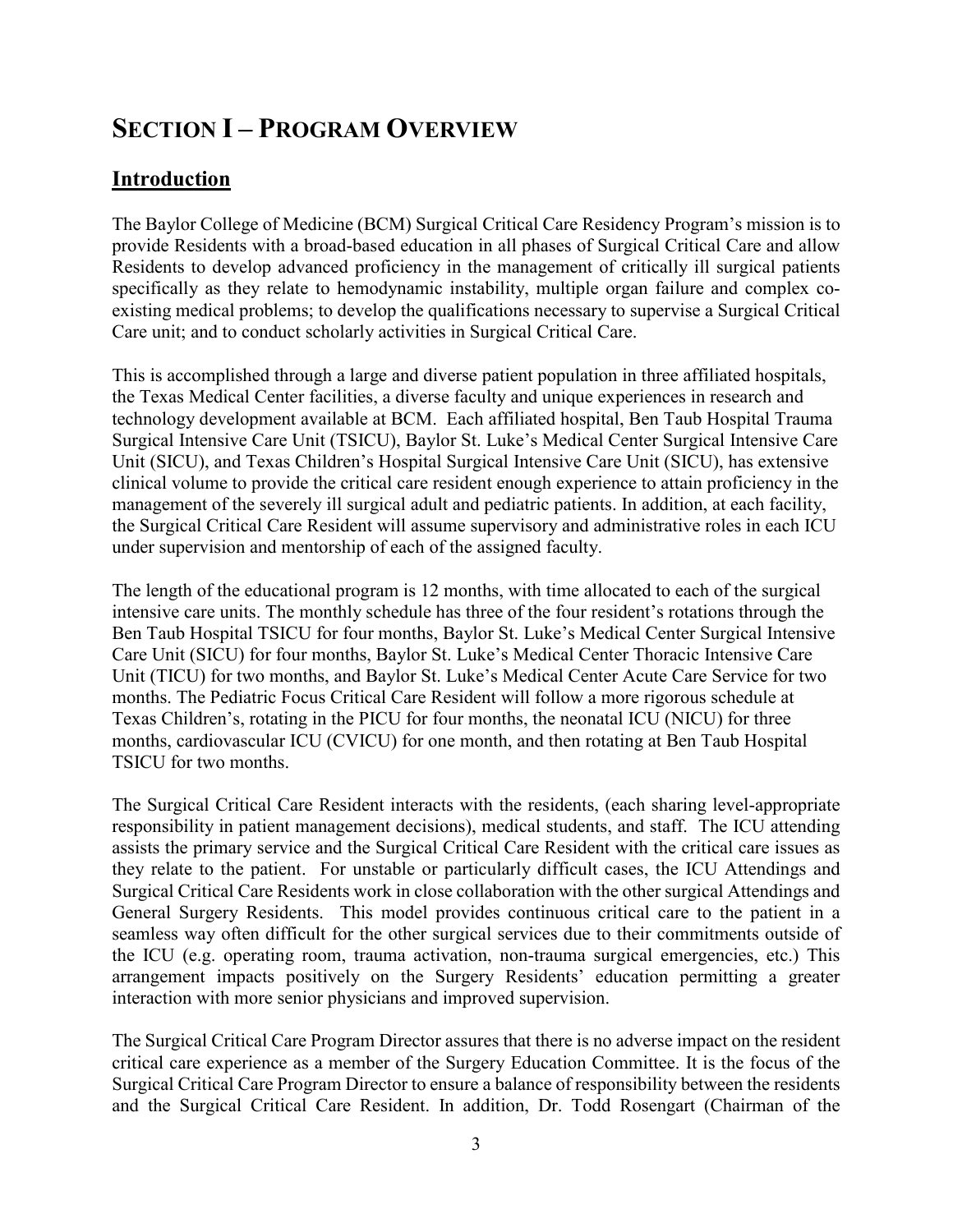Department of Surgery) and Dr. Bradford G. Scott (Vice Chair for Education and General Surgery Residency Program Director) review the activities of the Surgical Critical Care Residency Program. The ICU medical directors meet regularly as part of the BCM Critical Care Committee to review the protocol driven care of the patients and resident-resident interactions. Any conflicting issues are resolved as they occur in a collaborative manner with the patient's care as the primary focus.

## <span id="page-4-0"></span>**Overall Goals & Objectives**

The goals and objectives of each rotation in Ben Taub Hospital Trauma Surgical Intensive Care Unit (TSICU), Baylor St. Luke's Medical Center Surgical Intensive Care Unit (SICU), Baylor St. Luke's Medical Center Thoracic Intensive Care Unit (TICU), and Texas Children's Hospital Pediatric Intensive Care Unit (PICU) are to educate the resident in the special knowledge of critical care, refinement of clinical proficiency in ICU daily management, development of ICU administrative skills, and development of clinical and laboratory based research projects. During each of the ICU rotations, through formal didactic sessions and during multiple conferences, the Surgical Critical Care Residents will be exposed to each of the six ACGME core competencies: patient care, medical knowledge, professionalism, communication and interpersonal skills, systems based practice, and practice based learning. The only residents accepted into the program are applicants who have had an extensive personal experience in direct patient management in Surgical Critical Care, including proficiency in all of the manual and cognitive critical care skills. The knowledge and skill level of the applicants accepted into the program is evidenced by graduation from an ACGME-accredited general surgery program.

The goals and objectives are reviewed with the residents during resident orientation at the beginning of the academic year. During the six month formal interim evaluation by the Surgical Critical Care Clinical Competency Committee, the goals and objectives are again reviewed and each resident's accomplishments are assessed.

The academic structure of the program is designed to meet the academic goals and philosophy defined above through the individual intensive care rotations, a structured didactic curriculum and unique conferences all aimed at exposing the Surgical Critical Care Resident to the six ACGME core competencies. Critical care knowledge and skills are assessed and verified before a resident is accepted. According the ACGME Surgical Critical Care Residency Program Requirements, the core competencies that must be met are as follows:

## **Patient Care and Procedural Skills**

IV.A.2.a).(1) (Residents) must be able to provide patient care that is compassionate, appropriate, and effective for the treatment of health problems and the promotion of health.

IV.A.2.a).(2) (Residents) must be able to competently perform all medical, diagnostic, and surgical procedures considered essential for the area of practice.

- (a) (Residents) must have supervised training that will enable them to demonstrate competence in the following critical care skills:
	- (i) circulatory: performance of invasive and noninvasive monitoring techniques, and the use of vasoactive agents and management of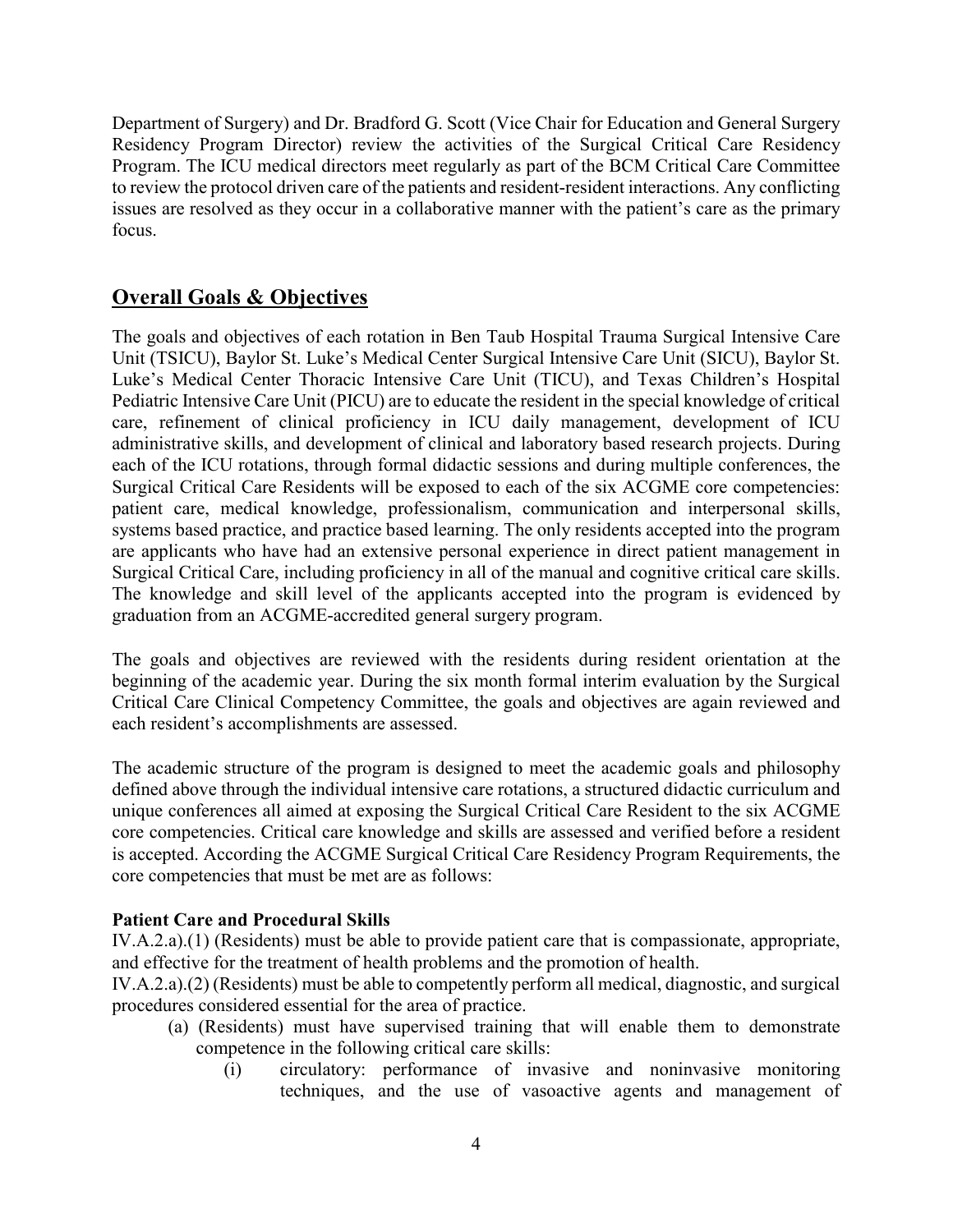hypotension and shock; application of trans-esophageal and transthoracic cardiac ultrasound and transvenous pacemakers, dysrhythmia diagnosis and treatment, and the management of cardiac assist devices;

- ii) endocrine: performance of the diagnosis and management of acute endocrine disorders, including those of the pancreas, thyroid, adrenals, and pituitary;
- (iii) gastrointestinal: performance of utilization of gastrointestinal intubation and endoscopic techniques in the management of the critically-ill patient; and management of stomas, fistulas, and percutaneous catheter devices;
- (iv) hematologic: performance of assessment of coagulation status, and appropriate use of component therapy;
- (v) infectious disease: performance of classification of infections and application of isolation techniques, pharmacokinetics, drug interactions, and management of antibiotic therapy during organ failure; nosocomial infections; and management of sepsis and septic shock;
- (vi) monitoring/bioengineering: performance of the use and calibration of transducers and other medical devices;
- (vii) neurological: performance of management of intracranial pressure and acute neurologic emergencies, including application of the use of intracranial pressure monitoring techniques and electroencephalography to evaluate cerebral function;
- (viii) nutritional: performance of the use of parenteral and enteral nutrition, and monitoring and assessing metabolism and nutrition;
- (ix) renal: performance of the evaluation of renal function; use of renal replacement therapies; management of hemodialysis, and management of electrolyte disorders and acid-base disturbances; and application of knowledge of the indications for and complications of hemodialysis; and,
- (x) respiratory: performance of airway management, including techniques of intubation, endoscopy, and tracheostomy, as well as ventilator management.
- (2).(b) must demonstrate competence in the application of the following critical care skills:
	- (i) circulatory: transvenous pacemakers; dysrhythmia diagnosis and treatment, and the management of cardiac assist devices; and use of vasoactive agents and the management of hypotension and shock;
	- (ii) neurological: the use of intracranial pressure monitoring techniques and electroencephalography to evaluate cerebral function;
	- (iii) renal: knowledge of the indications for and complications of hemodialysis, and management of electrolyte disorders and acid-base disturbances; and,
	- (iv) miscellaneous: performance of the use of special beds for specific injuries, and employment of skeletal traction and fixation devices.

#### **Medical Knowledge**

(Residents) must demonstrate knowledge of established and evolving biomedical, clinical, epidemiological and social-behavioral sciences, as well as the application of this knowledge to patient care. (Residents):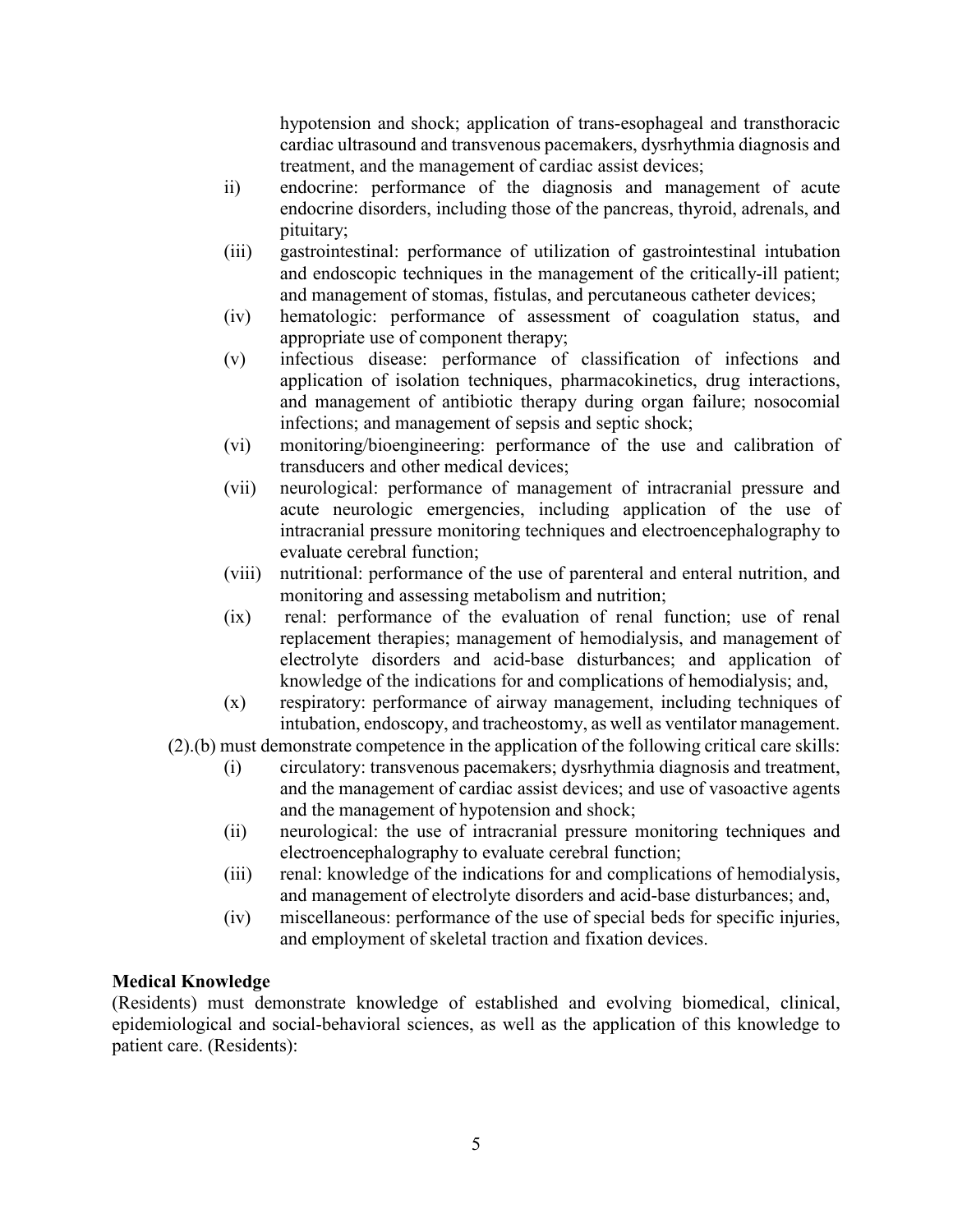IV.A.2.b).(1) must demonstrate advanced knowledge of the following aspects of critical care, particularly as they relate to the management of patients with homodynamic instability, multiple system organ failure, and complex coexisting medical problems:

- (a) biostatistics and experimental design;
- (b) cardiorespiratory resuscitation;
- (c) critical obstetric and gynecologic disorders;
- (d) critical pediatric surgical conditions;
- (e) ethical and legal aspects of surgical critical care;
- (f) hematologic and coagulation disorders;
- (g) inhalation and immersion injuries;
- (h) metabolic, nutritional, and endocrine effects of critical illness;
- (i) monitoring and medical instrumentation;
- (j) pharmacokinetics and dynamics of drug metabolism and excretion in critical illness;
- (k) physiology, pathophysiology, diagnosis, and therapy of disorders of the cardiovascular, respiratory, gastrointestinal, genitourinary, neurological, endocrine, musculoskeletal, and immune systems, as well as of infectious diseases;
- (l) principles and techniques of administration and management; and,
- (m) trauma, thermal, electrical, and radiation injuries.

#### **Practice-based Learning and Improvement**

(Residents) are expected to develop skills and habits to be able to meet the following goals:

IV.A.2.c).(1) systematically analyze practice using quality improvement methods, and implement changes with the goal of practice improvement; and,

IV.A.2.c).(2) locate, appraise, and assimilate evidence from scientific studies related to their patients' health problems.

#### **Interpersonal and Communication Skills**

(Residents) must demonstrate interpersonal and communication skills that result in the effective exchange of information and collaboration with patients, their families, and health professionals.

IV.A.2.d).(1) (Residents) must demonstrate effective skills in teaching the specialty of surgical critical care.

#### **Professionalism**

(Residents) must demonstrate a commitment to carrying out professional responsibilities and an adherence to ethical principles.

#### **Systems-based Practice**

(Residents) must demonstrate an awareness of and responsiveness to the larger context and system of health care, as well as the ability to call effectively on other resources in the system to provide optimal health care.

IV.A.2.f).(1) (Residents) must be able to administer a surgical critical care unit and appoint, educate, and supervise specialized personnel; establish policy and procedures for the unit; and coordinate the activities of the unit with other administrative units within the hospital.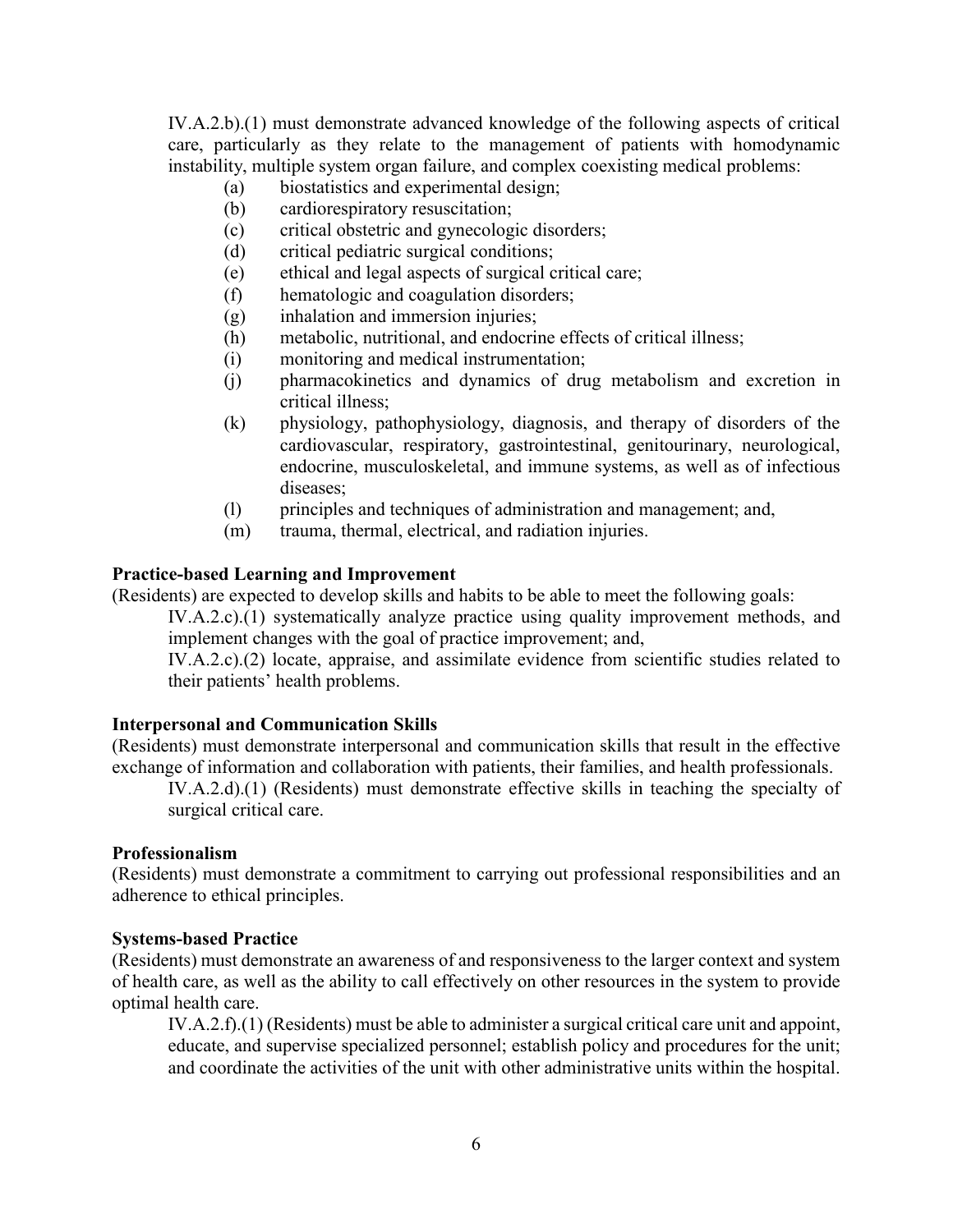## <span id="page-7-0"></span>**Didactic Curriculum**

Residents are expected to participate in the didactic curriculum, which consists of an online curriculum, didactic conferences, assigned readings, and critical care journal club. Residents will complete the assigned online curriculum according to schedule, led by the residency program director and the residency curriculum director. Residents will also attend didactic conferences and will be excused from clinical duties during the didactic conferences and simulation center sessions. Conference attendance is required and must exceed 80%. Residents will complete the assigned readings according to schedule. Residents will also participate in journal club conference, which is held once per month. Each resident rotating in the TSICU and the SICU during the week of journal club will present a recent article related to critical care medicine. Journal club presentations should include a structured critical appraisal of the selected literature. There will be required weekly lectures for the resident, the BCM Critical Care Core Lecture Series. The BCM Critical Care Core Lecture Series will occur every Thursday.

## **Monthly Didactic Schedule:**

The resident is expected to attend and participate in the following:

- *Critical Care Journal Club:* 3:00 PM 3rd Thursday once a month
- *Core Critical Care Lecture Series:* 3:00 PM on Thursdays
- *American Scientific Online Didactics and Reading*: Weekly as assigned on Thursdays

## <span id="page-7-1"></span>**Ben Taub Hospital Trauma Surgical Intensive Care Unit (TSICU)**

## **Overview:**

The TSICU at Ben Taub Hospital is a 30 bed ICU that admits patients > 16 years of age. The majority of the patients admitted to the TSICU are trauma and emergency general surgery patients but also include vascular, surgical oncology, urology, orthopedics, ENT, OB-GYN and OMFS patients. The TSICU service follows all patients on the trauma and general surgery services admitted to the TSICU and acts as a consultant service. The TSICU team is led by a board certified/eligible intensivist. All TSICU attending physicians are on faculty at Baylor College of Medicine. The team consists of a board certified/eligible critical care attending (either surgery or anesthesia), a critical care resident, PGY-2 residents, PGY-1 residents, and medical students. The critical care resident is expected to act as a junior attending.

## **TSICU Resident Schedule:**

The resident is expected to attend and participate in the following meetings:

- *Morning Report:* 0700 daily Sunday, Monday; 0615 daily Tuesday, Wednesday, Thursday, Friday; 0630 Saturday
- *Daily Teaching/Care Rounds*: 0800 daily, or immediately following CT surgery rounds or other scheduled activities; supervised by a critical care attending.
- *CT Surgery Rounds:* 0800 Monday, Tuesday, Thursday; CT Surgery attending, resident, NP, and Critical Care attending and resident
- *Professor Teaching Rounds:* 1400 on Mondays. Selected cases are presented to Dr. Rosengart and/the Trauma/TSICU attendings for discussion.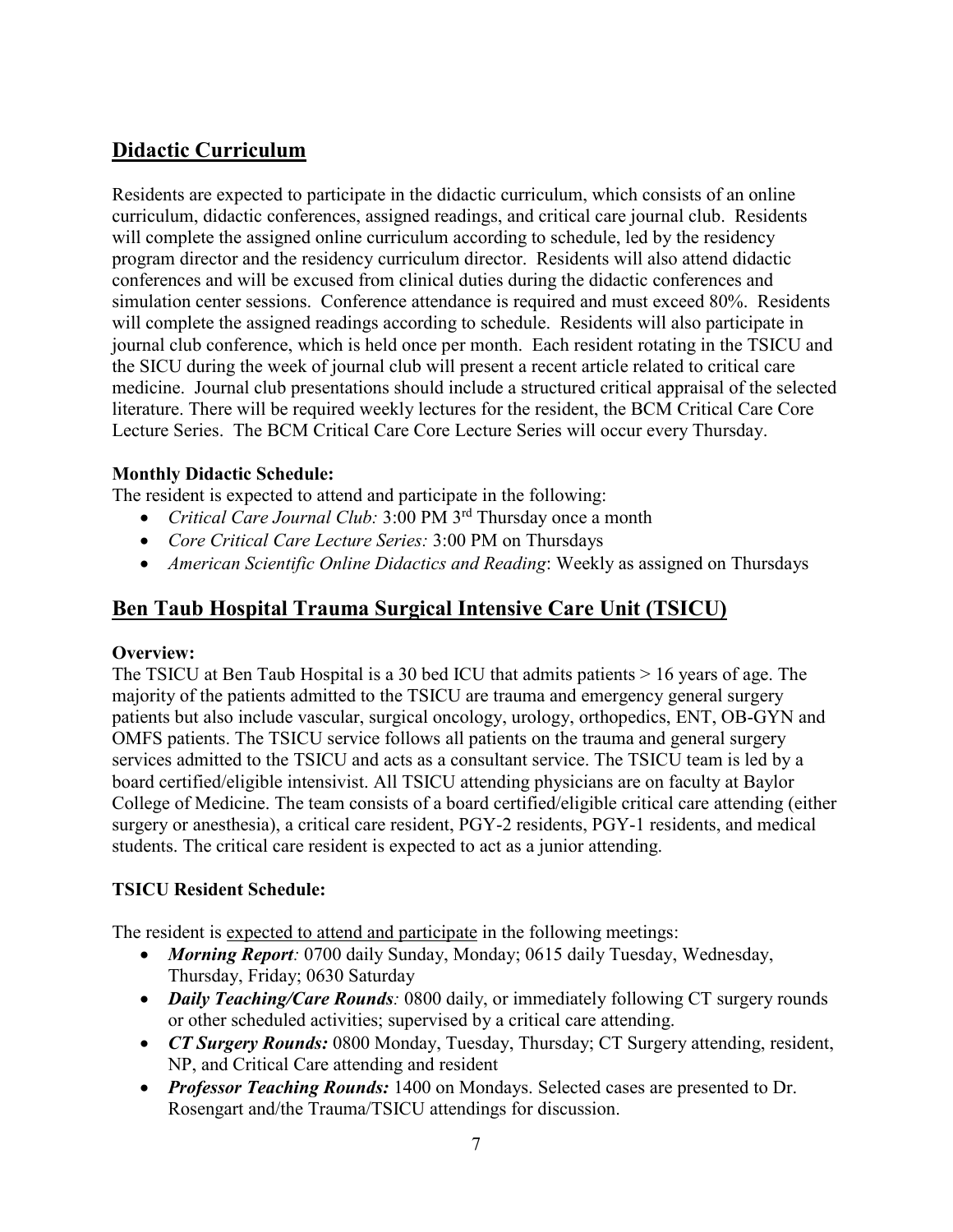- *Multidisciplinary TSICU Rounds:* 1330 on Tuesdays. Critical Care fellow will lead round.
- *BCM Surgical Grand Rounds:* 0700 on Wednesdays.
- *Acute Care Surgery Guidelines Meeting*: 1100 on Wednesdays. Guidelines are developed and discussed at this meeting. *Acute Care Surgery Research Meeting:* 1200 on Wednesdays. Ongoing research in the section is presented and discussed.
- *BTH Department Morbidity and Mortality:* 0730 on Fridays. All complications that involve the TSICU team should be presented by the TSICU resident. The resident is responsible for compiling these in addition to the TSICU case list for the week.
- *Weekly Trauma M&M*: 070 on Thursdays following Morning Report.
- *Trauma Peer Review Committee:* 0700 on the second Tuesday of the month.
- *Trauma Grand Rounds:* 0715 on the third Tuesday of the month.
- *Trauma Process Improvement Committee:* 0700 on the fourth Tuesday of the month.
- *TSICU Process Improvement Committee:* 1100 on the fourth Thursday of the month.

\*If a patient care issue is critical, attendance at these conferences will be excused.

## **Educational Didactics**:

The resident is expected to attend the following educational didactics without exceptions. These conferences are mandatory.

- *Core Critical Care Lecture Series:* 3:00 PM on Thursdays at Baylor St. Luke's o *Critical Care Journal Club*, fourth Thursday
- *Workshops:* Additional critical care educational workshops are scheduled throughout the year, generally in coordination with other critical care residencies

## **Critical Care Resident Expectations:**

- Clinical expectations
	- o Morning rounds with the critical care team and develop the care plan for each patient.
	- o Pre-rounds briefing with respiratory therapy (to plan for any anticipated extubations) and the TSICU charge nurse (to plan for any discharges or transfers than can be facilitated in a timely manner)
	- o Lead morning rounds under the supervision of the critical care attending.
	- o Afternoon rounds with the residents and students.
	- o See all patients followed by the TSICU medical students and help them prepare their presentations. Morning Rounds should not be discovery rounds for the resident.
	- o Attend trauma morning report and report any major occurrences of the TSICU trauma patients. They should also clarify at this time the timing of any operative procedures planned by the trauma team on TSICU patients.
	- o The chain of command (escalation in care) may be found in the attached "Escalation in Care" documents. (Appendix A)
	- o Criteria for escalation and notification should be followed (Appendix B)
	- o Supervise the residents on minor procedures such as central line placement or tube thoracotomy placement. The resident will notify the critical care attending prior to performing any procedures.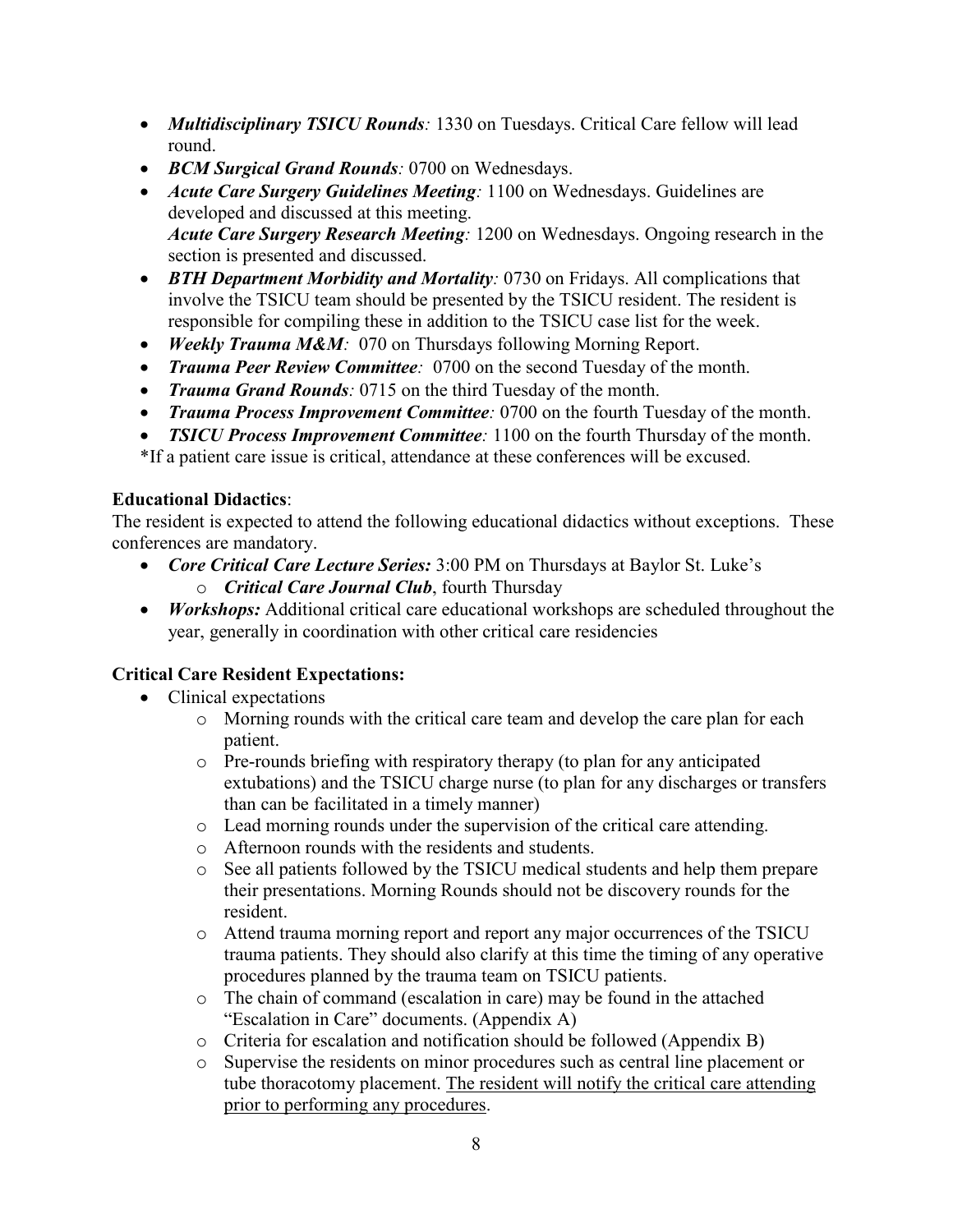- o Perform procedures (such as bedside tracheostomies and gastrostomies) under the supervision of the critical care attending. The surgical critical care residents may not bill for procedures in the TSICU.
- o TSICU home call is every night except for those post call or the weekend days off.
- o The critical care resident is expected to take handoff for all CT surgery patients coming to the ICU from the OR until 6 PM. After 6 PM handoff can be taken by phone.
- o Attend Code 1 traumas if no active resuscitations are simultaneously ongoing in the TSICU. The resident will be assigned a trauma pager. The role of the resident is to arrive to the trauma bay and see if they can be of assistance. This is primarily for patient continuity as these patients typically are admitted to the TSICU after their workup/surgery is completed.
- o In house Trauma/Emergency Surgery call by the residents is taken Thursday nights as the Attending. Trauma Call is from 1600 on Thursday to 0700 on Friday. The resident will round in the TSICU following morning report and M&M Friday morning and will leave prior to noon.
- Create and manage the work schedule of the residents rotating in the TSICU.
	- o The schedule should ensure appropriate numbers of days off and time between shifts in accordance to ACGME regulations while also providing adequate coverage of the ICU patients during nights, weekends, and holidays.
	- o The critical care resident is expected to have 2 weekends (Sat/Sun) off monthly for a total of 4 days off per month. After weekend rounds, the resident may take call from home on the non-off weekends.
	- o The critical care resident should work any weekend wherein the ICU attending is taking trauma call on Saturday night.
	- o A PGY2 resident should be scheduled to work on weekends that the critical care resident is taking off.
- Teaching and evaluation
	- o Teach the TSICU residents and students. This may include information given on rounds or they may have residents/students present topics or protocols immediately before or after rounds. This is at the discretion of the resident.
	- o Participate in evaluation of the performance of residents and students that rotate in the TSICU.
- Participate in QI and PI
	- o Present all morbidity and mortality for trauma patients involving the TSICU at the Weekly Trauma M&M conference. The resident is responsible for preparing and submitting the case summary to Trauma Services.
	- o Present all ICU related morbidity and mortality at the weekly BTH M&M. The resident is responsible for compiling these in addition to the TSICU case list for the week.
	- o Implement all TSICU protocols and help make sure that they are followed.
	- o The resident will attend Trauma PI and TSICU PI conferences
	- o The resident is encouraged to participate in QI projects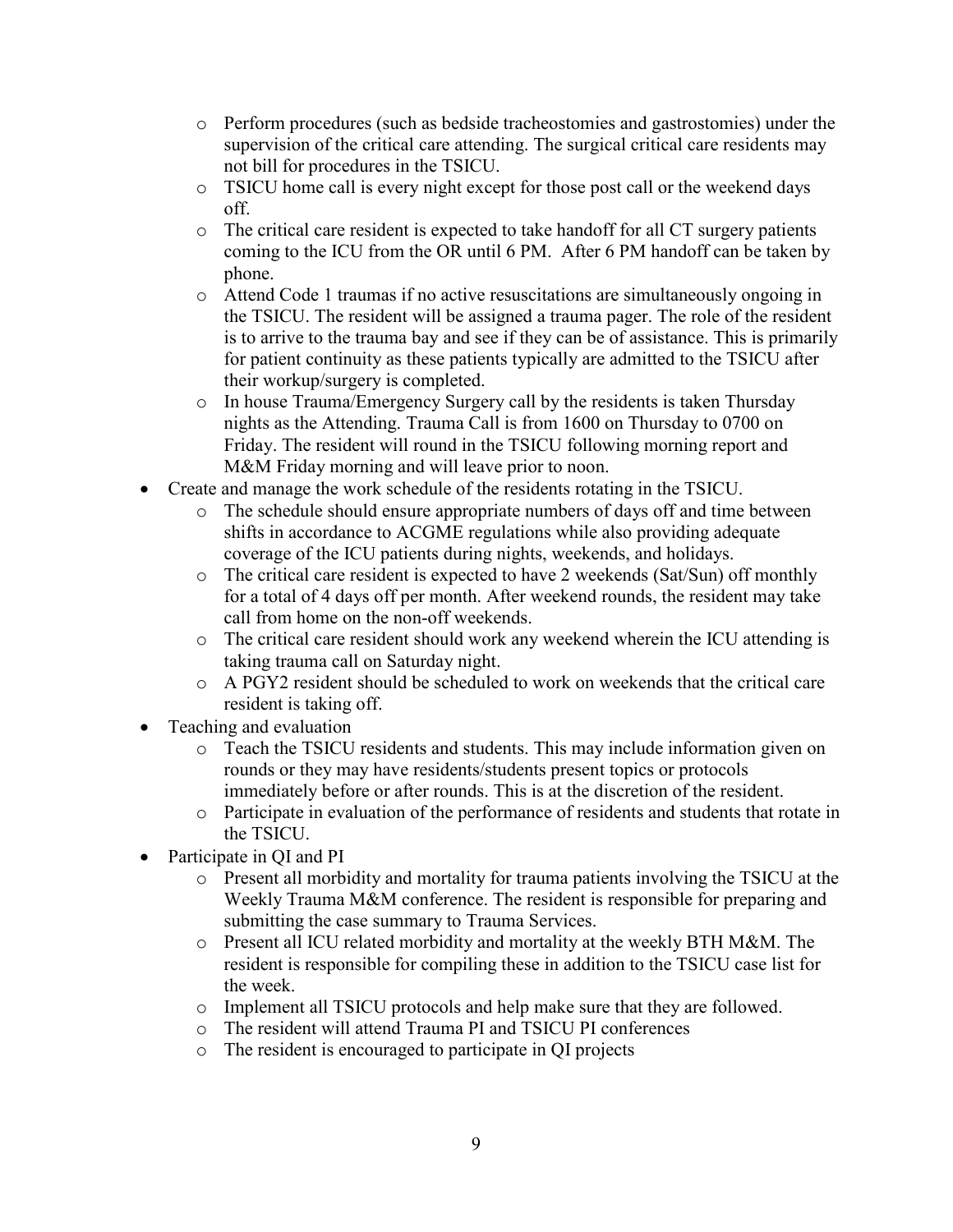## <span id="page-10-0"></span>**Baylor St. Luke's Medical Center- Surgical Intensive Care Unit**

The team consists of a board certified critical care attending, a critical care fellow, a PGY-1 day resident, a night resident, a day nurse practitioner and a night nurse practitioner. The team may also include 3rd and 4th year medical students. The critical care fellow is expected to perform as a junior attending. Fellows are educated on the core competencies through exposure at daily SICU rounds, weekly lectures, Grand Rounds and weekly Morbidity and Mortality conference and Multidisciplinary Case Conference.

## **Weekly Schedule:**

The resident is expected to attend and participate in the following meetings:

- Daily Teaching/Care Rounds: 0830 daily supervised by a critical care attending.
- BCM Surgical Grand Rounds: 0700 on Wednesdays
- Acute Care Surgery Guidelines Meeting: 1100 on Wednesdays. Guidelines are developed and discussed at this meeting. (Ben Taub, Optional)
- Acute Care Surgery Research Meeting: 1200 on Wednesdays. Ongoing research in the section is presented and discussed. (Ben Taub, Optional)
- BSLMC Surgery Morbidity and Mortality: 0700 on Thursdays. All complications that involve the SICU team should be presented by the SICU resident. The resident is responsible for compiling these in addition to the SICU case list for the week.
- Core Critical Care Lecture Series: 3:00 PM on Thursdays, including Journal Club on the fourth Thursday. – (Mandatory for all Fellows at all locations)
- SICU Quality Improvement Internal assessment of unit processes and outcomes with a focus on internal improvement. Date and time TBA

\*If a patient care issue is critical, attendance at these conferences will be excused.

## **Critical Care Resident Expectations:**

- Morning rounds with the critical care team and develop the care plan for each patient.
- Lead morning rounds under the supervision of the critical care attending.
- Afternoon rounds with the residents and students.
- See all patients followed by the SICU medical students and help them prepare their presentations. Morning Rounds should not be discovery rounds for the resident.
- Supervise the residents on minor procedures such as central line placement or tube thoracotomy placement. The resident will notify the critical care attending prior to performing any procedures.
- Perform procedures (such as bedside tracheostomies and gastrostomies) under the supervision of the critical care attending.
- SICU home call is every night except for the weekend days off.
- If two critical care fellows are on the SICU rotation at the same time, home call can be divided. This schedule will be coordinated amongst the fellows and posted at the beginning of the month.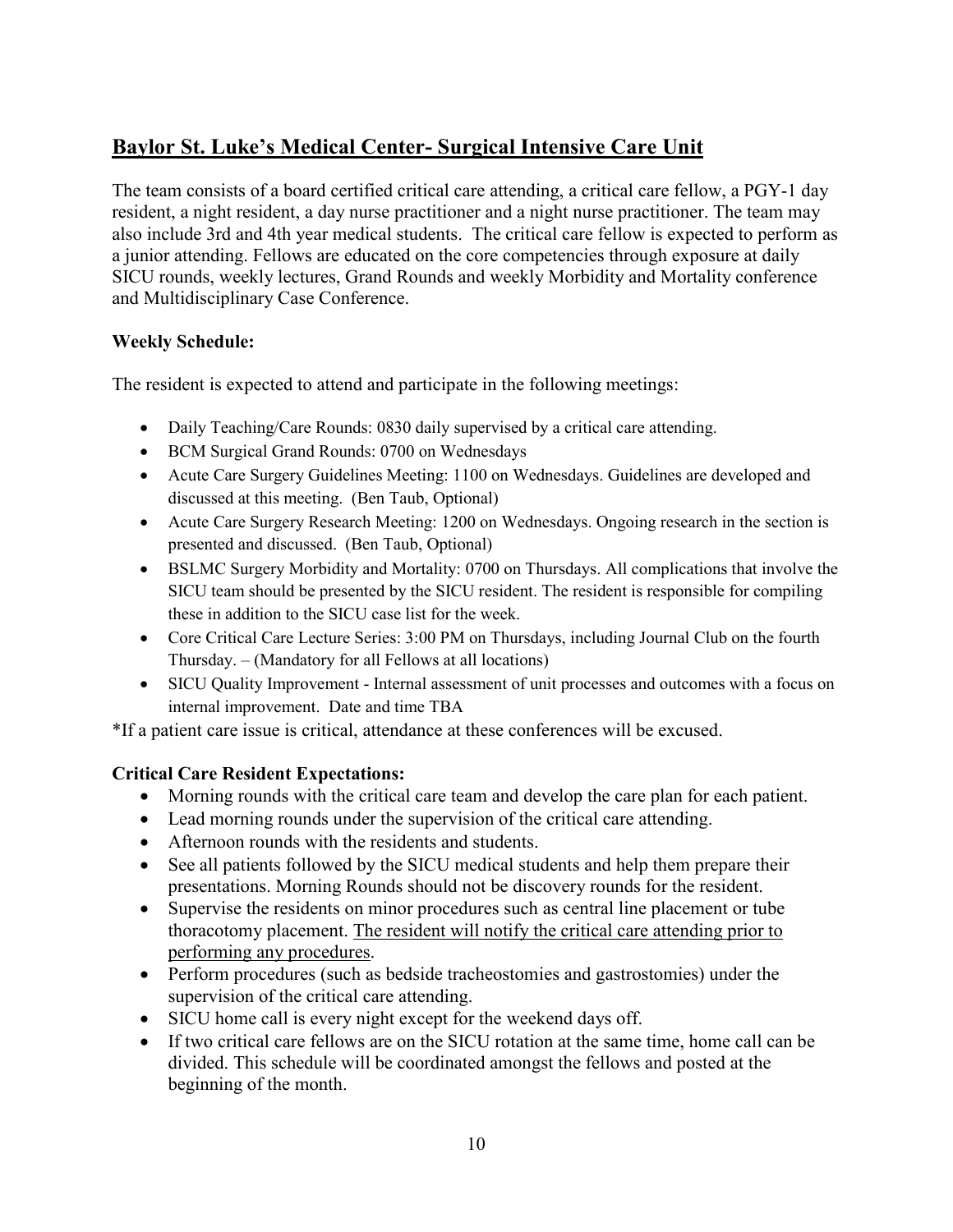- The resident is expected to have 2 weekends (Sat/Sun) off monthly for a total of 4 days off per month. After weekend rounds, the resident may take call from home on the nonoff weekends.
- Requests for weekends off should be made three months ahead of time and forwarded to Dr. Michele Loor [\(michele.loor@bcm.edu\)](mailto:michele.loor@bcm.edu) and Lauren Powell, NP  $(lauren, powell@bcm.edu)$  so that the schedule may be coordinated with the APP schedule for the month.
- Teach the SICU residents and students. This may include information given on rounds or they may have residents/students present topics or protocols immediately before or after rounds.
- Participate in evaluation of the performance of residents and students that rotate in the SICU.
- Present all morbidity and mortality for SICU patients at the weekly BSLMC M&M conference, Thursday mornings, 7 am.

## <span id="page-11-0"></span>**Baylor St. Luke's Medical Center- Thoracic Intensive Care Unit**

## <span id="page-11-1"></span>**Baylor St. Luke's Medical Center- Acute Care Surgery Service**

## <span id="page-11-2"></span>**Texas Children's Hospital – Pediatric Intensive Care Unit**

## **Overview:**

The Pediatric Intensive Care Unit (PICU) at Texas Children's Hospital (TCH) is a 31 bed unit which includes a mixture of surgical, medical and trauma patients. It is one of the largest PICUs in the country and is almost always filled to maximum capacity. Patients are divided into three pods, and during this one month rotation for the adult track resident and 2 month rotation for the pediatric track resident, the resident will be assigned to one of the pods, which houses approximately 10 patients. The pod is led by a pediatric intensivist and the team consists of PICU residents, PICU nurse practitioners, and pediatric residents. The SCC residents will be primary responsible for 2-3 patients in this pod, but they will also have the opportunity to participate in the care of pediatric trauma patients housed in the other pods as well as patients on ECMO.

Residents are expected to obtain the relevant history, perform appropriate physical examination, gather the appropriate laboratory and diagnostic information; and discuss these patients appropriately during daily rounds to the PICU attending. The majority of knowledge and skill acquisition will be gained during daily patient care and PICU attending rounds.

#### **Weekly Schedule:**

In addition to daily patient rounds, residents will also participate in the following to enhance their educational experience: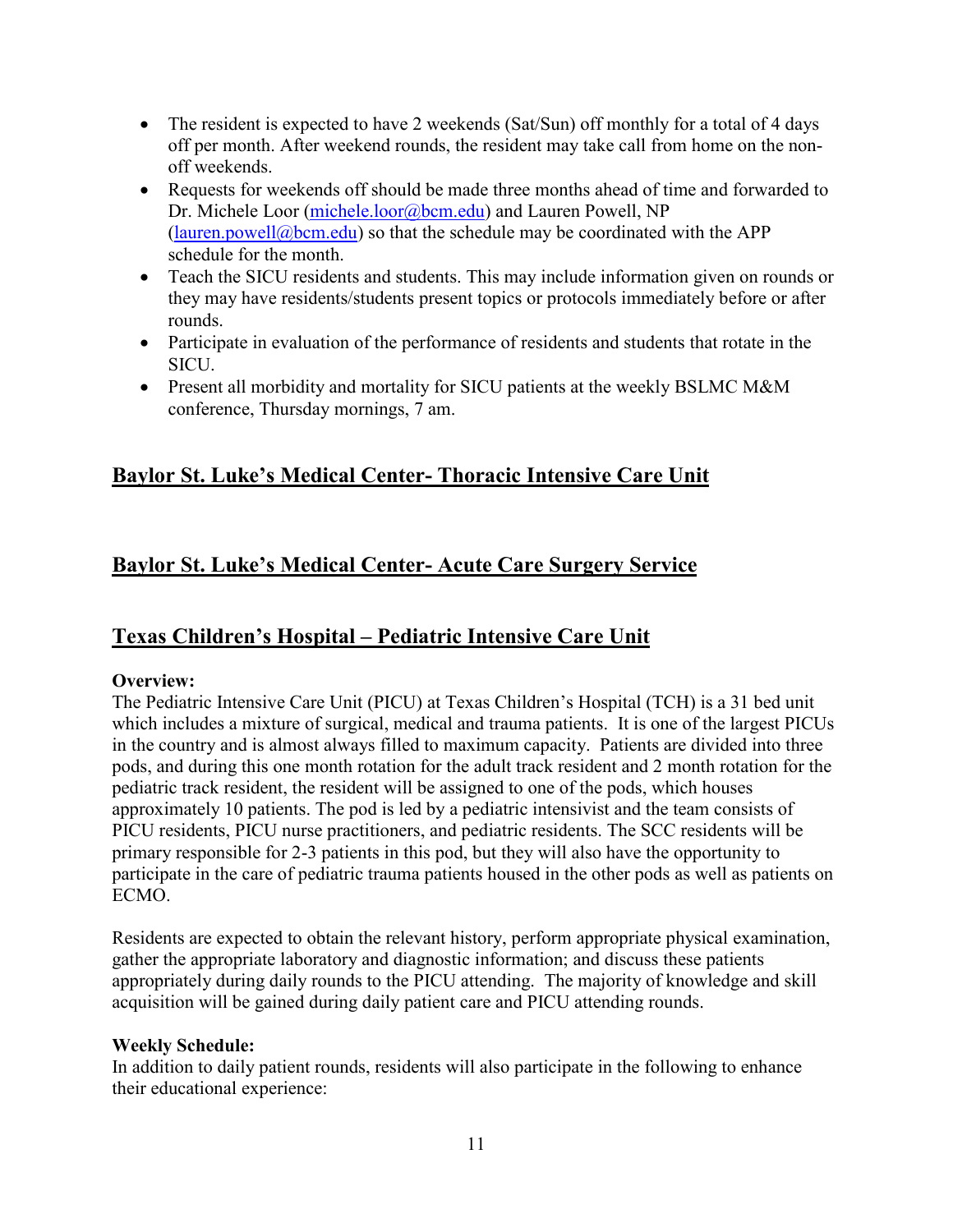- Critical Care Journal Club: 3:00 on Thursdays on the  $3<sup>rd</sup>$  Thursday of the month (Mandatory for all Fellows at all locations)
- Core Critical Care Lecture Series: 3:00 on Thursdays (BSL). (Mandatory for all Fellows at all locations)
- Weekly didactic lectures with the PICU residents
- Weekly PICU patient care conference with the PICU residents
- Daily multidisciplinary ECMO rounds (PICU patients only)
- Daily rounds with the surgery trauma attending on all PICU trauma patients
- Monthly Trauma M+M conference
- Fellow-Level PICU call (in rotation with the pediatric critical care fellows)

## **Goals and Objectives:**

## **CORE COMPETENCIES**

Residents are expected to demonstrate the skills, knowledge, and ability to meet the following core competencies listed below:

- I. Medical Knowledge
- II. Patient Care
- III. Practice-Based Learning and Improvement
- IV. Interpersonal and Communication Skills
- V. Professionalism
- VI. Systems-Based Practice

## **I. MEDICAL/SURGICAL KNOWLEDGE**

Residents must demonstrate knowledge of managing a critically ill child, particularly understanding the differences between pediatric and adult physiology, disease types and management strategies. In particular, residents must demonstrate advanced knowledge in the following areas:

- A. Pediatric advanced life support algorithms
- B. Pediatric advanced monitoring techniques such as arterial lines and central venous lines
- C. Lung injury and modes of ventilation (including jet and oscillation ventilation)
- D. Renal injury and indications of dialysis as well as the various modalities and complications with each
- E. Nutritional requirements and calculation of the caloric and protein requirements for both parenteral and enteral feedings
- F. Classification of various infections, pharmacokinetics of intravenous and oral antibiotics, drug interactions, and management of antibiotic therapy
- G. Assessment of coagulation status, be able to manage acute bleeding events and will be familiar with the risks and benefits as well as the appropriate use of blood component therapy
- H. Understanding of indications for ECMO, differences between the veno-venous and veno-arterial modalities, surgical technique, daily pump management and troubleshooting, as well as weaning techniques
- I. Management of pediatric traumatic brain injury and polytrauma, as well as understanding the diagnosis and evaluation of inflicted injury

## **II. PATIENT CARE**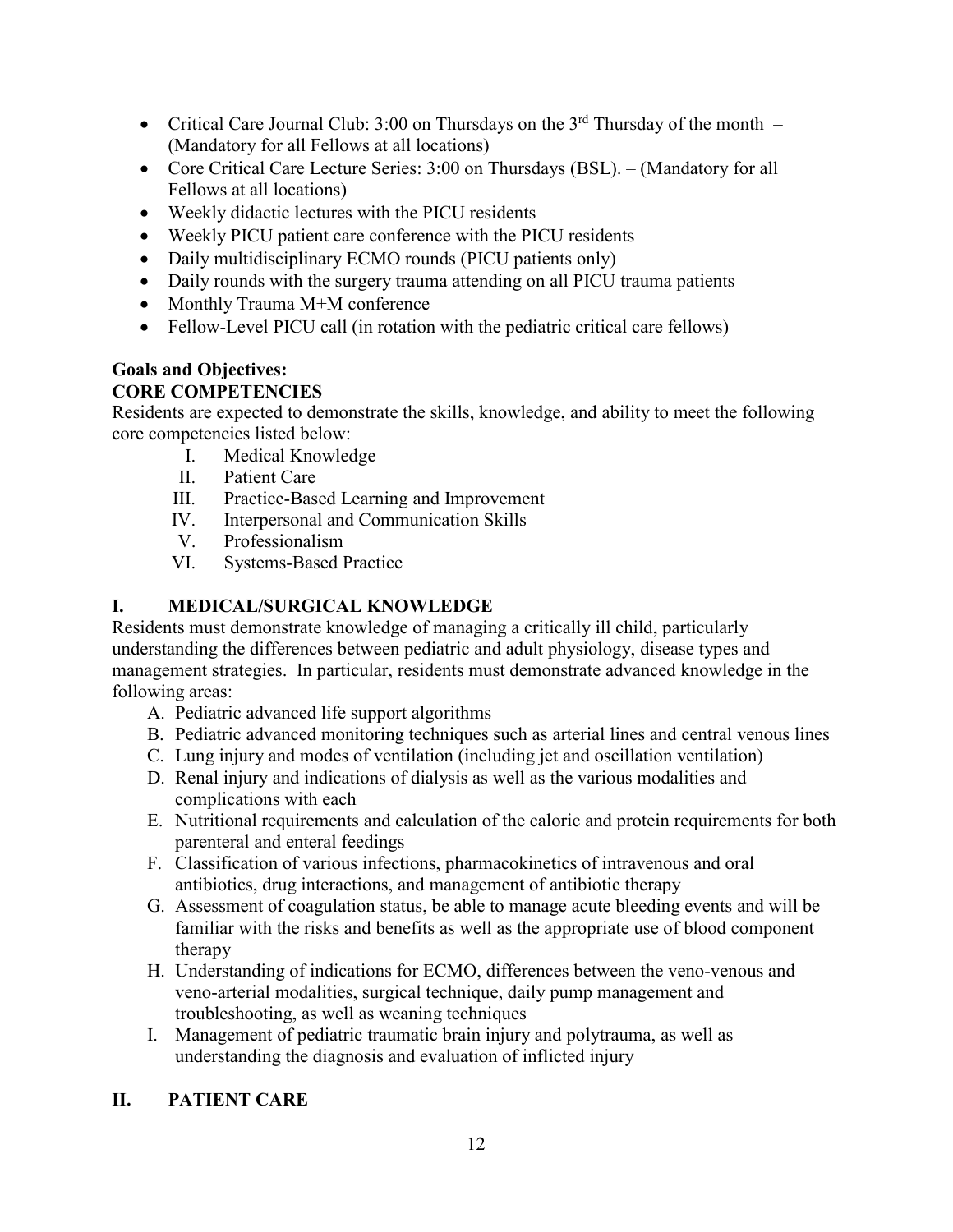Residents must be able to provide compassionate and appropriate care to the critically ill or injured child. They must have supervised training in order to demonstrate competence in the following critical care skills:

- A. Circulatory:
	- a. performance of invasive and noninvasive monitoring techniques
	- b. appropriate use of vasoactive agents to manage shock
	- c. arrhythmia diagnosis and treatment
	- d. management of ECMO circuits
- B. Endocrine:
	- a. performance of the diagnosis and management of acute pediatric endocrine disorders such as diabetic ketoacidosis and adrenal insufficiency
- C. Gastrointestinal:
	- a. performance of gastrointestinal intubation and endoscopic techniques
	- b. management of stomas, fistulas and gastrostomy tubes
- D. Hematologic:
	- a. performance of assessment of coagulation status, especially in patients with massive bleeding and those on ECMO
- E. Infectious disease:
	- a. performance of appropriate infection identification and treatment
	- b. performance of appropriate infection control strategies
	- c. management of sepsis and septic shock
- F. Neurological:
	- a. performance of management of traumatic brain injury, including intracranial pressure monitoring, seizure identification and treatment, and methods for evaluation of brain death in children
- G. Nutritional:
	- a. performance of the use of parenteral and enteral nutrition and monitoring and assessing metabolism and nutrition
- H. Renal:
	- a. performance of the evaluation of renal function, management of electrolyte disorders and indications for dialysis

## **III. PRACTICE-BASED LEARNING AND IMPROVEMENT**

- A. Residents are expected to develop skills to be able to practice quality improvement methods and implement changes with the goal of practice improvement. They should follow the protocols and guidelines already in use in the PICU and learn to develop new ones on their own.
- B. Residents should also demonstrate utility of evidence-based medicine principles in their daily practice, and be able to teach these to junior residents and students.

## **IV. INTERPERSONAL AND COMMUNICATION SKILLS**

A. Residents must demonstrate interpersonal and communication skills, especially when communicating with parents. Residents should be active participants in end-of-life discussions, potential organ donation, and palliative care planning. They should engage patients and families in shared decision-making and lead family-centered rounds.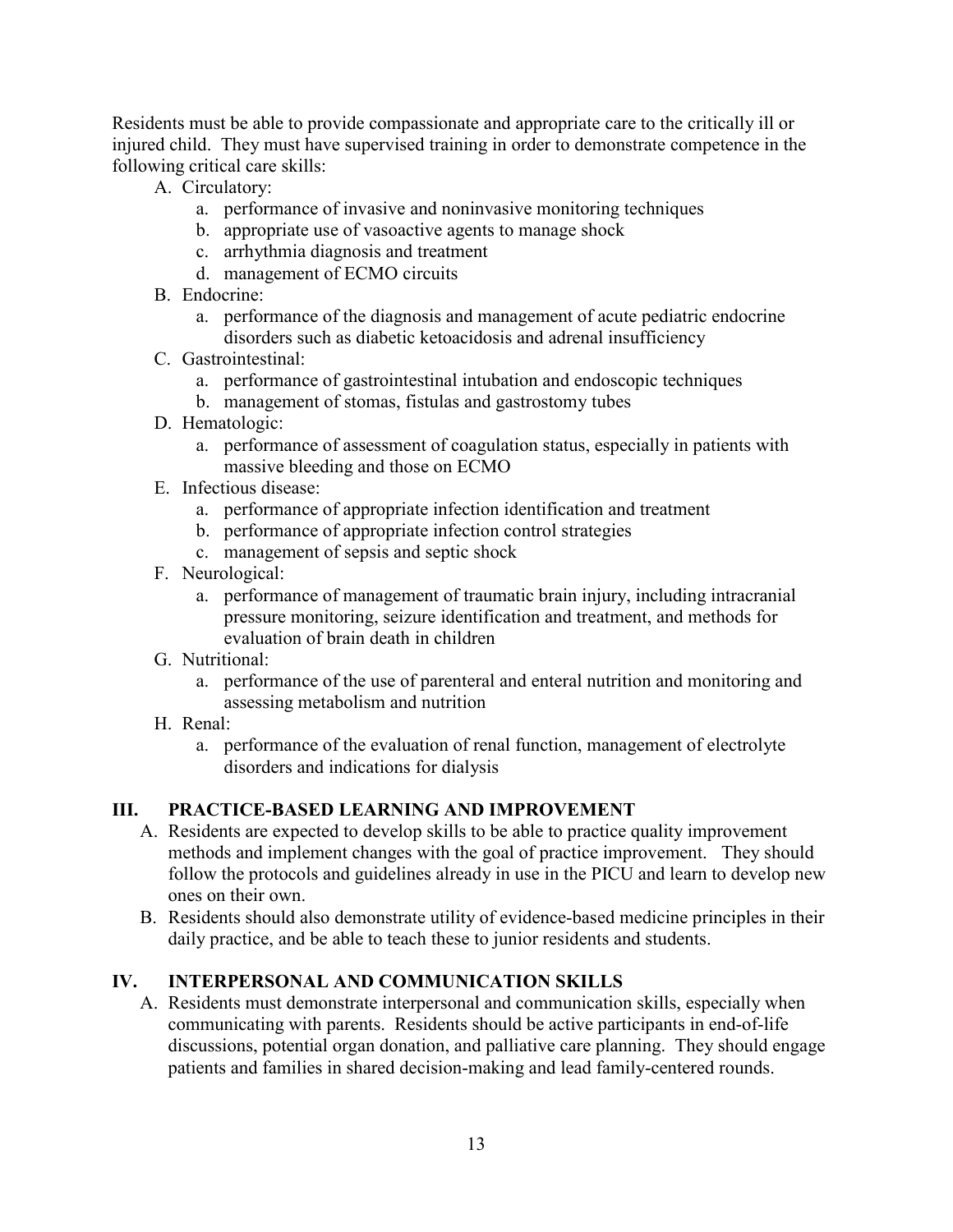B. Residents must demonstrate leadership skills in communication with other team members, consultants, and also serve as a liaison to the surgical team.

## **V. PROFESSIONALISM**

- A. Residents must demonstrate a commitment to carrying out professional responsibilities, adherence to ethical principles and sensitivity to a diverse patient population.
- B. Residents should also participate in ethical discussions when possible, such as establishing futility and palliative care discussions.
- C. Residents should work closely with the PICU team and provide appropriate patient handoffs before leaving daily.

## **VI. SYSTEMS-BASED PRACTICE**

- A. Residents must demonstrate an awareness of the larger context and system of health care as well as the ability to effectively call on other resources in the system to provide optimal health care.
- B. Residents will gain these skills by participation in daily multidisciplinary rounds and working closely with the PICU resident during night call to share direct administrative supervision of the PICU.

# <span id="page-14-0"></span>**Surgical Critical Care Faculty**

| Jeremy Ward, M.D.<br><b>Assistant Professor of Surgery and Program</b><br><b>Director for the Surgical Critical Care</b><br><b>Residency</b> | Robert Ellis Southard, M.D.<br><b>Assistant Professor of Surgery</b> |
|----------------------------------------------------------------------------------------------------------------------------------------------|----------------------------------------------------------------------|
| Stephanie Gordy, M.D., F.A.C.S.<br><b>Assistant Professor of Surgery</b>                                                                     | R. Mario Vera, M.D.<br><b>Assistant Professor of Surgery</b>         |
| Louisa Chiu, M.D.                                                                                                                            | Bindi Jayendra Naik-Mathuria, M.D., FACS                             |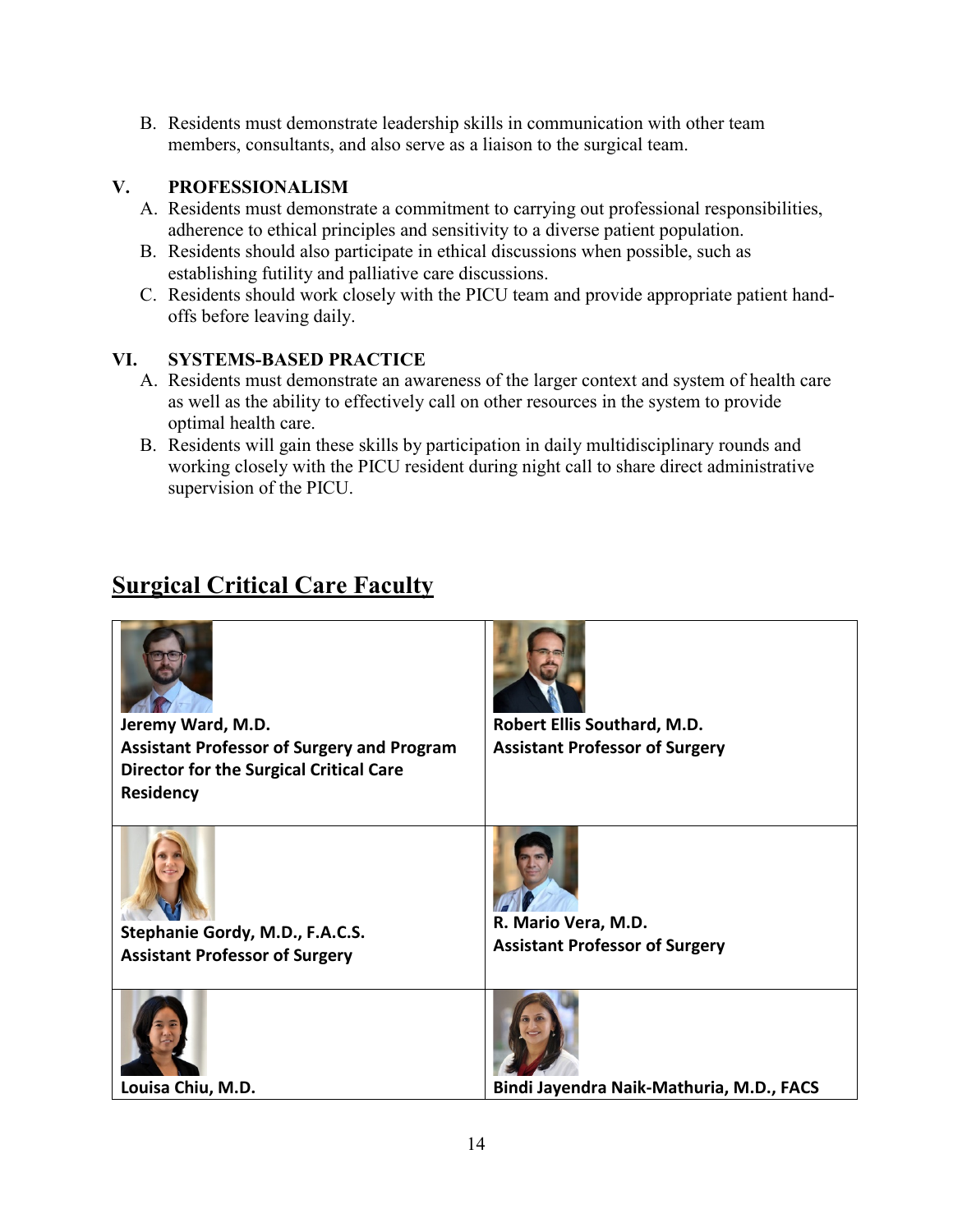| <b>Assistant Professor of Surgery</b>                                      | <b>Associate Professor of Surgery</b>                              |
|----------------------------------------------------------------------------|--------------------------------------------------------------------|
| Samir Awad, M.D., M.P.H.<br><b>Professor of Surgery</b>                    | Chad Wilson, M.D., M.P.H.<br><b>Associate Professor of Surgery</b> |
| Millard (Drew) Andrew Davis, M.D.<br><b>Assistant Professor of Surgery</b> | Michele Loor, M.D.                                                 |
|                                                                            | <b>Assistant Professor of Surgery</b>                              |
| Subhasis Chatterjee, M.D.<br><b>Assistant Professor of Surgery</b>         | Adam Vogel, M.D.<br><b>Associate Professor of Surgery</b>          |
| Marcus Hoffman, M.D.<br><b>Assistant Professor of Surgery</b>              | Galina Toneva, M.D.<br><b>Assistant Professor of Surgery</b>       |
| Yesenia Rojas-Khalil, M.D.<br><b>Assistant Professor of Surgery</b>        |                                                                    |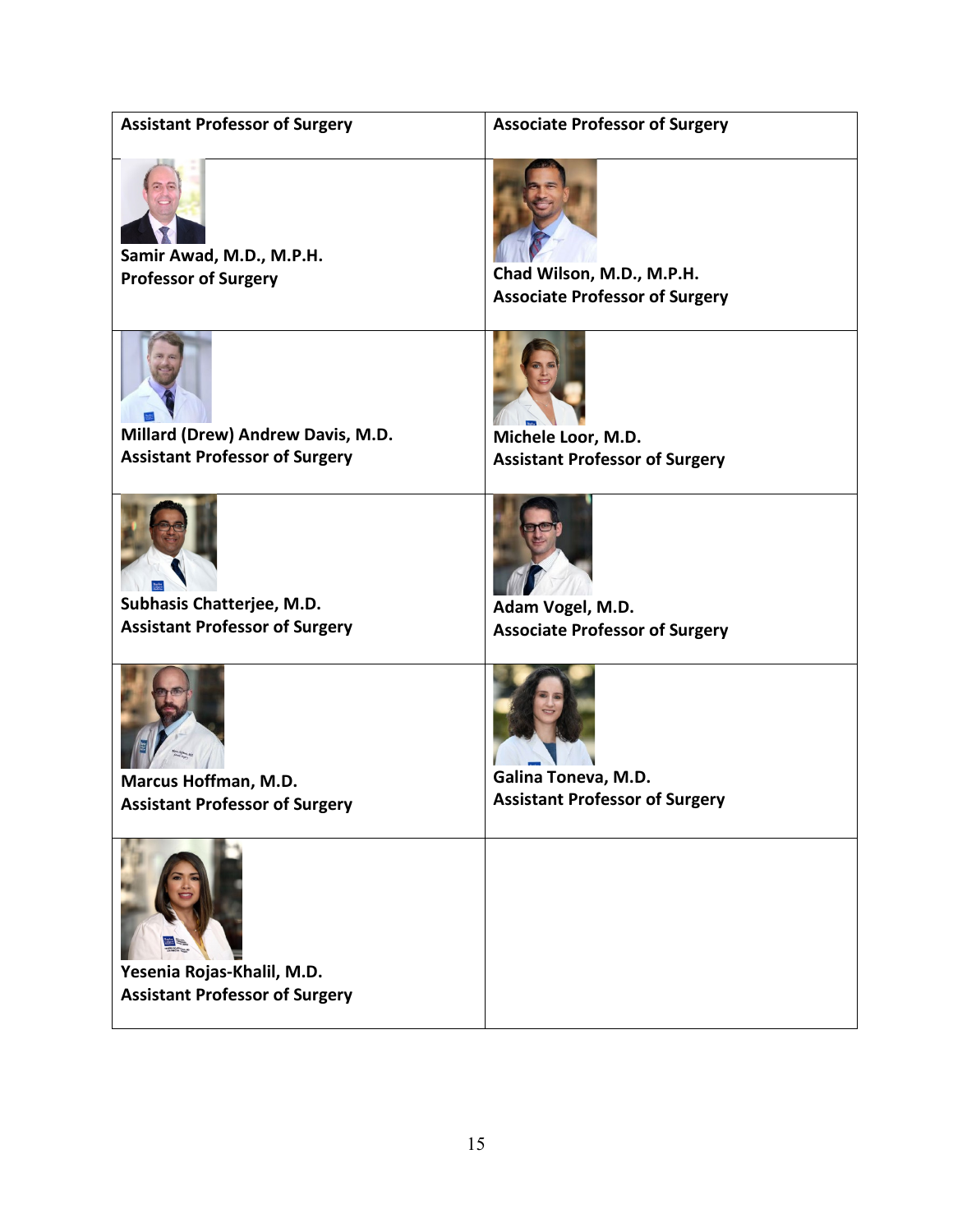## <span id="page-16-0"></span>**General Program Requirements**

The following document outlines various administrative responsibilities of all residents. Compliance with the following is mandatory. Non-compliance will weigh heavily on assessment of the resident's achievement in the Professionalism core competency. This information can be found in the [GME Policy 27.4.01.](http://intranet.bcm.edu/index.cfm?fuseaction=Policies.Display_Policy&Policy_Number=27.4.01)

The primary responsibility of the resident is the attainment of professional competence in his/her chosen field along with a sense of commitment to the practice of medicine, and to the safe, effective, ethical, and compassionate care and treatment of patients as individuals. These goals are achieved through the resident's devoting himself/herself to his/her professional education in all forms, including supervised service to patients as well as emphasis on the scientific and objective studies of disease. All Baylor College of Medicine (BCM) residents will be expected to achieve competence in patient care and medical knowledge pertinent to their chosen field of medicine. All BCM Residents will also be expected to achieve competence in professionalism, interpersonal and communication skills, systems-based practice and practice-based learning and improvement. We concur with the Council on Medical Education of the American Medical Association that "a well-organized, effective, educational program inevitably results in the improvement of the quality of patient care in a hospital," and further recognize that a high quality of patient care is essential to maintaining excellence in a residency education program.

Education and training within the Accreditation Council for Graduate Medical Education six core competencies are the principle objectives of all BCM sponsored residency and Fellowship programs. The relationships established between faculty and residents are based upon mutual respect and collaboration toward those principle objectives. Responsibility for in-patient care is of prime importance in providing high quality graduate medical education and training, and thus as the resident progresses in training and competence, his/her responsibilities in the care of patients will increase. In addition, residents shall be provided with an understanding of ethical, socioeconomic and medical/legal issues that affect the practice of medicine and of how to apply cost containment measures in the provision of patient care.

The functioning of a resident as a responsible physician and teacher is also an integral part of graduate medical education. Each resident has the duty and responsibility to teach and to demonstrate his/her skill and knowledge to medical students and resident members of the house staff. This duty includes supervising patient care and patient work-ups as well as demonstrating and teaching procedures commensurate with good patient care. The teaching aspect of being a resident is both a rewarding and unique responsibility and should be willingly accepted.

While performing their professional duties, residents are representing BCM, as well as their particular residency program. As such, BCM and individual training programs have a vested interest in ensuring that residents appropriately represent them while working in a BCMsponsored program. Thus, individual programs are empowered to establish policies that include standards of acceptable personal behavior and dress to be adhered to by their residents. The department chair should resolve any disputes between individual programs and their residents regarding the appropriateness of these policies.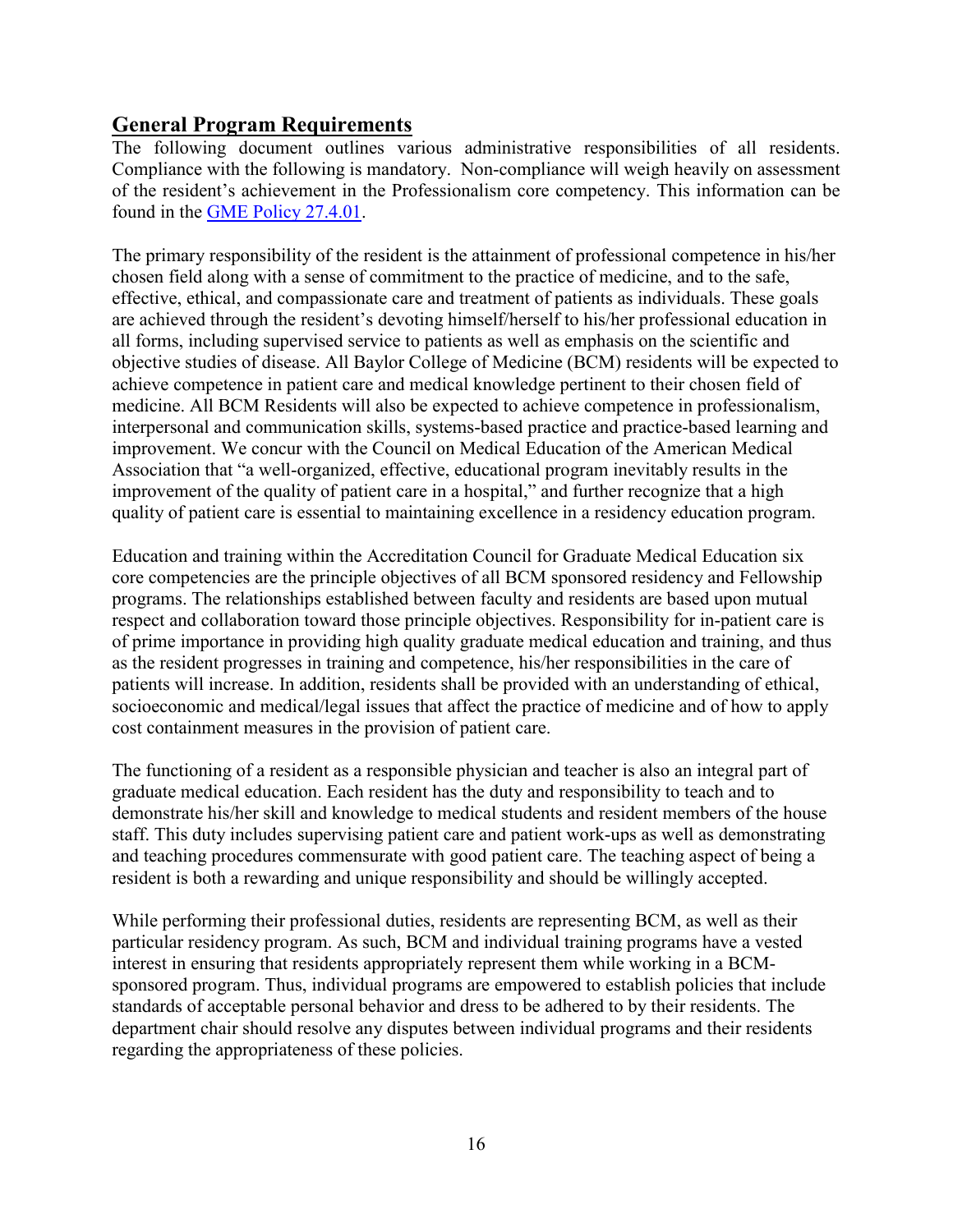All residents should abide by the policies, procedures and rules of the respective affiliated hospitals to which they are assigned. Any disputes should be resolved through the medical staff channels provided at each of the affiliated hospitals.

#### **[Medical Records 27.4.04](http://intranet.bcm.edu/index.cfm?fuseaction=Policies.Display_Policy&Policy_Number=27.4.04)**

Baylor College of Medicine (BCM) requires that residents use the established system of medical records for patient care documentation when they are performing in the capacity of a supervised trainee. Access to protected health information is subject to the "minimum necessary standard" under the Health Insurance Portability and Accountability Act (HIPAA). Generally, this law allows health care providers to access a patient's protected health information only when the providers are involved in the treatment, payment or operations of that patient and to access only as much of the information as necessary to complete the provider's work. HIPAA also requires providers to safeguard the privacy and security of the information that is accessed. Breaches of privacy can result in serious legal consequences.

A resident must document his/her findings, make any modifications following discussion with the teaching physician, complete an attestation, and sign his/her notes. The resident note must be completed and signed the day of service. A teaching physician cannot modify the resident's notes. A teaching physician must complete an attestation (*Teaching Physician Attestation)* as noted below and make his/her own observations or revisions to the resident's note in a separate document signed by the teaching physician. The teaching physician must also complete an attestation on the date of service.

#### **Procedure Case Logs**

ACGME created the Resident Case Log System to allow residents to enter surgical and clinical case data. Cases should be entered daily. Procedures may be entered on a hand-held computer or other device with Internet access. The Surgery Education Office will provide the residents with their individual login and password.

The Program Director and Coordinator for the Surgical Critical Care Residency Program review reports regularly to ensure that data entry is occurring in a timely manner. Reports are reviewed monthly at the Education Committee meeting and every six months at the semi and annual review meeting.

#### **Department Holidays**

Residents are required to work/take call during the holidays as dictated by the rotation schedule and the call schedule.

#### **Parking**

Residents are responsible for payment of parking fees. Parking in the Texas Medical Center is deducted from the residents' payroll checks as per the College.

#### **Evaluations**

All Baylor College of Medicine (BCM) graduate medical education programs must follow Accreditation Council for Graduate Medical Education (ACGME) accreditation standards for evaluations (CRP VA.2.). All residents should receive, at the minimum, an evaluation from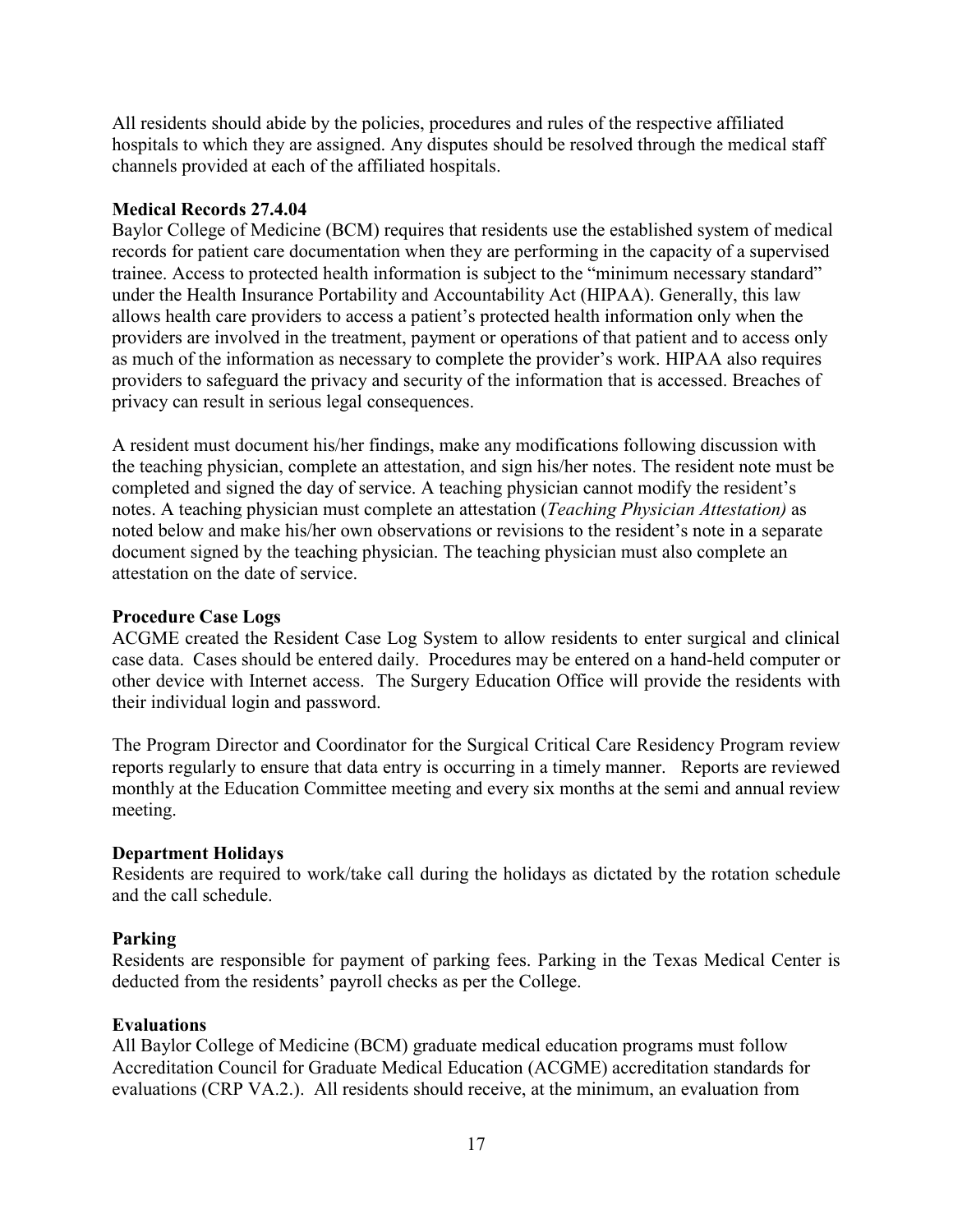MedHub by appropriate faculty at the end of each rotation or learning experience, and semiannual/summative reviews with the program director twice a year. If the rotation is more than a standard calendar month, one evaluation for the entire rotation period is acceptable. However, if the rotation lasts longer than two months, it is advisable for the faculty to provide feedback at shorter intervals, such as at the rotation midpoint.

Program directors should discuss with the resident any evaluation in which a resident fails to meet expectations for his/her level of training. This discussion should occur when the evaluation is submitted and should not be delayed until the resident's semi-annual evaluation.

All BCM programs will use a Clinical Competency Committee (CCC) (ACGME Common Program Requirements V.A.1) to review all resident evaluations semiannually, prepare milestone evaluations for each resident semiannually, and advise the program director regarding resident progress. In addition, it is required that program directors complete a written summative evaluation at the end of the training period for all residents, following ACGME guidelines (CRR V.A.3). These meetings will be documented in the resident's cumulative record. Meetings with the Surgical Critical Care Program Director and an individual resident may be more frequent in the event of problems or complaints against a resident, or whenever complaints are received from residents against an attending(s) or other residents. Residents shall have the opportunity to enter a written reply to all evaluations into their training files.

The program director must appoint a Program Evaluation Committee (PEC) to evaluate program curriculum at least annually to review and prepare an Annual Program Evaluation (APE) (CPR V.C.1-3.) as outlined by ACGME and its requirements. APE summary is submitted through MedHub per the College Graduate Medical Education Office

All residents, in return, will be expected to complete evaluations on MedHub of faculty, rotations, program, peers, and students, in a professional and timely manner.

#### **Milestones**

As required by the ACGME, each resident will be evaluated twice a year on its milestones (semiannually and annually). Please visit

[https://www.acgme.org/acgmeweb/Portals/0/PDFs/Milestones/SurgicalCriticalCareMilestones.p](https://www.acgme.org/acgmeweb/Portals/0/PDFs/Milestones/SurgicalCriticalCareMilestones.pdf) [df](https://www.acgme.org/acgmeweb/Portals/0/PDFs/Milestones/SurgicalCriticalCareMilestones.pdf) for detailed information regarding the milestones for Surgical Critical Care.

#### **Certifications**

All residents are required to maintain Advanced Cardiac Life Support (ACLS) status. One must be re-certified every two years. A copy of up-to-date cards must be kept on file in the resident's folder as proof of certification. If the cards are current, re-certification courses are available that require much less time commitment. If the cards have expired, one must repeat the entire course including lectures. Courses are available throughout the year at facilities in the Texas Medical Center.

Residents are also responsible for maintenance of their Texas Medical Board permit/license, along with DEA/DPS numbers if obtaining a full license. The Michael E. DeBakey Department of Surgery and its Surgery Education Office are not responsible for lapses in these licensures.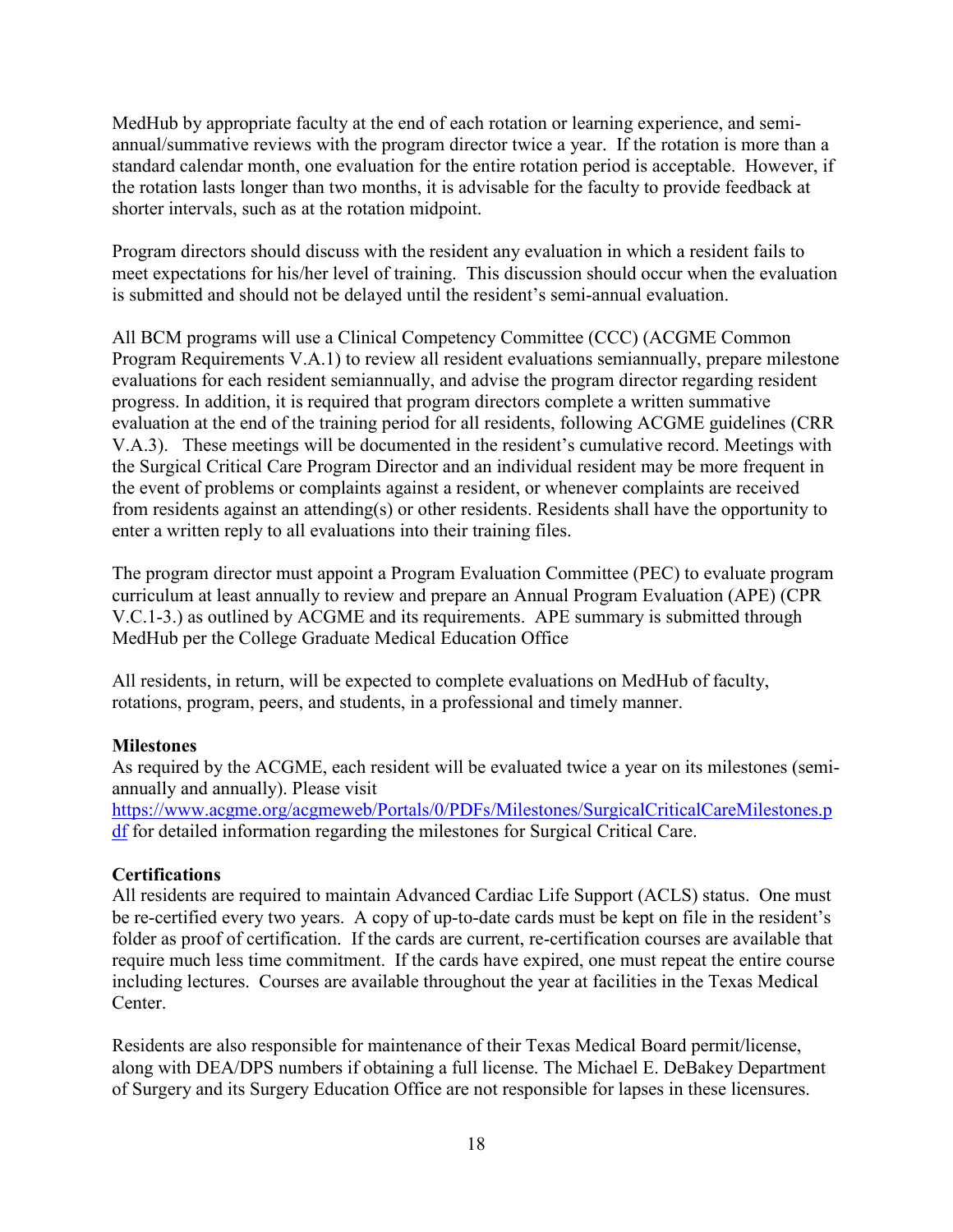#### <span id="page-19-0"></span>**Final Clearance Form**

Graduating residents must "check out" with the Program Coordinator and the Office of Graduate Medical Education to receive a diploma or certificate. All items specified on the departmental clearance form as well as the GME clearance form must be completed in order for the resident to receive a diploma.

## <span id="page-19-1"></span>**Surgical Critical Care Residency Program Specific Requirements**

#### **Scholarly Activity / Research**

All Surgical Critical Care Residents are expected to pursue scholarly activities and participate in on-going department research projects. Scholarly activities can include but are not limited to: articles, abstracts, chapters, presentations, and data collection. Residents are expected to submit a research abstract for the annual Michael E. DeBakey Research Day in June.

#### **Call Schedule**

Surgical Critical Care Residents will take call per the requirements of the specific institutions. This will include home call and in-house call no more frequent than once a week as allowed by the ACGME Duty Hour rules.

#### **Holidays**

Holidays are treated as regular workdays. Surgical Critical Care Residents will be allowed one major Holiday (24 hours) off at their choosing.

#### **Vacations**

Vacations are per the BCM regulations. That being said, vacations must be submitted at the beginning of the academic year in July for the full academic year. There will be no vacations approved for the last two weeks of July.

#### **Personal Time Off**

Personal Time off (PTO) requires approval by the program director and/or Vice Chair for Education and requested through the Surgery Education Office.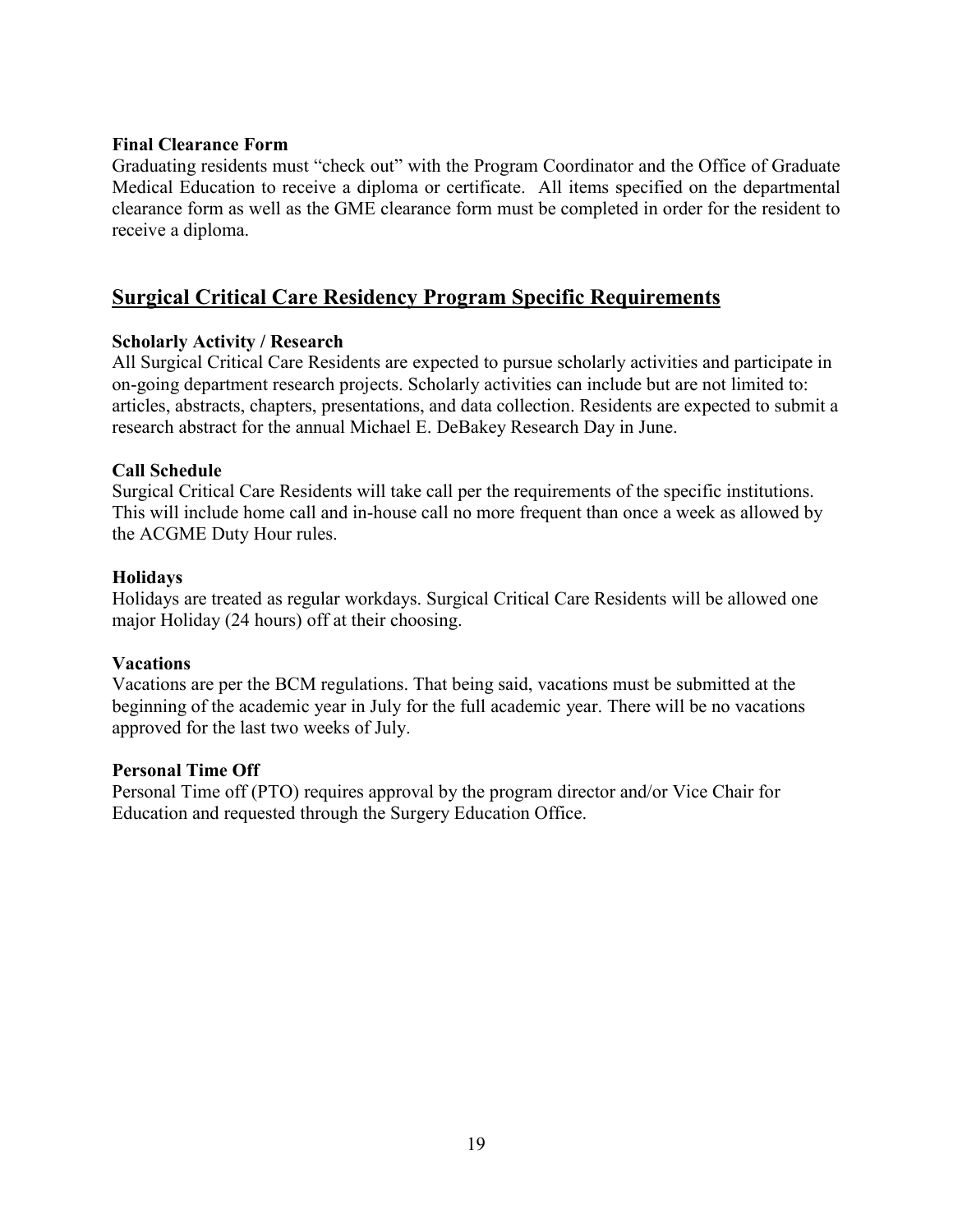# <span id="page-20-0"></span>**SECTION II – POLICIES**

The responsibility of a Resident is considered a job and not just an education. As with any employer, there are policies in place to protect both interests. This section will familiarize you with the policies in place for the Surgical Critical Care Residency Program.

The Michael E. DeBakey Department of Surgery, Baylor College of Medicine, has policies governing the Surgical Critical Care Resident, which are in addition to, but do not replace, the policies and procedures stated in the House Staff Policy by Baylor College of Medicine.

Residents are to comply with the Baylor College of Medicine House Staff Policies; the Policies, By-laws, and Procedures of the College and its Affiliated Institutions; the Medical Practice Act of the State of Texas; the State Board of Medical Examiners; and the additional policies of the Department of Surgery, Baylor College of Medicine, as set forth on the following pages. Baylor College of Medicine serves as the Sponsoring Institution for 91 ACGME-accredited programs. Residents rotate through various affiliated hospitals, and their training is managed by both their program, and the Office of Graduate Medical Education. Residents are defined as postgraduate trainees in an initial residency program. Trainees in a subspecialty field are defined by BCM as residents, though both have identical benefits packages, and are governed by the same policies and procedures. All programs and program directors are held accountable to all standards, policies, and procedures, as established by BCM, the Accreditation Council for Graduate Medical Education (ACGME), individual Residency Review Committees (RRCs), the Texas State Board of Medical Examiners, and any appropriate licensing Board or College.

Please see all linked GME policies here: <https://intranet.bcm.edu/index.cfm?fuseaction=Policies.Policies&area=27&start=1>

## <span id="page-20-1"></span>**Eligibility and Appointment Requirements**

Residents accepted into this program have completed a General Surgery Residency of 5 years within the United States, are board eligible in that specialty, and have graduated from their previous program in good standing. A letter indicating good standing from the program director is required before entering the program.

[GME 27.2.2. Requirements for Appointment and Procedures:](http://intranet.bcm.edu/index.cfm?fuseaction=Policies.Display_Policy&Policy_Number=27.2.2) All new resident physicians receive a formal letter of appointment to the Baylor College of Medicine (BCM) Affiliated Hospitals Graduate Medical Education (GME) Program. This appointment is contingent upon the following:

1) Issuance by the Texas Medical Board (TMB) to the resident physician of an active TMB Physician-in-Training (PIT) permit or Texas Medical License (TML) prior to assuming duties at BCM;

2) Successful completion by the resident physician of all requirements specified by the BCM GME program that is offering the appointment;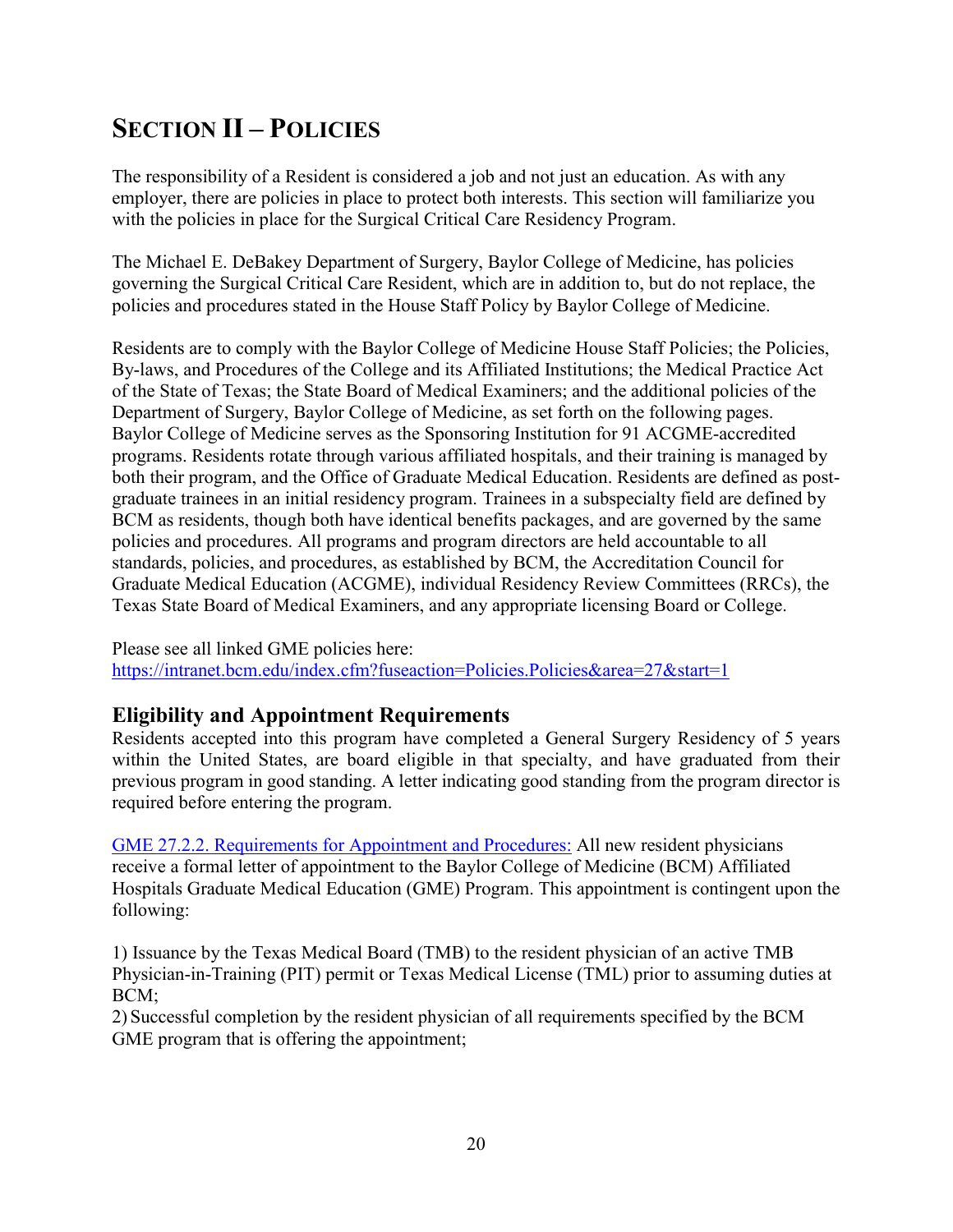3) Successful completion of the credentialing process, which includes satisfying the TMB credentialing requirements. The credentialing process is outlined on the BCM intranet and is also distributed to applicants to BCM-sponsored GME training programs.

A resident physician may train under the BCM PIT permit or may train with a TML. Any resident physician without an active PIT permit or TML, as reflected in the records of the TMB, must be immediately removed from duty without pay until proof of active PIT permit or TML is provided to the GME Office. This removal from service must be made regardless of whether the resident is training outside the State of Texas. Time spent training with an expired PIT permit or TML must be made up by the resident physician whose permit or license to practice medicine expired.

Resident physicians with a PIT permit must be registered with the TMB for the specialty/subspecialty program in which they are currently enrolled. If a resident physician changes programs, he/she must apply for a new PIT permit, as it is granted by the TMB only for the duration of a given residency program. This requirement for a new PIT permit exists even for a resident physician who finishes an initial training program at BCM and matriculates into a different residency or subspecialty program at BCM. The TMB considers maintenance of a current PIT permit or TML to be the resident physician's personal responsibility. Program Directors and the GME Office will help remind resident physicians about soon-to-expire PIT permits and/or TMLs, but the actual responsibility to keep a valid PIT permit or TML lies with the individual resident physician.

Resident physicians shall be required to sign a certificate indicating that they know of nothing that would, in any way, inhibit or prohibit their ability to provide safe and proper medical care to patients and have a continuing duty to report any change in their status to their program directors.

The Senior Associate Dean for Graduate Medical Education shall resolve any disputes involving the resident physician's fitness for duty (e.g. disagreements between the resident physician, Program Director, Occupational Health Director, etc.). A resident physician who provides written notice indicating that he or she is not fit for duty due to illness or temporary incapacity will be immediately placed on sick leave under the procedures set forth in the GME Leaves of Absence and Vacation Policy.

Resident physicians shall abide by BCM Human Resources policies, including but not limited to BCM's Harassment policy, Substance and Alcohol Abuse policy, Social Media policy, and Fitness for Duty policy, which can be found on the BCM intranet website. Resident physicians shall also abide by other BCM policies and procedures. In addition, resident physicians are required to comply with, and are subject to, the individual policies of the respective participating clinical sites to which they rotate. These policies are available through the medical staff offices of the respective participating sites. Any questions regarding these policies can be directed to the respective participating sites or BCM's GME Office. Resident physicians should be aware that these policies might include random drug testing at some sites.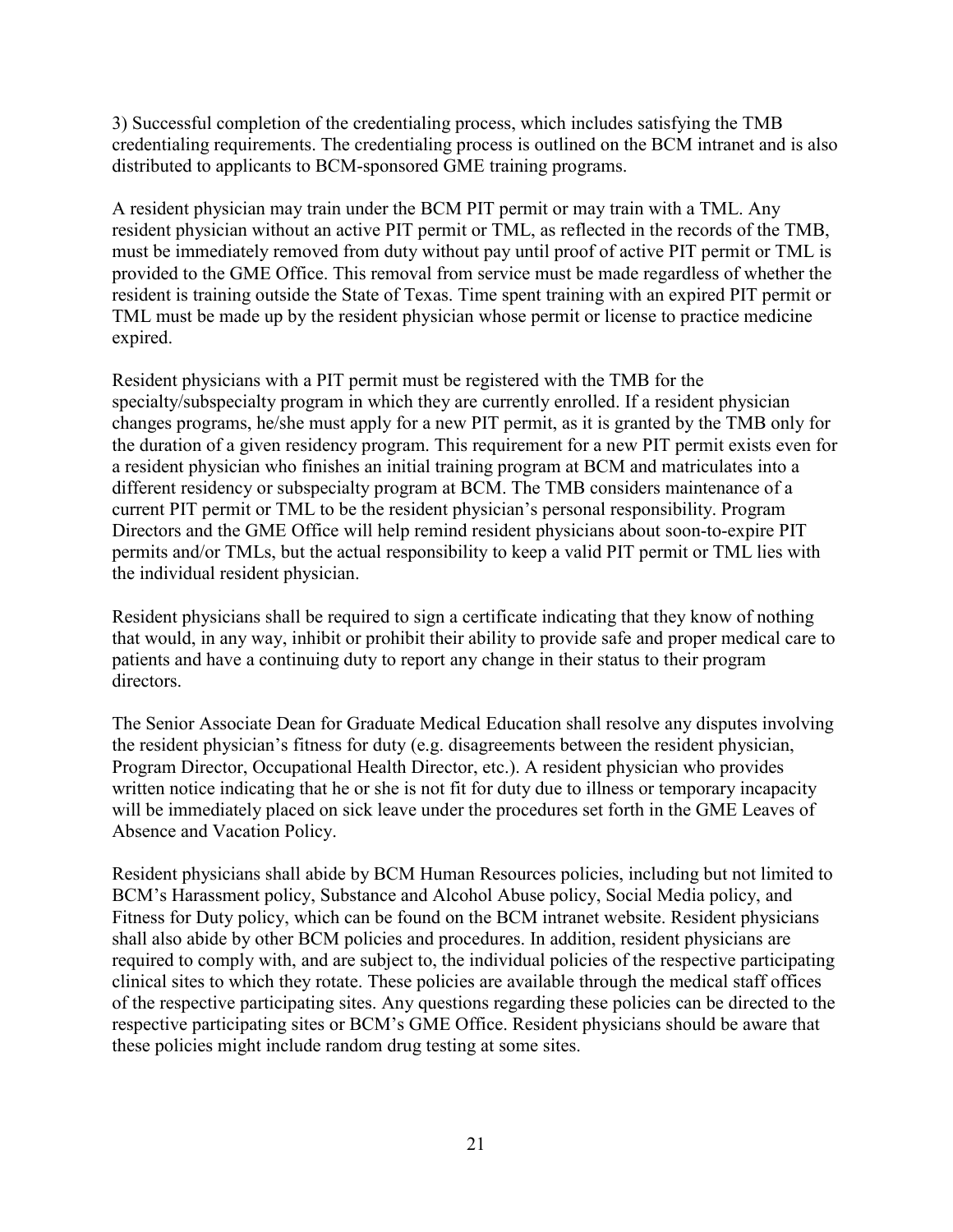All new resident physicians are required to provide proof of immunization or proof of immunity to Hepatitis-B, rubella, mumps, varicella, and tetanus-diphtheria in accordance with all applicable federal and state laws, as well as in accordance with the policies of the BCM Occupational Health Program (OHP). Current requirements are available through the OHP Office. All returning resident physicians are required to remain current with immunizations as stipulated by the OHP Office. There shall be a 45-day grace period for new and returning resident physicians to obtain any required immunizations. Resident physicians who fail to comply with policies on immunizations within the 45-day grace period may be relieved of duty without pay at the discretion of the Director of OHP.

A tuberculosis screening examination (as specified by the OHP) is required of each resident physician during the first month of training in accordance with all applicable federal and state guidelines, as well as in accordance with the policies of the OHP. A resident physician who properly documents a prior positive tuberculin skin test (PPD) is excused from further testing. There shall be a 45-day grace period for new and returning resident physicians to comply with screening. Resident physicians who fail to comply with policies on tuberculosis screening within the 45-day grace period may be relieved of duty without pay at the discretion of the OHP Director.

If a resident physician's PPD converts to positive while employed by BCM, he/she must be evaluated by a faculty physician and cleared for return to duty by BCM OHP. Failure to comply with this requirement may result in the resident physician being relieved of duty without pay at the discretion of the OHP Director.

To minimize the risk of transmission of blood borne pathogens to resident physicians during their training, all resident physicians are required to receive standard education and training on the prevention of transmission of blood borne pathogens. This training is in compliance with current Occupational Safety and Health Administration (OSHA) guidelines. Resident physicians who do not comply with the requisite training within 14 days of the start date of training may be relieved of duty without pay at the discretion of the Director of the Office of Environmental Safety.

All resident physicians are required to obtain training in Basic Life Support (BLS), Advanced Cardiac Life Support (ACLS), and to provide the GME Office with proof of such training before beginning work. ACLS training must be current, as per the policies of an appropriate certifying organization recognized and approved by the American Heart Association. Additional life support training (e.g. PALS, NALS, and/or ATLS) may be required by an individual GME program. Consequences for failing to comply with the policies of individual programs will be at the discretion of the program director or department chairman.

## <span id="page-22-0"></span>**Responsibilities of House Staff**

The Program adheres to the Baylor College of Medicine Graduate Medical Education policy 27.4.01 governing "*Responsibilities of House Staff*." The content of that policy is as follows:

The primary responsibility of the resident is the attainment of professional competence in his/her chosen field along with a sense of commitment to the practice of medicine, and to the safe,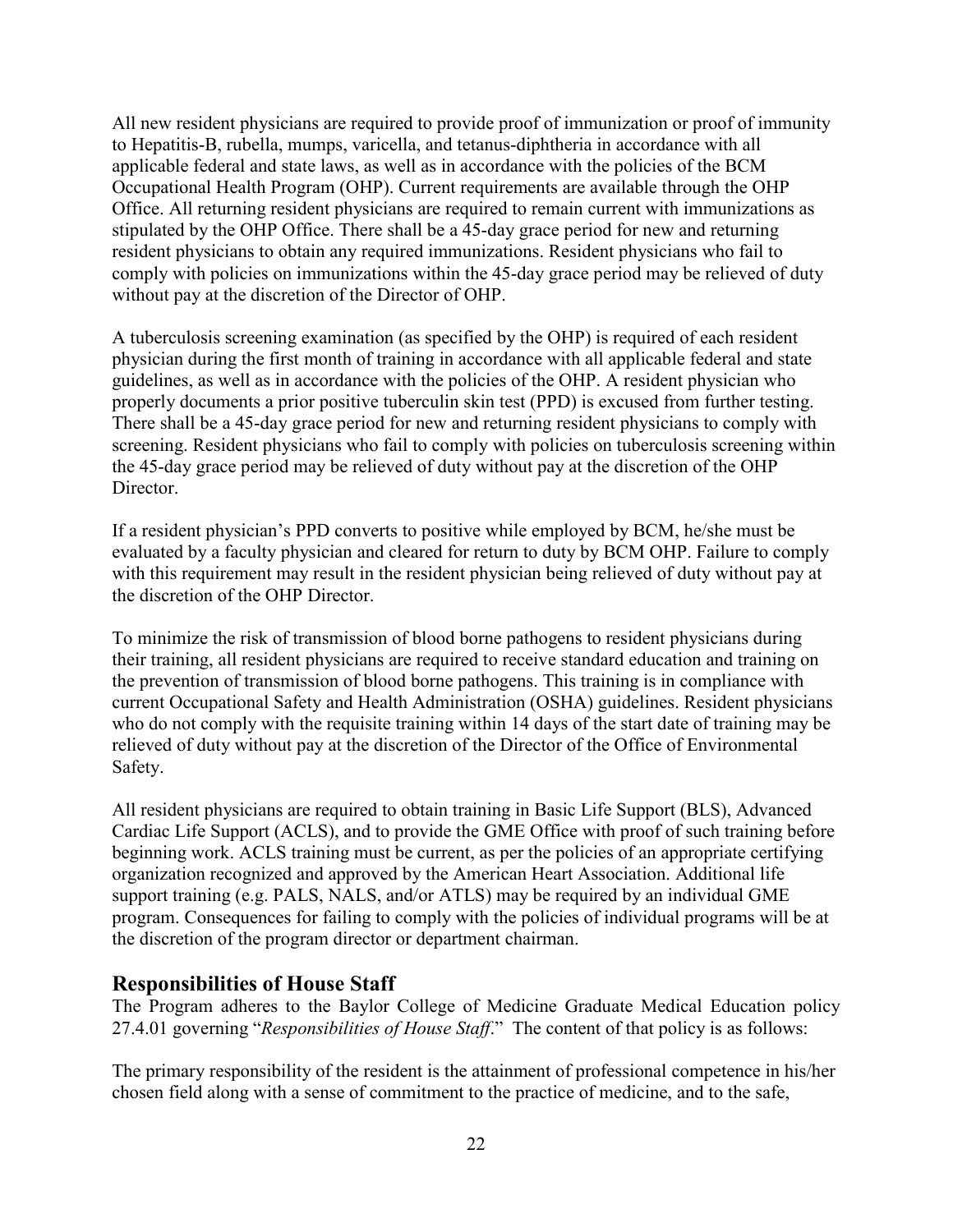effective, ethical, and compassionate care and treatment of patients as individuals. These goals are achieved through the resident devoting himself/herself to his/her professional education in all forms, including supervised service to patients as well as emphasis on the scientific and objective studies of disease. All Baylor College of Medicine (BCM) residents will be expected to achieve competence in patient care and medical knowledge pertinent to their chosen field of medicine. All BCM Residents will also be expected to achieve competence in professionalism, interpersonal and communication skills, systems-based practice and practice-based learning and improvement. We concur with the Council on Medical Education of the American Medical Association that "a well-organized, effective, educational program inevitably results in the improvement of the quality of patient care in a hospital," and further recognize that a high quality of patient care is essential to maintaining excellence in a residency education program.

Education and training within the Accreditation Council for Graduate Medical Education six core competencies are the principle objectives of all BCM sponsored residency and residency programs. The relationships established between faculty and residents are based upon mutual respect and collaboration toward those principle objectives. Responsibility for in-patient care is of prime importance in providing high quality graduate medical education and training, and thus as the resident progresses in training and competence, his/her responsibilities in the care of patients will increase. In addition, residents shall be provided with an understanding of ethical, socioeconomic and medical/legal issues that affect the practice of medicine and of how to apply cost containment measures in the provision of patient care.

The functioning of a resident as a responsible physician and teacher is also an integral part of graduate medical education. Each resident has the duty and responsibility to teach and to demonstrate his/her skill and knowledge to medical students and resident members of the house staff. This duty includes supervising patient care and patient work-ups as well as demonstrating and teaching procedures commensurate with good patient care. The teaching aspect of being a resident is both a rewarding and unique responsibility and should be willingly accepted.

While performing their professional duties, residents are representing BCM, as well as their particular residency or residency program. As such, BCM and individual training programs have a vested interest in ensuring that residents appropriately represent them while working in a BCM-sponsored program. Thus, individual programs are empowered to establish policies that include standards of acceptable personal behavior and dress to be adhered to by their residents. The department chair should resolve any disputes between individual programs and their residents regarding the appropriateness of these policies.

All residents should abide by the policies, procedures and rules of the respective affiliated hospitals to which they are assigned. Any disputes should be resolved through the medical staff channels provided at each of the affiliated hospitals.

## <span id="page-23-0"></span>**Clinical Experience and Education Hours and the Working Environment**

All ACGME-accredited training programs in the Department of Surgery at Baylor College of Medicine are required to adhere to the work hour policies mandated by the ACGME.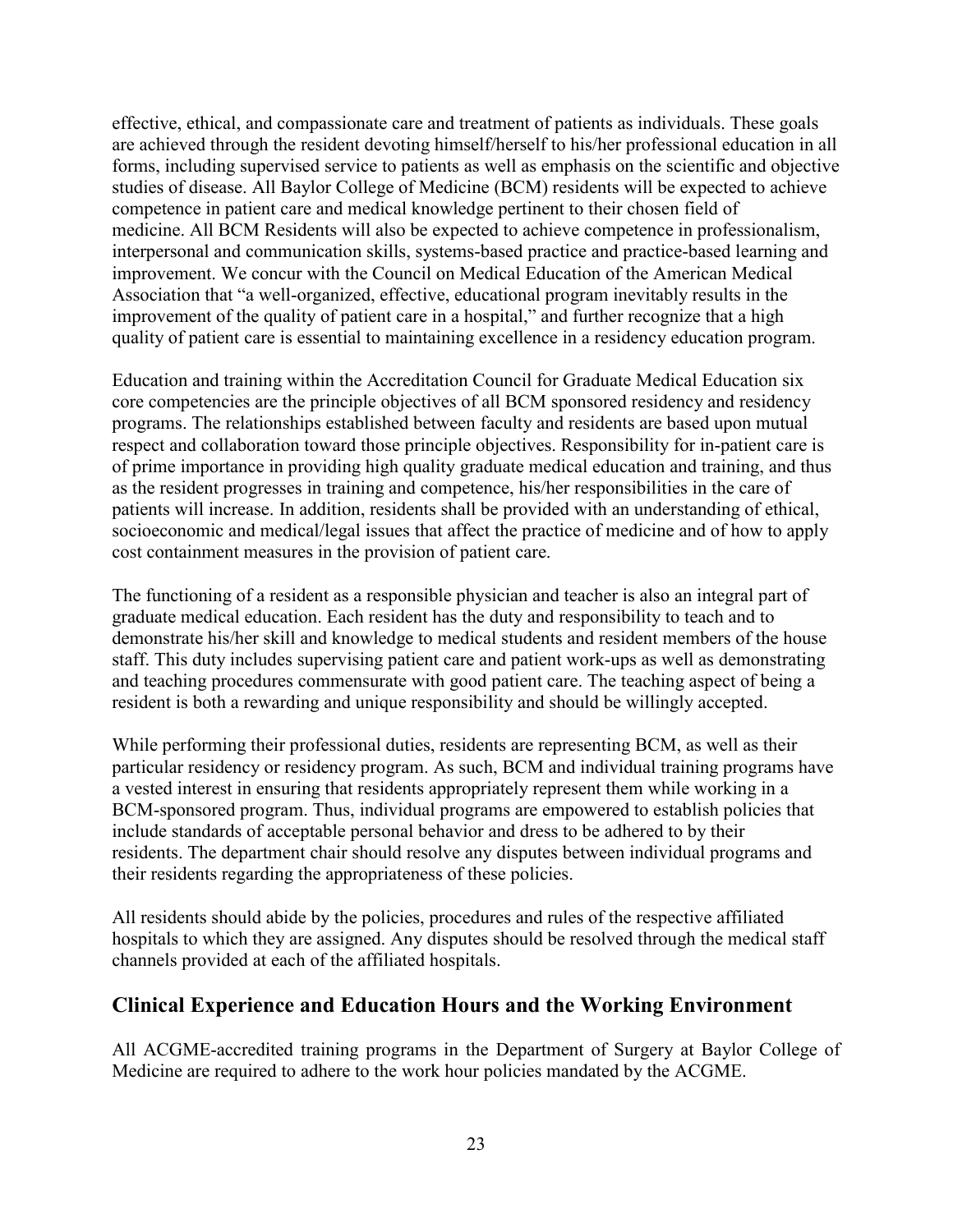The goal of this policy is to maintain compliance with the ACGME requirements governing work hours as described below. All residents in the program will follow this policy as outlined. Resident duty hours will be monitored on a continual basis by the Surgical Critical Care, the Program Coordinator, and the Office of Graduate Medical Education.

## <span id="page-24-0"></span>**Clinical Experience and Education Hours**

All clinical and academic activities of the Surgical Critical Care Resident related to the residency program which include patient care, administrative duties, transfer of patient care, time spent inhouse during call activities and scheduled activities such as conferences will be included as part of work hours. Work hours will be limited to 80 hours per week averaged over a four-week period, inclusive of all in-house call activities. Surgical Critical Care Residents will be provided 1 day in 7 free from all educational and clinical responsibilities averaged over a 4-week period inclusive of call and any institutional moonlighting. Adequate time for rest and personal activities will be provided and will consist of a 10-hours' time period provided between all daily work periods and in-house call. These requirements are in compliance with the BCM written policies and procedures for resident duty hours and the working environment. Work hours will be monitored monthly to ensure an appropriate balance between education and service. Furthermore, back-up support systems are provided such as the use of mid-level practitioners as well as the Surgical Critical Care Faculty when patient care responsibilities are unusually difficult or prolonged, or when unexpected circumstances create resident fatigue sufficient to jeopardize patient care.

The BCM GME Committee does not permit programs to request an expansion or extension of duty hours beyond the standards currently set by the ACGME.

Every BCM resident must log his/her work hours on MedHub in a regular and timely manner. Failure to log duty hours as expected is viewed as a professionalism failure and will result in the resident or resident not being considered "in good standing" by the Office of Graduate Medical Education.

## *On-Call*

On call duties for the Surgical Critical Care Resident will be primarily home call, the frequency of which will not be so frequent as to preclude rest and reasonable personal time for each resident (as depicted above). When the Surgical Critical Care Resident is called into the hospital from home, the hours spent in-house will be counted toward the 80-hours limit. The Program Director will monitor the demands of at-home call and will make necessary schedule adjustments to ensure that there are not excessive service demands and/or fatigue. The Program Director will also ensure that any moonlighting activities do not interfere with the ability of the Surgical Critical Care Resident to achieve the goals and objectives of the educational program. These activities will be in compliance with BCM written policies and procedures regarding moonlighting, in compliance with the ACGME institutional requirements.

## *On-Call Activities*

- 1. In-house call cannot occur more frequently than every third night, averaged over a fourweek period.
- 2. Continuous on-site work, including in-house call, must not exceed 24 consecutive hours. Residents may remain on duty for up to six additional hours to participate in didactic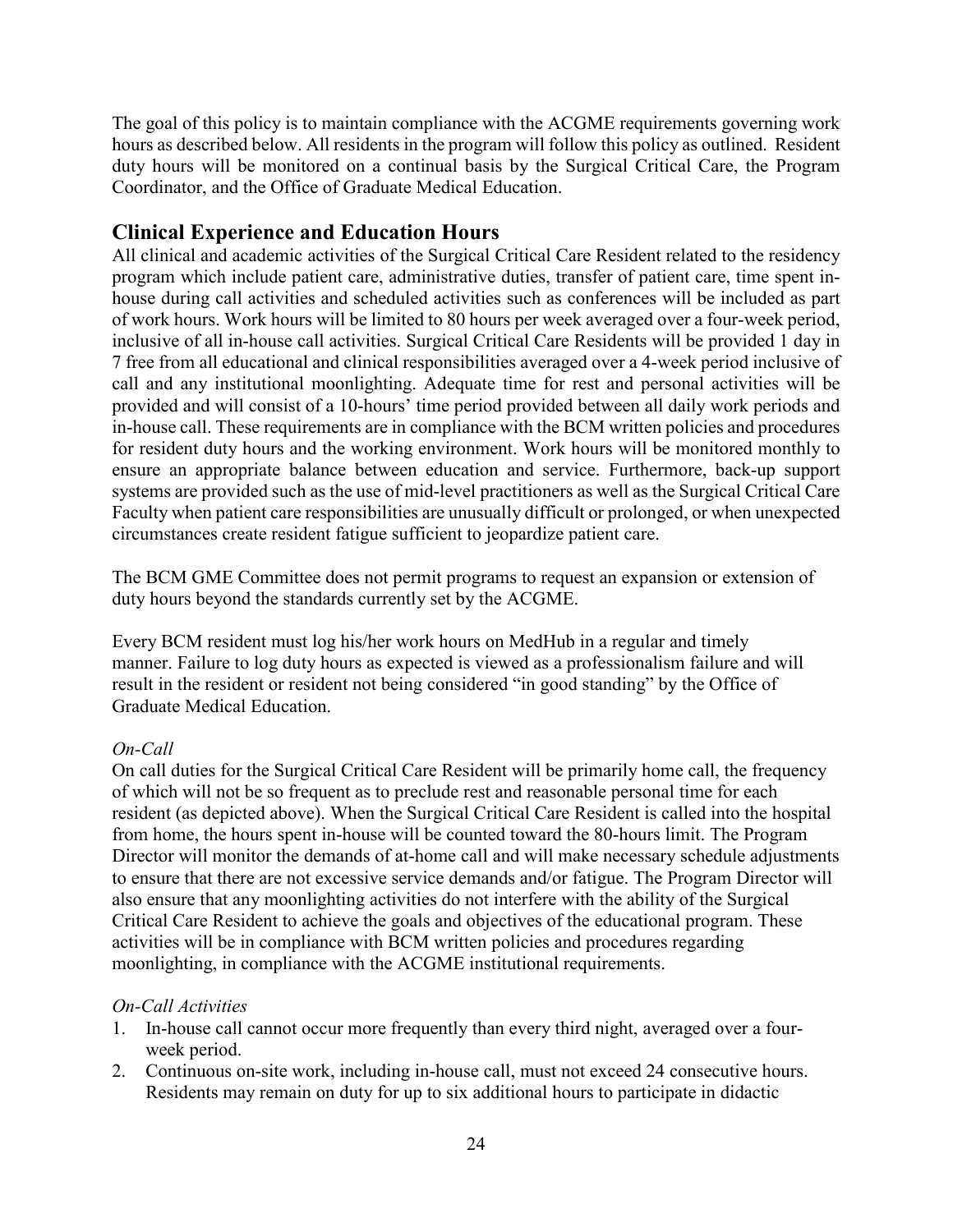activities, transfer care of patients, conduct outpatient clinics, and maintain continuity of medical and surgical care.

- 3. No new patients may be accepted after 24 hours of continuous duty. A new patient is defined as any patient for whom the resident has not previously provided care.
- 4. At-home call (pager call) is defined as call taken from outside the assigned institution.
	- a)The frequency of at-home call is not subject to the every third night limitation, or 24+4 limitation. However, at-home call must not be so frequent as to preclude rest and reasonable personal time for each resident.
	- b)Residents taking at-home call must be provided with one day in seven completely free from all educational and clinical responsibilities, averaged over a four-week period.
	- c)When residents are called into the hospital from home, the hours residents spend inhouse are counted toward the 80-hour limit.

#### *Principles*

The Michael E. DeBakey Department of Surgery Surgical Critical Care Residency Program is committed to and is responsible for promoting patient safety and resident well-being and to providing a supportive educational environment.

Work hour assignments recognize that faculty and residents collectively have responsibility for the safety and welfare of patients.

#### *Supervision of Residents*

The Program will ensure qualified faculty will provide appropriate supervision of residents in patient care activities. Supervision will include direct supervision-the supervising physician physically present with the resident and patient, and indirect supervision-with direct supervision available, but the supervising physician is not physically present within the hospital or other site of patient care, but is immediately available by telephone and/or electronic modalities, and is available to provide direct supervision. In addition, oversight is also provided where the supervising physician is available to provide review of procedures/encounters with feedback provided after care is delivered.

#### *Moonlighting*

Surgical Critical Care residents are permitted to moonlight only at home institutions. Any moonlighting activities are limited to moonlighting at Baylor College of Medicine affiliated hospitals only and are considered part of the 80-hour weekly limit on work hours. The program director will also insure that any moonlighting activities do not interfere with the ability of the SCC resident to achieve the goals and objectives of the educational program. These activities will be in compliance with BCM written policies and procedures regarding moonlighting and in compliance with ACGME institutional requirements. All moonlighting must be approved by the program director and the Graduate Medical Education Office.

All moonlighting hours, either external or internal, must be logged into MedHub.

**Internal moonlighting** hours must be logged into MedHub by the 5th of a given month. For example, on August 5th, the duty hours for training plus the internal moonlighting hours for July must be entered into MedHub. This reporting is vital for each program and the sponsoring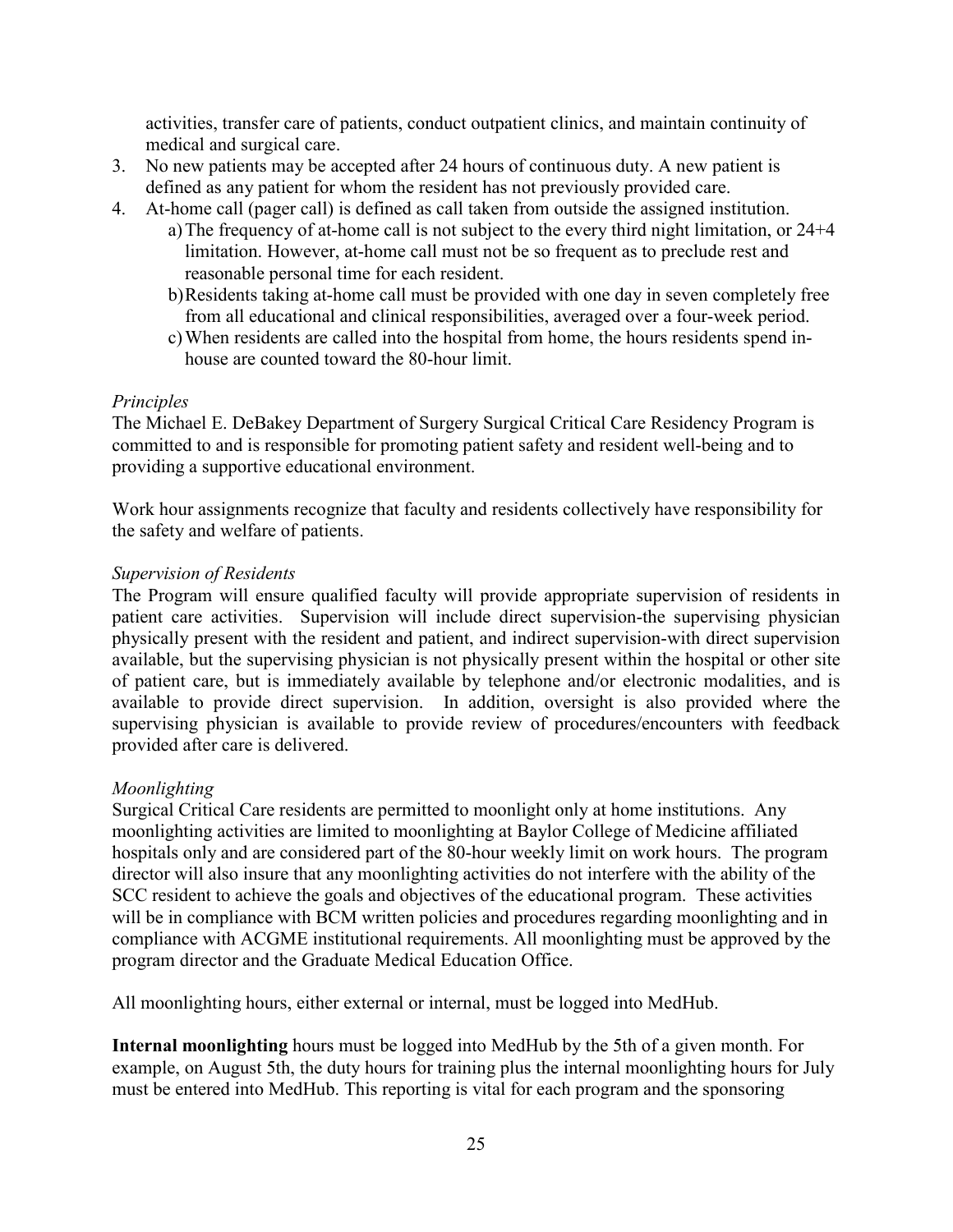institution to assure compliance with ACGME requirements. Failure to report internal moonlighting as required will result in:

- The first offense will result in suspension of moonlighting privileges for 90 days.
- The second offense will result in suspension of moonlighting privileges for the remainder of the academic year, or six months, whichever time period is longer.
- The third offense will result in permanent suspension of moonlighting privileges.
- Subsequent offenses will result in additional disciplinary measures, including adverse actions per GME policy.

Moonlighting privileges, once granted, are valid for the remainder of that academic year or less, depending on the period requested on the moonlighting approval form. It is the resident responsibility to ensure that an updated packet for approval is filed with the GME Office at least 60 days prior to the start of a new academic year if the resident wishes to continue moonlighting.

## <span id="page-26-0"></span>**Vacations and Leaves of Absence**

The Program adheres to the Baylor College of Medicine Graduate Medical Education policy [27.3.5](http://intranet.bcm.edu/index.cfm?fuseaction=Policies.Display_Policy&Policy_Number=27.3.5)  governing "*[Leaves/Vacation](http://intranet.bcm.edu/index.cfm?fuseaction=Policies.Display_Policy&Policy_Number=27.3.5)*" The content of that policy is as follows:

All Residents are provided 44 paid days off per academic year (July 1 – June 30). This time off is non-vested (meaning the house staff physician is not paid for it if he or she leaves before having utilized), does not accrue, and does not roll over from one academic year to the next. Vacation also needs to be approved by the Surgical Critical Care Program Director and written consent provided to Program Coordinator for documentation. These 44 days include:

\*21 vacation days. All vacation days must be approved at the beginning of the academic year in August. No vacation requests will be approved for the last two weeks of July.

## \*14 sick days (to be used only for personal illness)

A treating physician's statement, from a non-house staff physician, is necessary if the illness or injury extends beyond three (3) consecutive calendar days. In addition, to return to work, a statement is required from the treating physician that stipulates the involved house staff physician is fit to return to duty. Further, if a house-staff physician is absent from work for more than four (4) non-consecutive days in a calendar month, a statement may be required from the treating physician. The Senior Associate Dean for Graduate Medical Education shall resolve any disputes regarding the house staff physician's fitness for duty (e.g., disagreements between the house staff physician, program director, or director of the Occupational Health Program).

A house staff physician may be eligible to use sick days under the federal Family and Medical Leave Act (FMLA).

Baylor College of Medicine (BCM), effective July 1, 2014, provides a Core benefit of Short Term Disability (STD) insurance to all Residents. After 44 consecutive calendar days of personal disability (including maternity leave), the STD insurance policy would be available, and provide benefits up to a maximum of 20 weeks. Approval for STD benefits is made by the insurance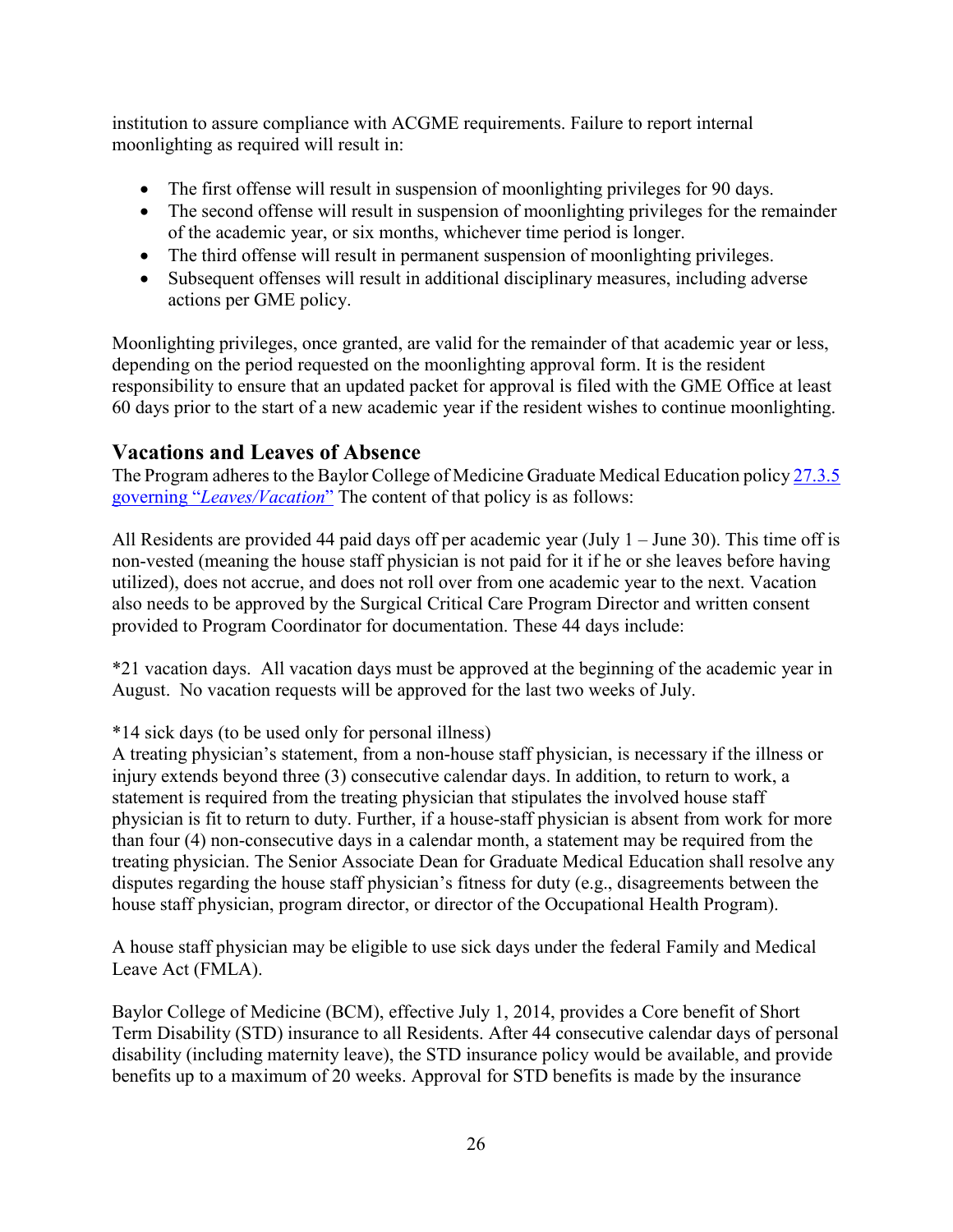carrier based on treating physician reports and the type of disability. As a Core benefit STD is provided at no cost to Residents.

These STD benefits would include 60% weekly earnings, up to a maximum of \$750 per week for a maximum of 20 weeks depending on the type of disability.

#### \*9 Paid Time Off (PTO) days

This includes personal days, holiday, and educational leave (standard leave). A program is not permitted to provide any additional leave without the written approval of the Office of Graduate Medical Education.

## <span id="page-27-0"></span>**Paid Time Off (PTO) Policy**

In review with Legal Affairs in the below BCM GME policies for House Staff, all vacations and leaves of absences are to be submitted in writing to the Surgery Education Office to the Academic Coordinator for the Program Directors review and approval. Vacations are scheduled in advance prior to the start of each academic year schedule.

Paid time off (PTO) requests must be submitted **in writing at least one month** in advance prior to the rotation call schedules being completed and are contingent on the coverage on the rotation assignment as well as the discretion of the Program Director. A resident/fellow may appeal any requests not approved by the Program Director to the Departmental Chairman and if not approved by the Departmental chair, the next appeal will be to the Dean of BCM Graduate Medical Education. For PTO days can be for educational leave, this includes yet not limited to: Chief meeting trip, travel to and from meetings approved by the department funded or not funded within our travel policy.

Days off on the call schedule are coordinated individually with each rotation and the faculty/administrative resident/fellow coordinating the schedules. Special requests are submitted **in writing at least one month in advance** to the Surgery Education Office for approval. Please note approvals are dependent on coverage.

In addition to the standard leave, the following policies will apply.

**Jury Duty**: Paid leave will be provided for jury duty as required by law.

**Military Leave**: House staff physicians with U.S. military obligations are allowed up to 14 calendar days of unpaid military leave per year. House staff physicians whose military obligations exceed 14 days are required to request an unpaid leave of absence. House staff physicians called to active duty will have a residency slot when they are released from such duty, pursuant to federal law. The house staff physician is required to submit to Human Resources – Regulatory Compliance a copy of his or her military orders or written statement from the appropriate military authority as evidence of a call to training or duty.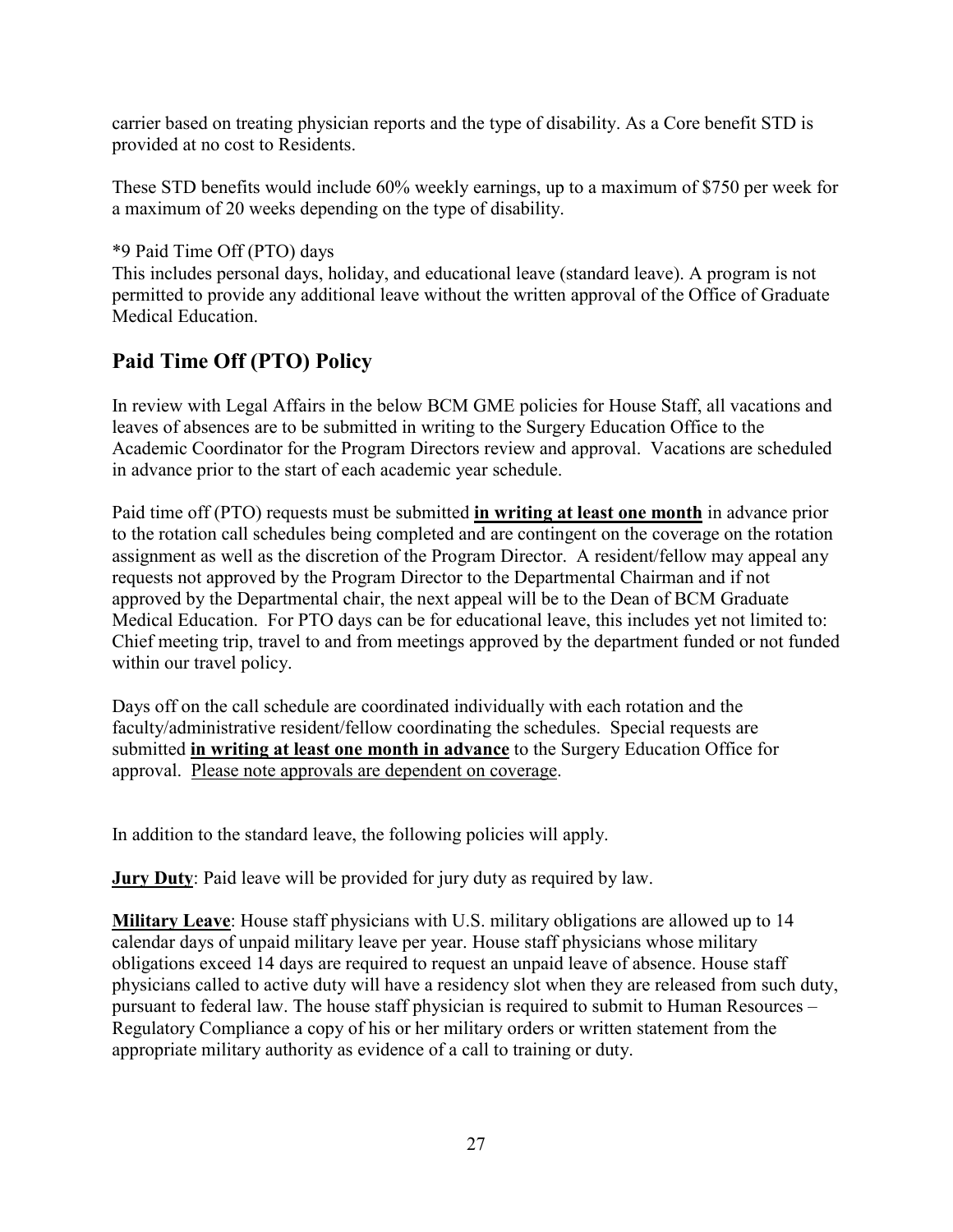**Personal Leave**: A male house staff physician may be eligible to take personal leave under the federal Family and Medical Leave Act for the birth of his child, if they meet the minimum criteria for eligibility under the FMLA.

**Unpaid Leave-of-Absence**: A house staff physician may request and take unpaid leave of absence for up to 12 months for personal or family problems with the approval of the program director or his/her designee. Additionally, enrollment with at least half-time status in a degree program at an institution of higher education that is related to the house staff physician's medical career is an acceptable reason for requesting and being approved for leave of absence. A letter stating the purpose of the leave, arrangements made for completing the Graduate Medical Education (GME) program, and the mechanism for payment of medical, dental, basic life, basic accidental death and dismemberment, short-term and long-term disability insurance premiums, the psychiatric counseling service benefit, and any supplemental benefits, if applicable, shall be signed by both the program director and the house staff physician with a copy kept on file in the Office of GME and the Human Resources – Benefits office. If all or any part of this leave of absence is due to illness or injury, the GME program director shall require a treating physician's statement. Leave under the federal Family and Medical Leave Act may be granted in accordance with the guidelines set forth in this policy, if applicable.

**Family and Medical Leave Act:** A house staff physician may be eligible for job protection under the federal FMLA for his/her own serious medical condition or that of a spouse, child, or parent. Other qualifying events are the birth of a child or the house staff physician's adoption or foster placement of a child. Job protection under this law is a maximum of 12 weeks within a 12 month rolling calendar time period. All requests for leave under this law must be reported to the Offices of GME and Human Resources. Final approval shall be made by the Human Resources Regulatory Compliance Office.

In order to be eligible for FMLA, a house staff physician must meet the minimum requirements under the FMLA. The requirements are a minimum of 12 months of employment at BCM (does not have to be consecutive) and at least 1,250 hours worked during the 12-month period immediately preceding the start of the leave of absence.

Absences due to illness, whether the house staff physician's or a family member's, must be verified by a completed FMLA medical certification in order to be considered for leave under the FMLA. The medical certification must be completed and signed by the treating physician of the house staff physician or the physician of his/her family member. A statement is required from the court system or the involved social services agency to confirm the foster placement or adoption of a child; a birth certificate, alone, is also acceptable when adopting. A fit for duty certificate (work release) must be presented to Human Resources – Regulatory Compliance no later than the first day the house staff physician returns to work from a leave under the FMLA for his/her own serious health condition.

If the house staff physician and his/her spouse are both employed at BCM, they are limited to a combined total of 12 workweeks of FMLA leave if the reason for the request is for the birth and care of a newborn child, foster care placement, or adoption of a child.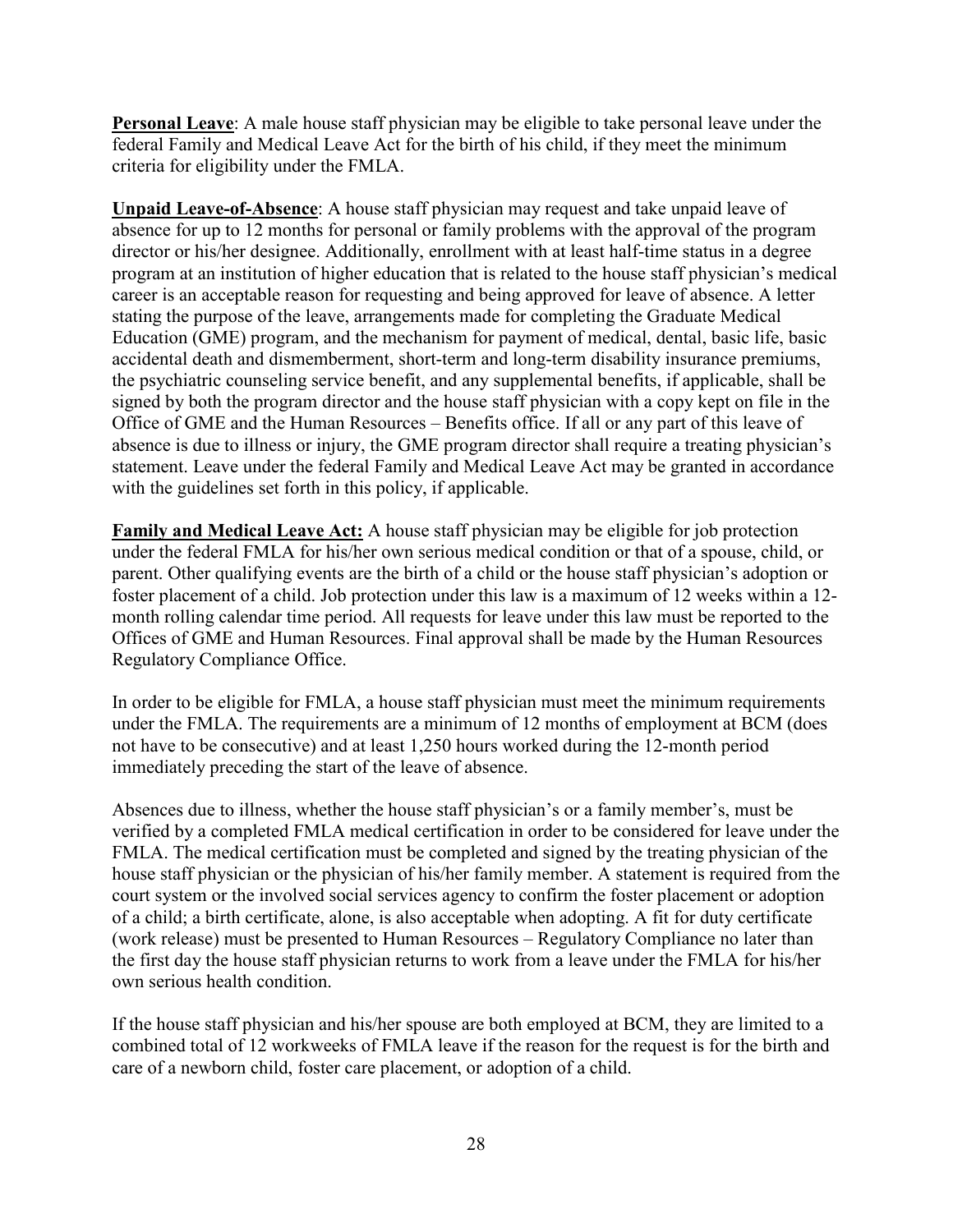A house staff physician taking leave under FMLA for his/her own health condition must first use sick days, and if necessary, may take any available paid vacation and PTO.

A house staff physician who needs to take leave under FMLA must contact the Coordinator and the Program Director to file paperwork and gain approval.

**Medical Leave:** A house staff physician who suffers from a serious health condition including the recovery period due to childbirth may be eligible for Medical leave if her/she does not meet the minimum requirements to be eligible for leave under the FMLA.

**Makeup**: GME programs shall provide house staff physicians with certifying Board requirements. Time missed for any reasons beyond that permitted by the relevant certifying Board must be made up. All made up time required for GME program completion will be paid. Each GME program shall have a written policy regarding makeup time and shall provide a copy of this policy to its house staff physicians.

When total (cumulative) time lost for any reason exceeds that permitted by the appropriate certifying Board, the house staff physician's promotion to the next level of training will be delayed by an amount equal to the time that needs to be made up. This delay supersedes any existing letter of appointment regarding dates, year of appointment, and stipend, but does not negate the reappointment.

It is the responsibility of the program to document and report all time off as required per Baylor Human Resources and Payroll policies.

**General**: All accrued paid time off must be used for absences before any unpaid leave may be taken.

## <span id="page-29-0"></span>**Resident Interview Policy:**

The Michael E. DeBakey Department of Surgery support our residents to attend professional interviews after preliminary year, post graduate training in fellowships and career job positions after training. In order to be compliant with BCM and ACGME policies regarding clinical experience and education requirements and approved time off as outlined by the BCM policies (add link).

The interview policy for residents in our departmental residency and fellowship programs includes the following:

- Time off for interviews must be approved by the Program Director and Academic Coordinator for the perspective residency and fellowship program in the Surgery Education Office (SEO).
- Two week notice before the rotation in writing is required. An email including with the interview request form attached must be sent to SEO for approval of time off request.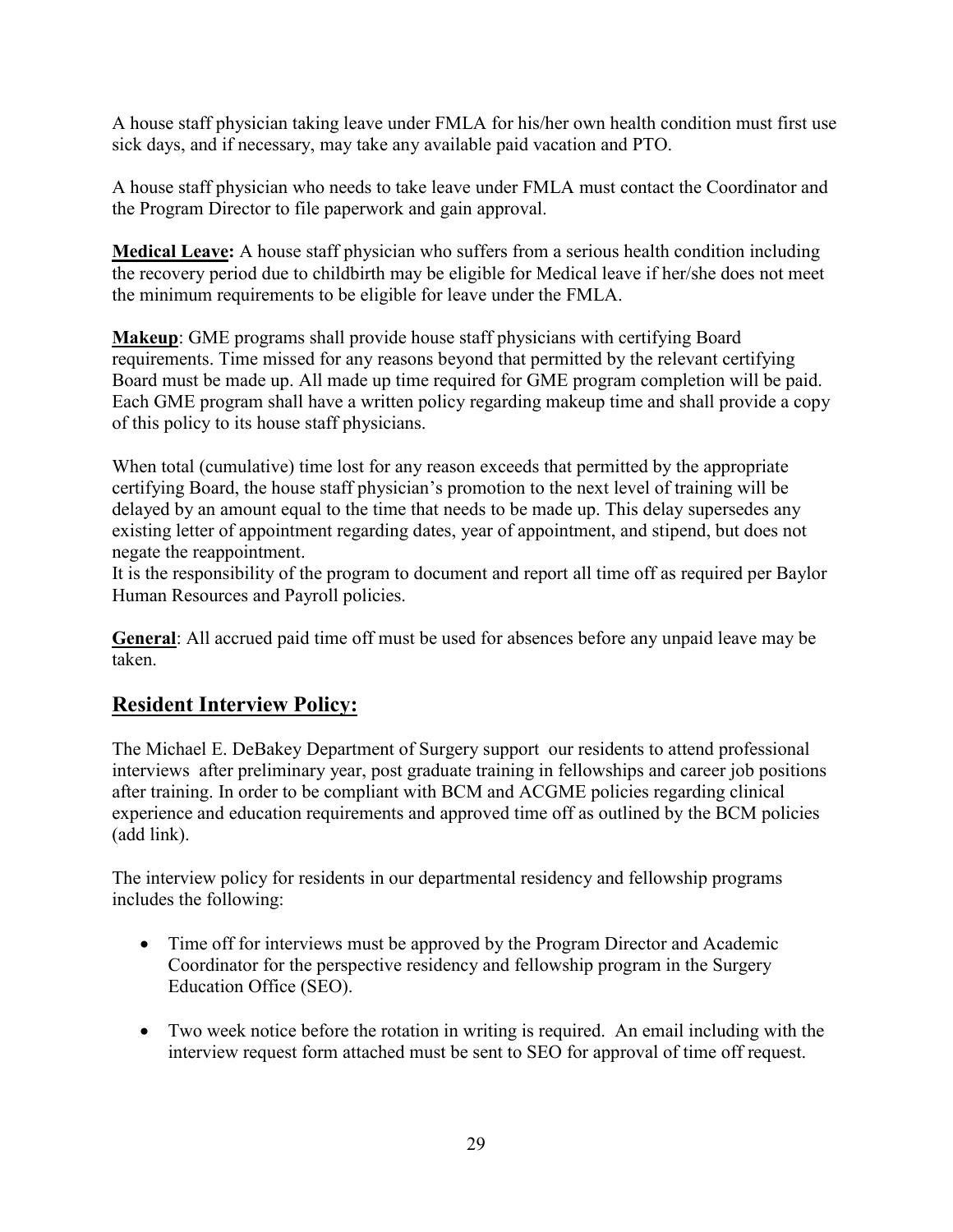- If a last minute interview is requested, the approval will need to be given by the rotation attending/chief, followed up with an email notification to the SEO. **If the time off is not approved by the rotation, then the resident is not cleared to attend the interview.**
- The requested day(s) off will be documented as follows:
	- o Four days off of rotation will be used first
	- o Personal time off (PTO) will be used next (total nine days per year)
	- o Vacation days will be deducted if needed ( total 21 days per year)
- Flights should be booked in the evenings when available after completed rotation duties for next day interviews.
	- o If a resident requests to attend a night before event for the interview, these will be considered on a case-by-case basis and will only be approved if coverage on the rotation is available.
- If a flight requires the resident to leave before their scheduled shift is complete, it is strongly encouraged the resident comes to work for as long as possible until leaving for their flight to assist with coverage.
- Interviews and vacation time should not coincide in the same rotation. As you choose your vacation dates, plan them with your peak interview months in mind and avoid scheduling during these months.

The interview request form and checklist is also available via BCM BOX.

## <span id="page-30-0"></span>**Research Day (Every June)**

All Residents in the Michael E. DeBakey Department of Surgery are required to submit an abstract for presentation at the June Research Day. Faculty mentors are available to assist Residents on such submissions for Research Day. Residents should begin their planning at the start of every new academic year (June/July) with their faculty mentor.

## <span id="page-30-1"></span>**Travel**

In order to encourage legitimate research and academic efforts, the department will pay for travel for residents to present at surgical meetings. However, to insure that the money is spent fairly and appropriately, the department has instituted a policy concerning resident travel policy.

## *Which Residents are eligible for travel reimbursement?*

All residents in Surgical Critical Care who are *first author* on a submitted paper. Only oral presentations will be considered. Reimbursement for poster presentations will be decided on a case-by-case basis by the Surgical Critical Care Program Director. If the resident is able to obtain funding from another source for a poster presentation, they will be given permission to attend the meeting, but the department will not pay their expenses.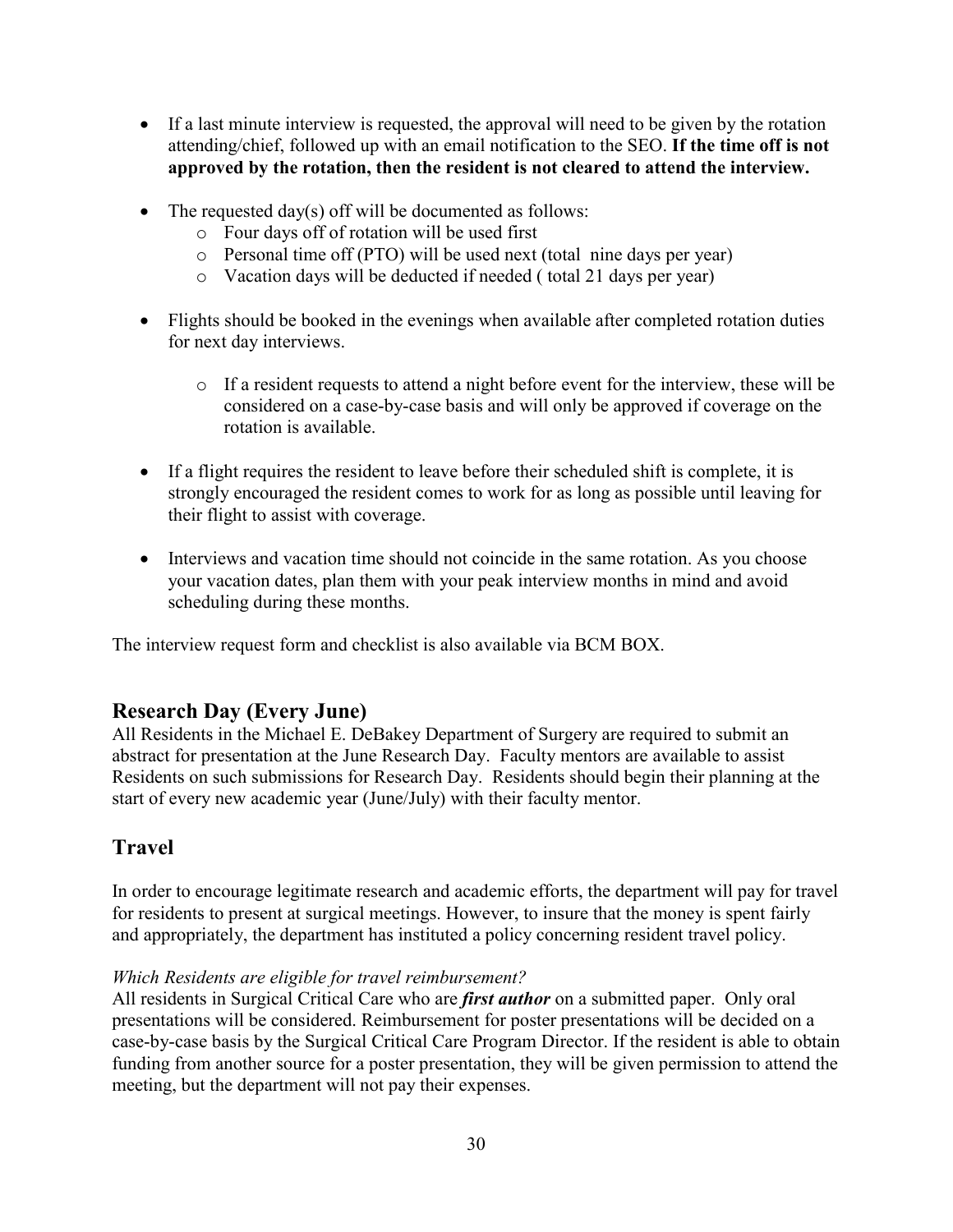All residents are expected to write one paper per year with a faculty mentor. If this requirement has not been met subsequent travel to a meeting will *not* be paid for by the department.

#### *Which meetings are eligible?*

Meetings on the departmental list of legitimate meetings may be considered legitimate for resident presentations. In general, meetings that are national multi-specialty surgical meetings are more likely to be accepted than smaller, specialty meetings. The final decision about meetings will be at the discretion of the Surgical Critical Care Program Director. This decision will be based on both the type of meeting and the proposed presentation. Trips outside the continental United States will be funded at the maximum allowed for continental U.S. meetings.

#### **Reimbursement:**

In order to obtain permission to attend the meeting and be reimbursed, the following *must* occur. *Please note: There will be NO exceptions to these rules.*

Any submitted abstract must be sent to the Surgery Education Office Coordinator. The easiest way to handle this is to make sure you submit your abstract to the Surgery Education Office at the same time you submit it to the meeting.

The Surgery Education Office must be notified of any abstract accepted *within a week of receipt*. At the same time an email request for travel must be submitted to the coordinator. The coordinator will need estimates of your travel expenses totaling no more than \$1,000.

- a. The Surgery Education Office can assist the resident with purchasing registration and airline tickets. A paper registration form is needed in order to be processed – it can not be done online. Airline tickets can be purchased through Baylor's travel through the coordinator. The resident must send the coordinator flight information (date/time/airline) for the flight, and the coordinator can assist in booking. Both the registration and airline still comes out of the \$1,000 reimbursement limit.
- b. No reimbursement for expenses will be made without receipts. Baylor College of Medicine requires a copy of your hotel invoice (showing a \$0 balance) and your airfare invoice, credit card statement, and/or cancelled checks for any payments made on this trip, as well as a copy of the front cover of the program brochure (listing conference name, location, and dates) as supporting documentation for reimbursements.
- c. Expenses eligible for reimbursement include
	- i. Shuttle service to and from airport
	- ii. Room charges, taxes
	- iii. Meals (see below for specific guidelines)
	- iv. Airport parking (Remote only)
	- v. Airfare
	- vi. Internet access in the room
- d. The following will are NOT reimbursable expenses
	- i. In room movies
	- ii. Taxis to and from the airport (if shuttles are available)
	- iii. Mini-bar expenses
	- iv. Entertainment expenses (other than meals), including alcoholic beverages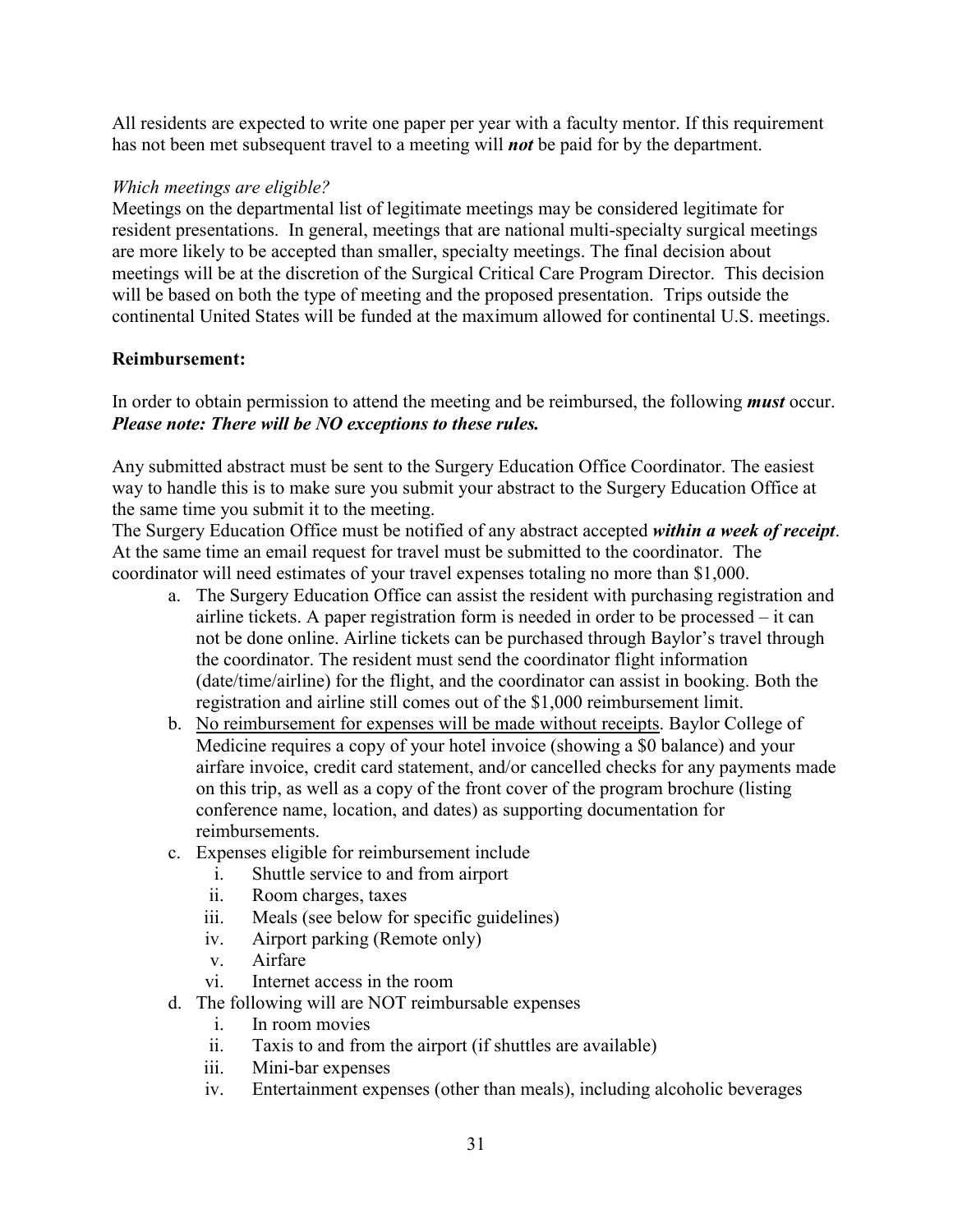- v. Car rental (unless pre-approved by the Program Director)
- vi. Terminal airport parking
- vii. Office expenses at the meeting (printing posters, handouts, etc.)

Residents will be reimbursed for meals using the same guidelines as Baylor College of Medicine faculty (see below):

- a. For trips within the United States, travelers are required to provide meal receipts not to exceed \$55 per day including tip.
- b. Tips may not exceed 20% of the cost of the meal.
- c. For travel beginning after  $3:00$  p.m., the maximum meal allowance is  $\frac{1}{2}$  the regular daily maximum.
- d. Meals will not be reimbursed when attending a local (within a 50-mile radius of the Texas Medical Center) conference or seminar or when claiming local travel.
- e. Itemized receipts are required for all meal reimbursements.

## <span id="page-32-0"></span>**Adverse Actions**

The Program adheres to the Baylor College of Medicine Graduate Medical Education policy [27.6.1](https://intranet.bcm.edu/index.cfm?fuseaction=Policies.Display_Policy&Policy_Number=27.6.1) governing "*Adverse Actions*." The content of that policy is as follows:

A resident/fellow exhibiting academic, clinical, or professional behavior not meeting the standards of his/her program, Baylor College of Medicine (BCM), any of BCM's affiliated hospitals, or the Texas Medical Board (TMB) may be subject to an Adverse Action by the Program Director or designee. Adverse actions will be implemented as described in this policy.

If a resident/fellow fails to demonstrate the appropriate academic, clinical, professional or other skills necessary to continue in a BCM GME program, then he or she may face Adverse Action at the discretion of the involved department's Clinical Competency Committee, upon recommendation of the Program Director or designee. In the event of a Conflict of Interest, the relevant Department Chair or Vice Chair for Education will intervene and serve as the Program Director's designee, as appropriate. Adverse Actions imposed by the appropriate Clinical Competency Committee will be implemented in consultation with the Office of GME, and the affected resident/fellow will receive notice as described below (see "Procedures for Implementation and Review").

If a resident/fellow violates the Sexual Misconduct and Other Prohibited Conduct Policy (02.2.26) by engaging in Prohibited Conduct, or engages in sex or gender-based harassment in violation of the BCM Harassment Policy (02.2.25), then the Title IX Coordinator(s) will serve as the relevant Program Director's designee and impose appropriate sanctions on the resident/fellow as described in the appropriate Policy, including Adverse Actions. A resident/fellow facing Adverse Action for violation(s) of the BCM Sexual Misconduct and Other Prohibited Conduct Policy (02.2.26), or for sex or gender-based misconduct (02.2.25), will receive notice as set forth in those policies. Adverse actions imposed by the Title IX Coordinator(s) will be implemented by the Office of GME, the resident/fellow's Program Director, and the involved department's Clinical Competency Committee.

As described in Policy 27.6.2 (Appeal of Adverse Action), the imposition of any Adverse Action is appealable, with the exception of suspension. The imposition of a suspension is in every case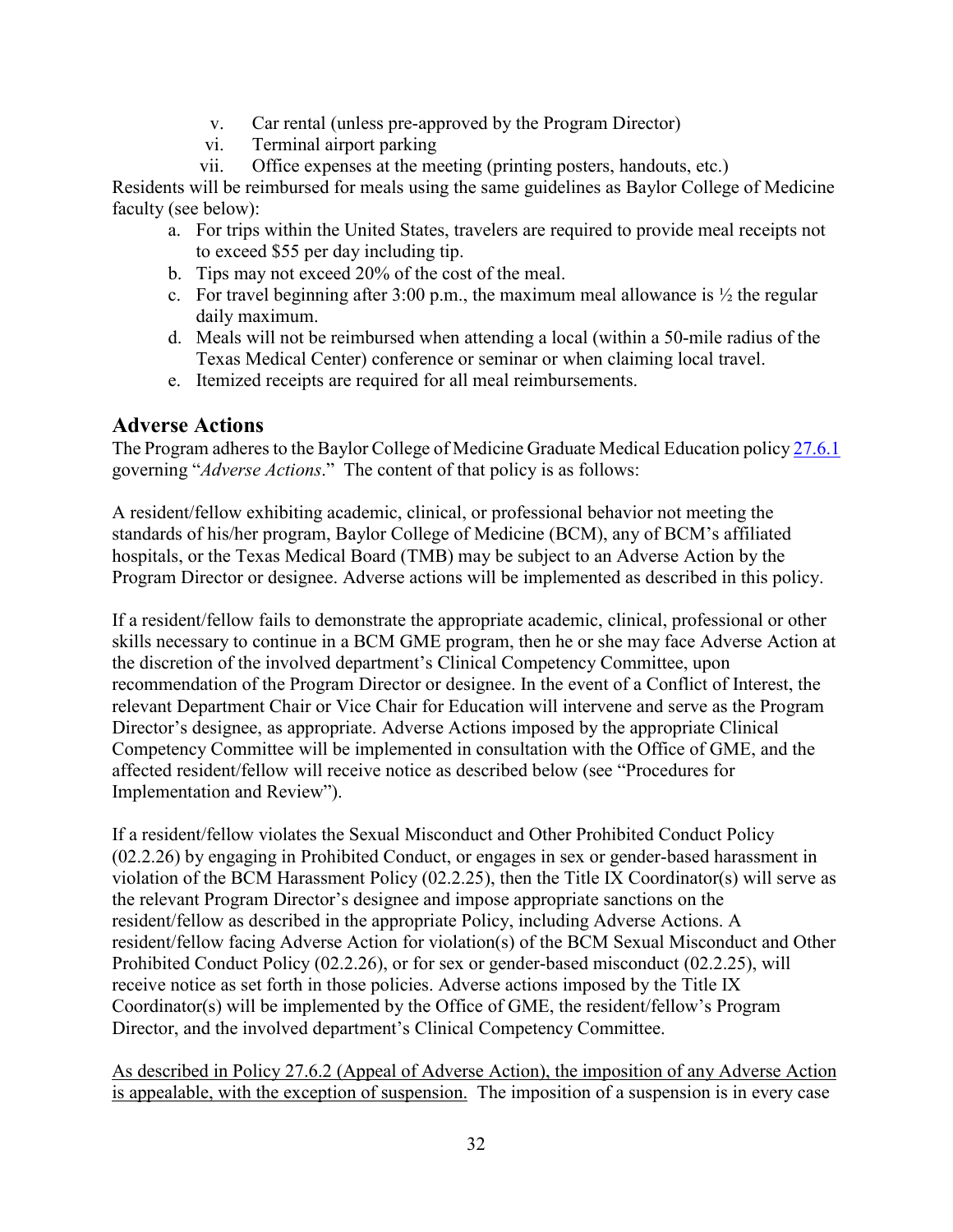subject to an automatic administrative review by the Office of GME, and any resident/fellow who is subject to suspension may also seek redress by filing a grievance (see 27.4.12 – Grievances for more information).

Adverse Actions arising out of violations of the Sexual Misconduct and Other Prohibited Conduct Policy (02.2.26) must be appealed using the procedure described therein.

The Program Director or designee must report all Adverse Actions to the TMB using the Program Director's Duty to Report Form, which must be submitted no more than seven days after the appeals process concludes. The Senior Associate Dean for GME must review and approve the Form, revising as necessary, before the Program Director may send it to the TMB. The form is available on the BCM graduate medical education (GME) Webpage.

Most adverse actions may be appealed by the resident. Details on the process of appeal [\(27.6.2\)](https://intranet.bcm.edu/index.cfm?fuseaction=Policies.Display_Policy&Policy_Number=27.6.2) are found in the GME Appeal of Adverse Actions Policy.

## <span id="page-33-0"></span>**Probation**

When there is concern that a resident performance fails to meet the academic, clinical, or other standards of the GME program, the resident may be placed on probation by the program director or his/her designee following review by the involved department's Clinical Competencies Committee. A resident may also be placed on probation for behavior, which is considered to be misconduct.

Notice of this decision and the reason for the action will be set forth in writing to the resident, which will be delivered in a meeting with the program director or his/her designee. The GME program must provide the resident a written delineation of the deficiencies, which must be corrected in order for the resident to be removed from probation. The duration of the probation must be specified. In the event circumstances warrant, the relaying of the action of failure to promote by telephone by the program director or his/her designee or by mail will be considered sufficient, with a personal meeting to follow as quickly as available.

For issues not involving misconduct, an appropriate period will be allowed for the resident to correct the identified deficiencies. If at the end of the probationary period the resident has not corrected the identified deficiencies, the probationary period may be extended or the resident may be dismissed from the program. If the program is satisfied that the resident has corrected the identified deficiencies sooner than the probationary period is scheduled to end, the probationary status may be lifted earlier.

If other issues not involved in the original decision to place the resident on probation arise, these should not be considered to be automatically covered by the probation and will most likely be dealt with as additional areas of concern. A resident under a probationary status is not exempt from dismissal, if performance or behavior warrants such action.

Probationary status for misconduct does not afford the same protection as provided for nonmisconduct issues. The GME program is under no obligation to allow the misconduct to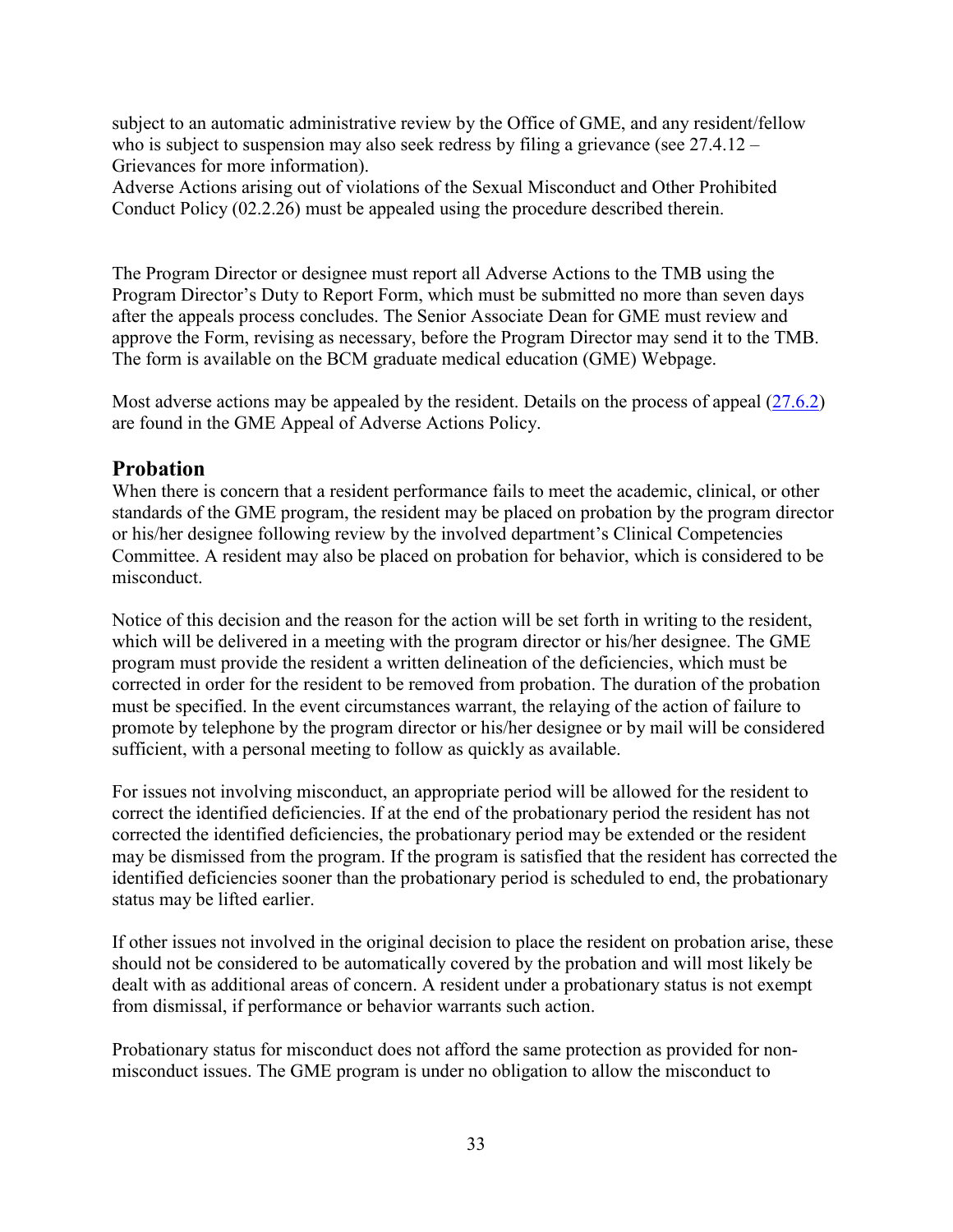continue. Thus, during this period of probation, additional acts of misconduct can result in increased disciplinary action, up to, and including, immediate dismissal.

A resident may be placed on probation at any time. The decision about reappointment of a resident on probation may be deferred until the end of the probationary period. Removal of probationary status shall not constitute reappointment.

An adverse action of probation may be appealed by the resident pursuant to BCM GME policies.

#### *Suspension*

Suspension is a disciplinary action by which a resident is temporarily relieved of his/her duties. At the discretion of the program director or other GME leadership, suspension may be with or without pay. Time on suspension may not be counted as creditable time in a training program, nor made up for by relinquishing vacation. Any time on suspension will result in an extension of the GME program.

Notice of this decision and the reason for the action will be set forth in writing to the resident, which will be delivered in a meeting with the program director or his/her designee. However, in the event circumstances warrant, the relaying of the action of suspension by telephone by the program director or his/her designee or by mail will be considered sufficient, with a personal meeting to follow as quickly as available.

An adverse action of suspension may not be appealed by the resident.

#### *Non-Reappointment*

If a resident fails to demonstrate the appropriate academic, clinical, professional or other skills, which are necessary to continue in a BCM GME program, the program director may decline to reappoint the resident for continued training. Such a decision shall be relayed to the resident no later than 120 days prior to the end of his/her current contract.

Notice of this decision and the reason for the action will be set forth in writing to the resident, which will be delivered in a meeting with the program director or his/her designee. The resident shall be allowed, and is expected to complete, the terms of the current contract, unless other arrangements are approved by the program director or his/her designee. In the event circumstances warrant, the relaying of the action of failure to promote by telephone by the program director or his/her designee or by mail will be considered sufficient, with a personal meeting to follow as quickly as available.

An adverse action of probation may be appealed by the resident pursuant to BCM GME policies.

#### *Failure to Promote*

If a resident fails to demonstrate the academic, clinical, or other standards necessary to advance in his/her training program, the program director may decide not to promote this resident to the next postgraduate year level of training. In these circumstances, the resident is asked to repeat a portion of his/her training, until such time as competency is demonstrated. While these periods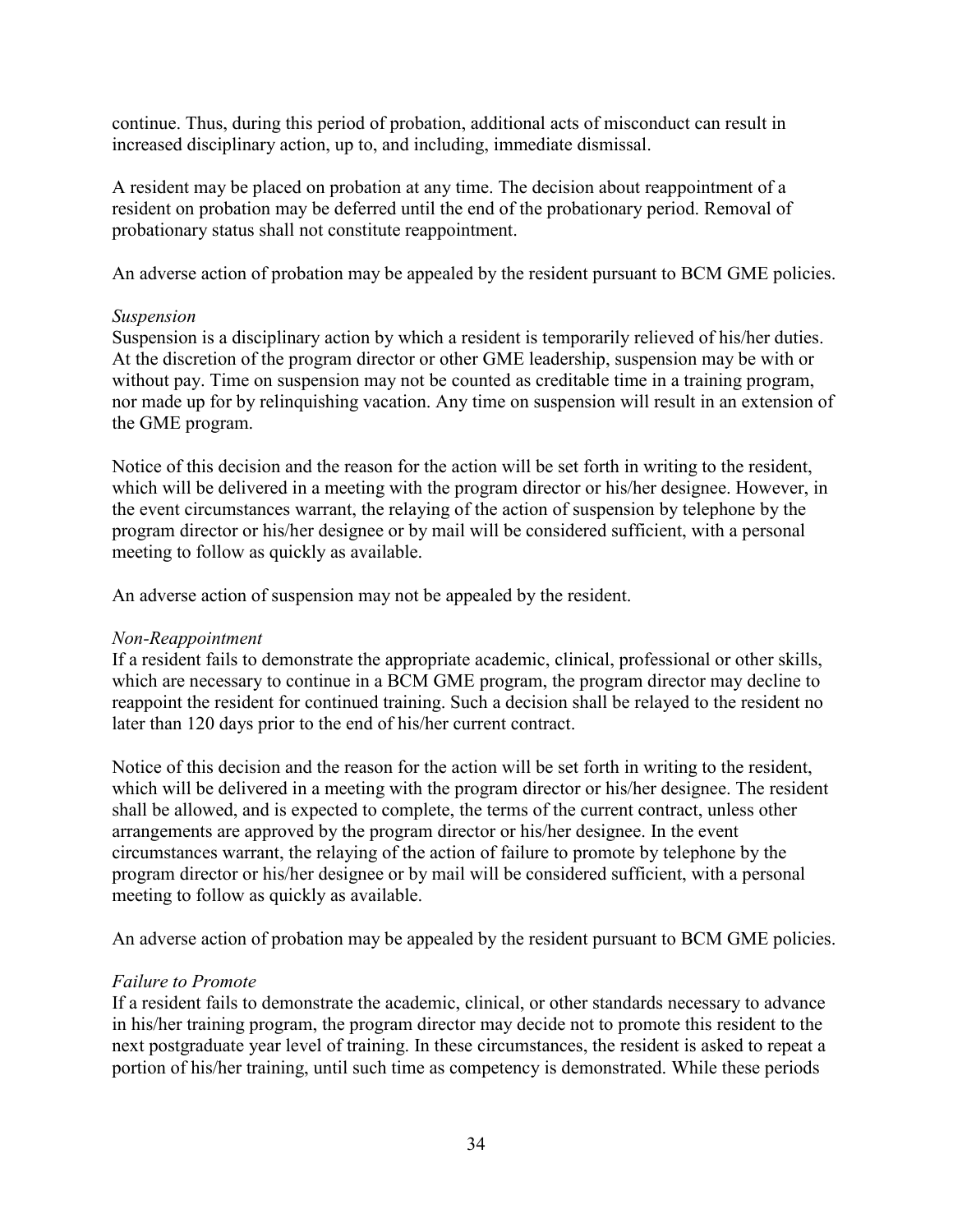are usually for one full academic year, if deemed appropriate by the program director or his/her designee, a resident may be asked to repeat a portion of an academic year.

When a resident is not promoted, his/her pay level and postgraduate year level of training will remain the same for the next contracted period. Notice of this decision and the reason for the action will be set forth in writing to the resident, which will be delivered in a meeting with the program director or his/her designee. Such written notice shall clearly delineate the reasons for non-promotion as well as construct a plan for the resident to gain and demonstrate required competencies. However, in the event circumstances warrant, the relaying of the action of failure to promote by telephone by the program director or his/her designee or by mail will be considered sufficient, with a personal meeting to follow as quickly as available.

An adverse action of probation may be appealed by the resident pursuant to BCM GME policies.

## *Dismissal*

A resident may be immediately dismissed by the program director or his/her designee for reasons including, but not limited to the following:

- If his/her performance presents a serious compromise to acceptable standards of care or jeopardizes patient welfare;
- If he/she is impaired (as defined by the Texas Medical Board [www.tmb.state.tx.us] and/or the American Medical Association [www.ama-assn.org]);
- For unethical conduct (as embodied by in the *Principles of Medical Ethics* of the American Medical Association [www.ama-assn.org/ama/pub/category/2512.html]);
- For illegal, threatening or harassing conduct;
- If he/she fails to report to work as scheduled without justification acceptable to the program director or his/her designee;
- For violations of the rules, regulations and/or policies of BCM or its affiliated hospitals;
- For failure to meet training level expectations of professionalism and/or interpersonal and/or communication skills.

Written notification of the dismissal shall be delivered by the program director or his/her designee in a personal meeting with the resident. However, in the event circumstances warrant, the relaying of the action of dismissal by telephone by the program director or his/her designee or by mail will be considered sufficient, with a personal meeting to follow as quickly as available.

If the resident chooses to appeal the dismissal, he/she will remain on BCM payroll until the appeals process is concluded. However, time spent in the appeals process will not be counted towards requirements to graduate and may result in an extension of training time.

An adverse action of probation may be appealed by the resident pursuant to BCM GME policies.

## <span id="page-35-0"></span>**Appeal of Adverse Actions**

The Program adheres to the Baylor College of Medicine Graduate Medical Education policy [27.6.2](http://intranet.bcm.edu/index.cfm?fuseaction=Policies.Display_Policy&Policy_Number=27.6.2) governing "*Appeal of [Adverse Actions](http://intranet.bcm.edu/index.cfm?fuseaction=Policies.Display_Policy&Policy_Number=27.6.2)*." The content of that policy is as follows: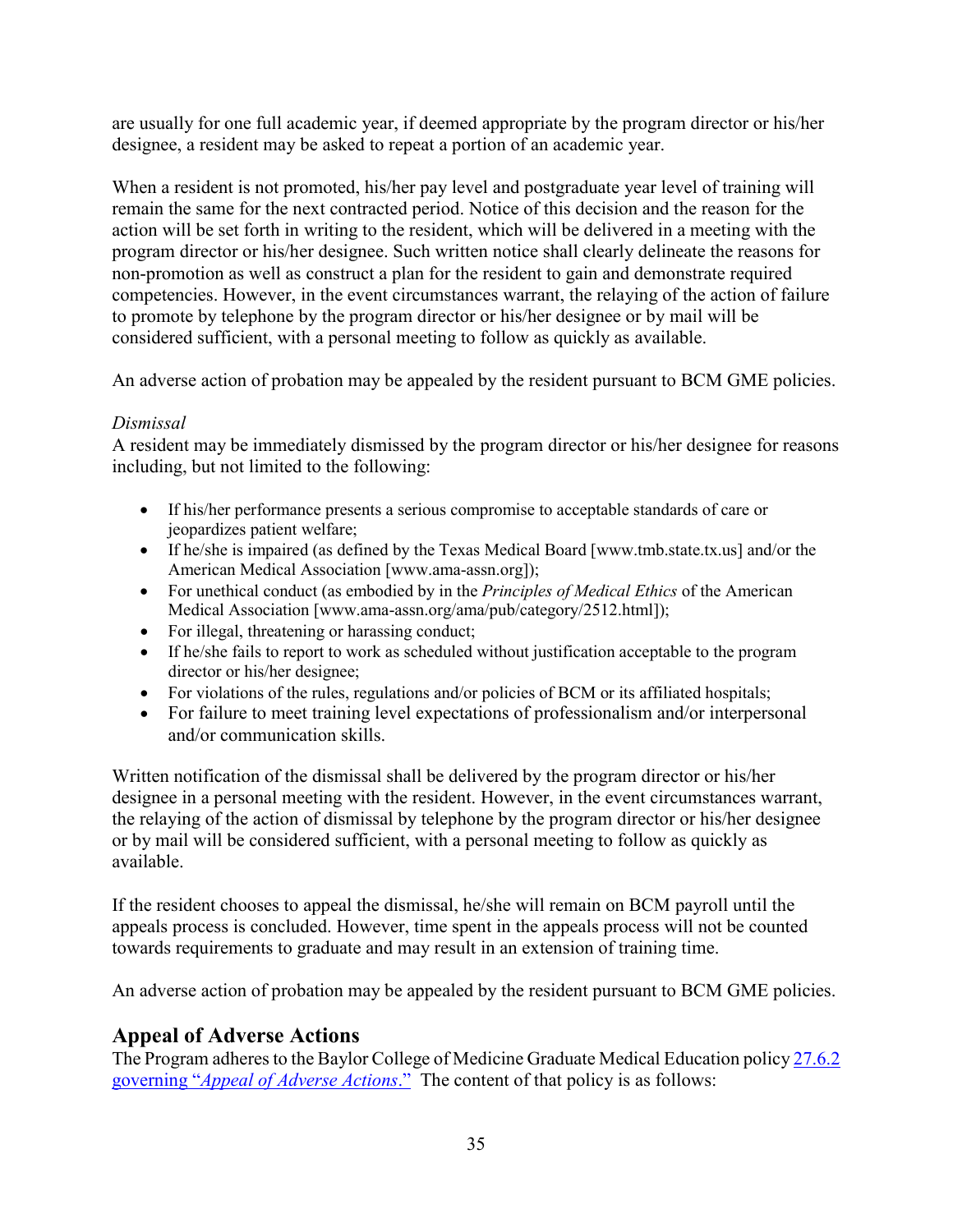An adverse action is defined as any action, which could have a negative impact on the resident's educational or professional record (probation, non-reappointment, failure to promote, dismissal).

- 1. In the event of an adverse action for which appeal is allowed per Graduate Medical Education (GME) policy, the resident has the right to appeal such action to the chairman of his/her department. This appeal shall be by written letter and must be delivered to the chairman within seven working days of receipt of notice of the adverse action. The resident's appeal letter must specify, in detail, the basis for the appeal.
- 2. Upon receipt of the notice of appeal by the resident, the department chairman will set a date to convene a departmental ad hoc committee to hear the appeal. Requests by a resident for rescheduling shall be honored to the extent practical.
- 3. All proceedings before the department's ad hoc review committee shall be conducted in a manner which ensures that the resident is given an adequate opportunity to fairly present the case for full review and to state the basis for his/her appeal. The appeal mechanism is not a court proceeding and is not bound by the rules of a court of law. The departmental ad hoc committee shall take adequate minutes of any proceedings and maintain adequate records of all materials presented.
- 4. In preparation for and presentation of the appeal, the resident and/or the program director, may utilize a faculty advisor.
- 5. After hearing all of the evidence, the departmental ad hoc review committee shall meet and decide if the evidence presented supports the appeal. The resident and the program director will be given written notice of the ad hoc committee's final decision. The entire appeals process should be completed within 30 calendar days of receipt of the resident's notice of appeal, unless there are extenuating circumstances.
- 6. If the departmental ad hoc committee's decision is to dismiss the appeal, the resident may further appeal the decision to the chair of the Graduate Medical Education Committee (GMEC), within seven working days of the departmental decision.
- 7. Upon receipt of the notice of appeal by the resident, the chair of the GMEC will set a date to convene a GMEC ad hoc committee to hear the appeal. Requests by a resident for rescheduling shall be honored to the extent practical. The GMEC ad hoc committee will consist of at least five members and at least one must be a resident with whom the resident making the appeal has no working relationship. The other members shall be faculty of Baylor College of Medicine (BCM), from departments other than the one involved in the appeal.
- 8. All proceedings before the GMEC ad hoc committee shall be conducted in a manner, which ensures that the resident is given an adequate opportunity to fairly present the case for full review and to state the basis for his/her appeal. The appeal mechanism is not a court proceeding and is not bound by the rules of a court of law. The GMEC ad hoc committee shall take adequate minutes of any proceedings and maintain adequate records of all materials presented.
- 9. In the preparation and presentation of the appeal, the resident may utilize a faculty advisor.
- 10. After hearing all of the evidence, the GMEC ad hoc committee shall meet and decide if the evidence presented supports the appeal. The decision of the GMEC ad hoc committee shall be presented to the resident, department chair and program director. The resident will be notified of the GMEC ad hoc committee's final decision in writing. The entire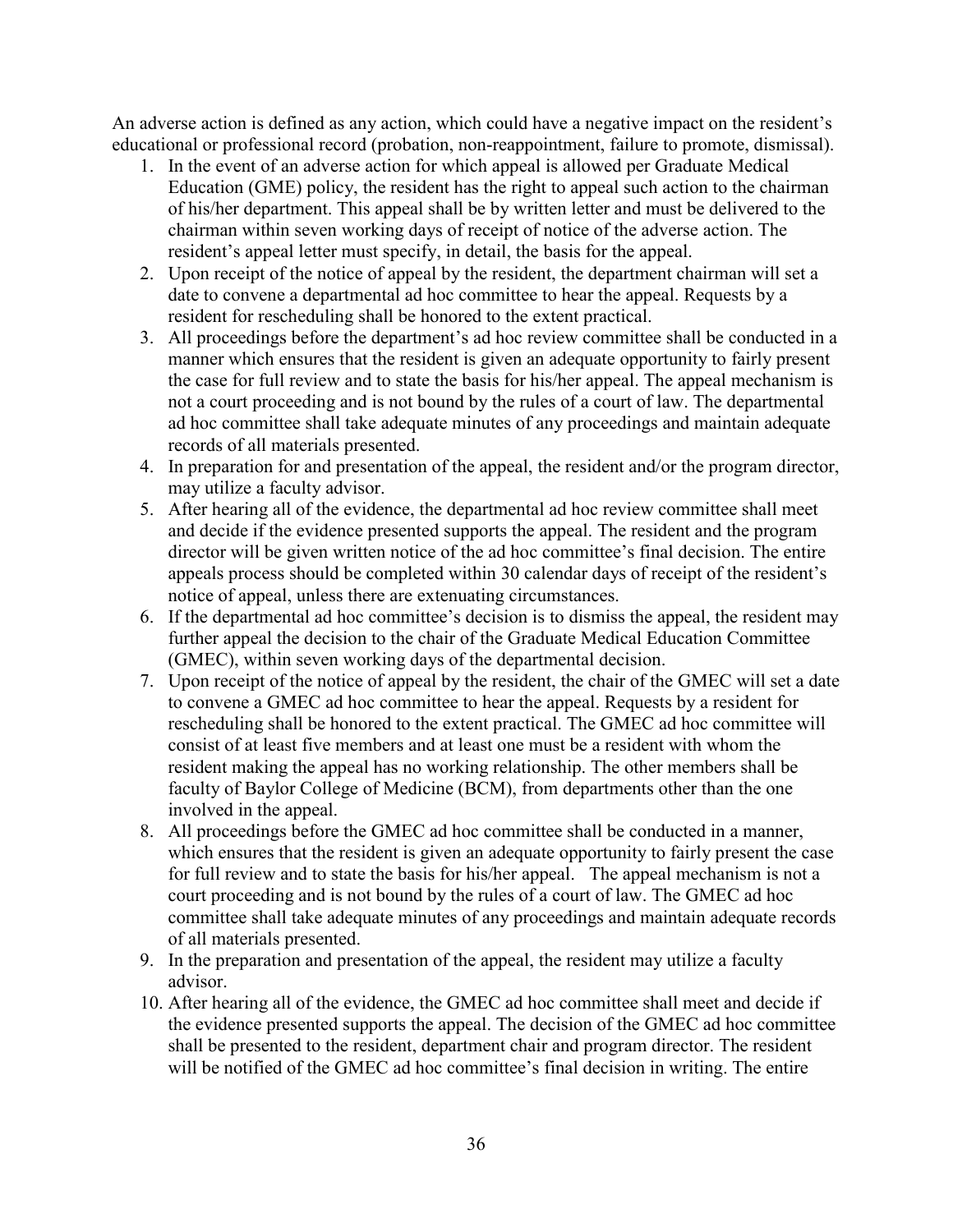appeals process should be completed within 30 calendar days of receipt of the resident's notice of appeal, unless there are extenuating circumstances.

- 11. The resident or the GME program may appeal the decision of the GMEC ad hoc committee in writing to the Sr AD for GME within seven working days after receipt of the GMEC ad hoc committee's decision. The Sr AD for GME, or his/her designee, will adjudicate the matter with a final decision rendered within 14 calendar days of receipt of the notice of appeal, unless there are extenuating circumstances. The Sr AD for GME's adjudication requires neither a meeting with any persons involved in the appeal nor a hearing. The decision of the Sr AD for GME is binding and cannot be appealed further.
- 12. Program directors must report adverse actions to the Texas Medical Board within seven days of the time at which all appeals are final. The Sr AD for GME will review and revise the form as necessary before the program director may send it to the TMB. The form is available on the BMC GME webpage: [Reporting/Record Retention 27.6.3](http://intranet.bcm.edu/index.cfm?fuseaction=Policies.Display_Policy&Policy_Number=27.6.3)
- 13. All files pertaining to an adverse action will be kept in perpetuity in the Graduate Medical Education Office, and must also be kept at the program level. Program directors are cautioned not to hold any documents out of the permanent record.
- 14. Evaluations are considered part of the peer review record and therefore "privileged and confidential" in accordance with Texas law, and as such, are not discoverable in other legal proceedings. For this reason, trainees may view these documents and take notes, but they may not be provided copies. For this reason, also, programs should not release any training file documents, unless requested to do so via a subpoena, and approved by the BCM General Counsel's Office.
- 15. Adverse actions should not be reported to the Texas Medical Board until all avenues for appeal have been exhausted. At that time, standard requirements apply.

## **Grievances and Due Process**

The Program adheres to the Baylor College of Medicine Graduate Medical Education policy 27.4.12. governing "*Grievances."* The content of that policy is as follows:

Residents with complaints or grievances should discuss them first with an appropriate individual in the involved department(s) (e.g. chair, program director, or section head) or the affiliated hospital (e.g. administrator or unit director). Complaints and grievances which cannot be resolved by discussion with these individuals may then be presented to the chair of the Graduate Medical Education Committee (GMEC) in the form of a letter detailing the nature of the problem, the name(s) of the resident(s) who wishes to enter the compliant or grievance, and the individual(s) with whom the resident(s) have attempted to resolve the problem.

Within 14 days of receipt of the letter, the Chair of the GMEC shall appoint an ad hoc subcommittee to hear and adjudicate the complaint or grievance. The ad hoc subcommittee shall consist of no less than five (5) and no more than nine (9) persons, at least two of whom shall be residents not involved in the compliant or grievance. If the complaint or grievance involves one or more clinical department(s), no member of this ad hoc subcommittee (faculty or resident) shall be from the involved departments. However, in the event that the complaint or grievance involves more than half of the clinical departments, then persons from these departments may be included on the ad hoc subcommittee.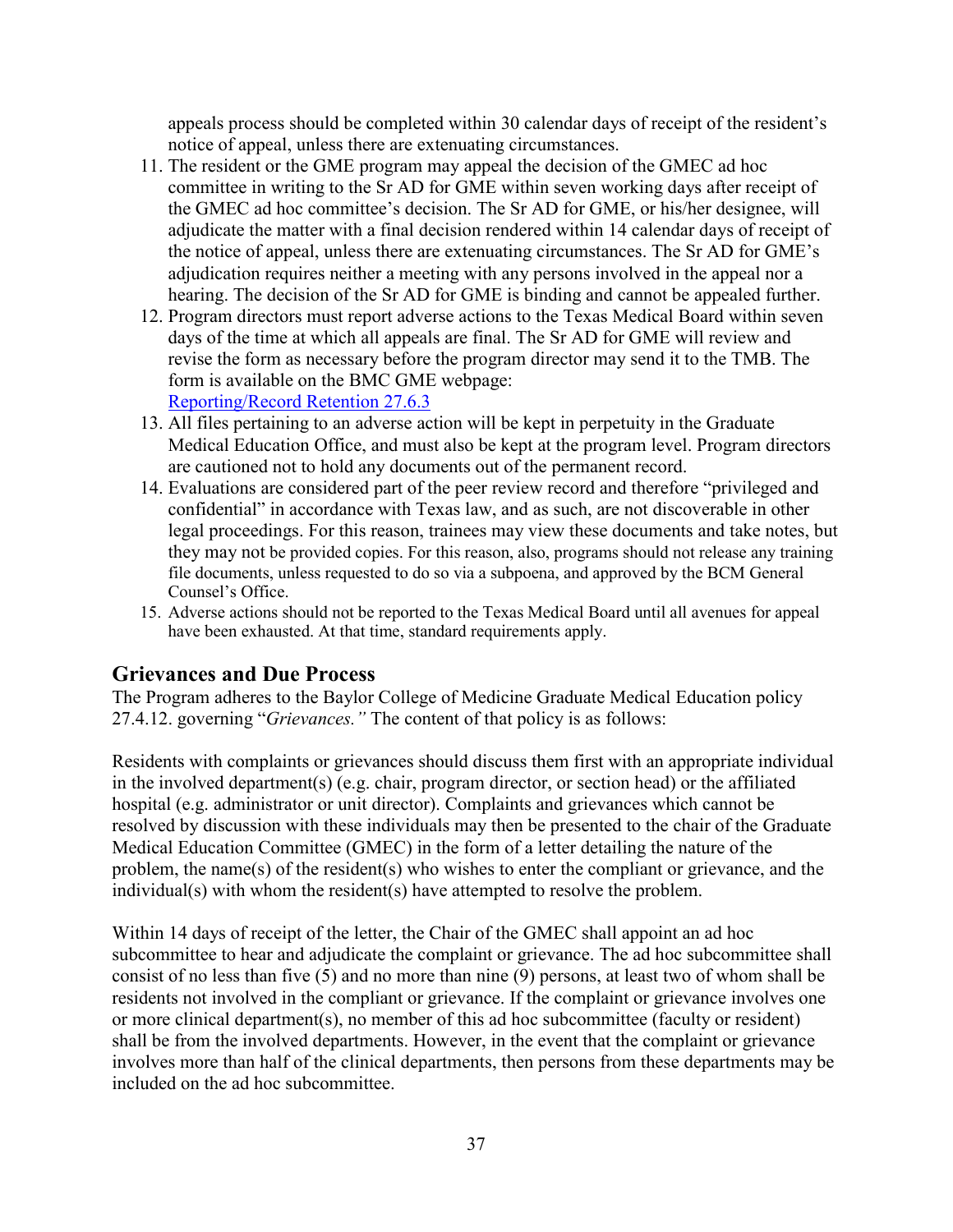There will be no formal hearing, but the ad hoc subcommittee may meet to discuss the written complaint or grievance and to conduct its investigation. The ad hoc subcommittee shall render its decision for resolution of the problem to the involved resident(s) and the involved departments within 30 days of its appointment. The ad hoc subcommittee shall forward a copy of its report and decision to the Senior Associate Dean for Graduate Medical Education. Either party shall have the right to appeal this decision to the Senior Associate Dean. This appeal shall be sent to the Senior Associate Dean in writing within five (5) calendar days of notification of the ad hoc subcommittee's decision. The Senior Associate Dean will adjudicate the matter with a final decision, which shall be binding on all parties involved. The mechanism for adjudication of complaints and grievances is not a court proceeding and is not bound by the rules of a court of law.

## <span id="page-38-0"></span>**Texas Medical Board Reporting**

The Program adheres to the Baylor College of Medicine Graduate Medical Education policy 27.5.07. governing "*Texas Medical Board Reporting."* The content of that policy is as follows:

#### *Duty to Report*

The program director of each approved GME training program shall report in writing to the executive director of the Texas Medical Board (TMB) the following circumstances within seven days of the program director's knowledge for any physician-in-training permit (PIT) holder or any holder of a full TML if enrolled in post-graduate training at Baylor College of Medicine:

- If a physician did not begin the training program due to failure to graduate from medical school as scheduled or for any other reason(s);
- If a physician has been or will be absent from the program for more than 21 consecutive days (excluding vacation, family, or military leave) and the reason(s) why;
- If a physician has been arrested after the permit holder begins training in program;
- If a physician poses a continuing threat to the public welfare as defined under Tex. Occ. Code §151.002(a)(2), as amended;
- If the program has taken final action that adversely affects the physician's status or privileges in a program for a period longer than 30 days;
- If the program has suspended the physician from the program;
- If the program has requested termination or terminated the physician from the program, requested or accepted withdrawal of the physician from the program, requested or accepted resignation of the permit holder from the program, and the action is final.

If a resident applies for and receives a full Texas Medical License (TML), the PIT permit is immediately invalid, regardless of the date of expiration on the original PIT permit. The license holder is required to provide proof of licensure to the Office of Graduate Medical Education within seven (7) days of receipt. It is the responsibility of the license holder to meet all requirements for maintenance of the license. In addition, per Texas law, a resident must immediately apply for and obtain a DPS and DEA registration number, regardless of the intent to prescribe. At the time the full TML is issued, a trainee may no longer utilize an institutional DPS or DEA number.

If a TML holder allows the license to expire, he/she will be taken off duty without pay immediately, and credit for training done with an expired license may be disallowed. It is also the TML holder's responsibility to report any and all required information to the TMB as defined by TMB.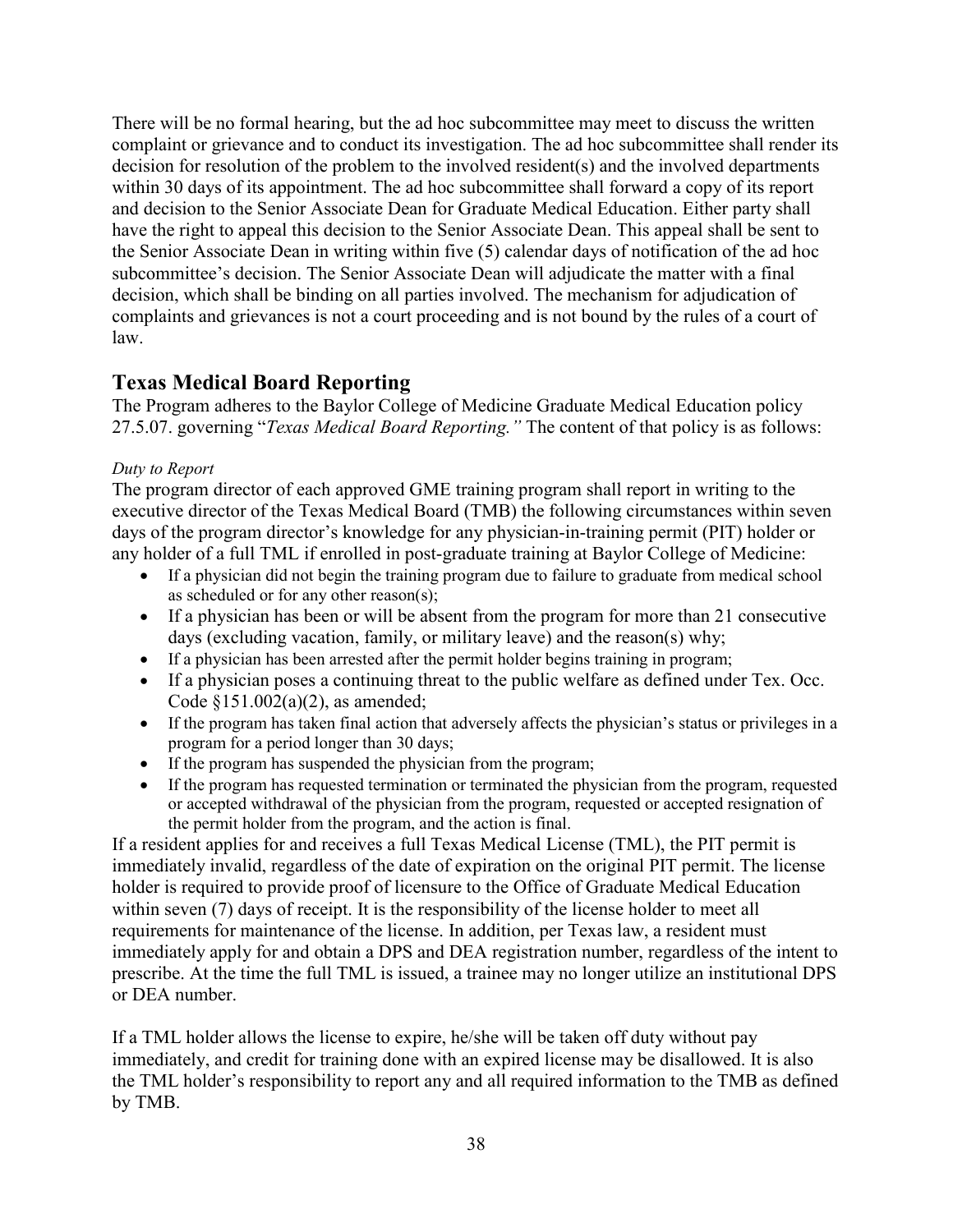## <span id="page-39-0"></span>**Sexual Harassment**

The Program adheres to the Baylor College of Medicine Graduate Medical Education policy 27.4.07 governing "*Sexual Harassment."* The content of that policy is as follows:

It is the policy of Baylor College of Medicine (BCM) to provide a work environment free from sexual harassment in accordance with all state and federal laws. Any resident who wishes to report an incident of sexual harassment should contact the Office of Graduate Medical Education or the Office of Employee Relations, if he or she does not wish to report the incident to his/her program director. Reports may also be made anonymously, or not, to the BCM Integrity Hotline at 855- 764-7292.

## <span id="page-39-1"></span>**Vendor Interaction Policy**

The Program adheres to the Baylor College of Medicine Graduate Medical Education policy. The content of that policy is as follows:

Per Accreditation Council for Graduate Medical Education (ACGME) and American Medical Association requirements, the relationship between residents and pharmaceutical or other commercial vendors is one that must be closely monitored by the Sponsoring Institution (SI). Over the past decade, peer-reviewed research has demonstrated both the public perception of and the very real possibility that financial gain provided by commercial entities to practicing physicians could influence patient care decisions.

For the purposes of this policy, a vendor is defined as "someone who exchanges goods or services for money" [\(www.wordnet.princeton.edu\)](http://www.wordnet.princeton.edu/) and thus applies, but is not limited, to representatives of the pharmaceutical industry, financial services, medical device suppliers, or information technology companies. The purpose of the BCM policy is to manage interactions between house staff physicians in such as way as to avoid or at least minimize conflicts of interest.

To that end, all interaction between residents and commercial entities must be channeled through the appropriate program director. Support for activities, which are education-based, such as support of a speaker or research program, must be approved and managed by the program director or his/her designee. Support, which is not educationally based, such as event tickets, drug samples for personal use, or travel funds, is not allowed.

The Baylor College of Medicine Conflict of Interest Policy is reprinted [here.](http://intranet.bcm.edu/index.cfm?fuseaction=Policies.Display_Policy&Policy_Number=27.4.08)

## <span id="page-39-2"></span>**Disclosure of Outside Interest (DOI) policy**

Please visit the full Disclosure of Outside Interest (DOI) policy can be seen on the [Compliance](https://intranet.bcm.edu/?tmp=/compliance-audit/home)  [webpage.](https://intranet.bcm.edu/?tmp=/compliance-audit/home) We are focused on the industry activities because these are the areas where the public and the federal government have emphasized the importance of disclosure. Faculty and/or residents engaging in industry activities (e.g. speaking, consulting, scientific advisory) must adhere to the following procedure: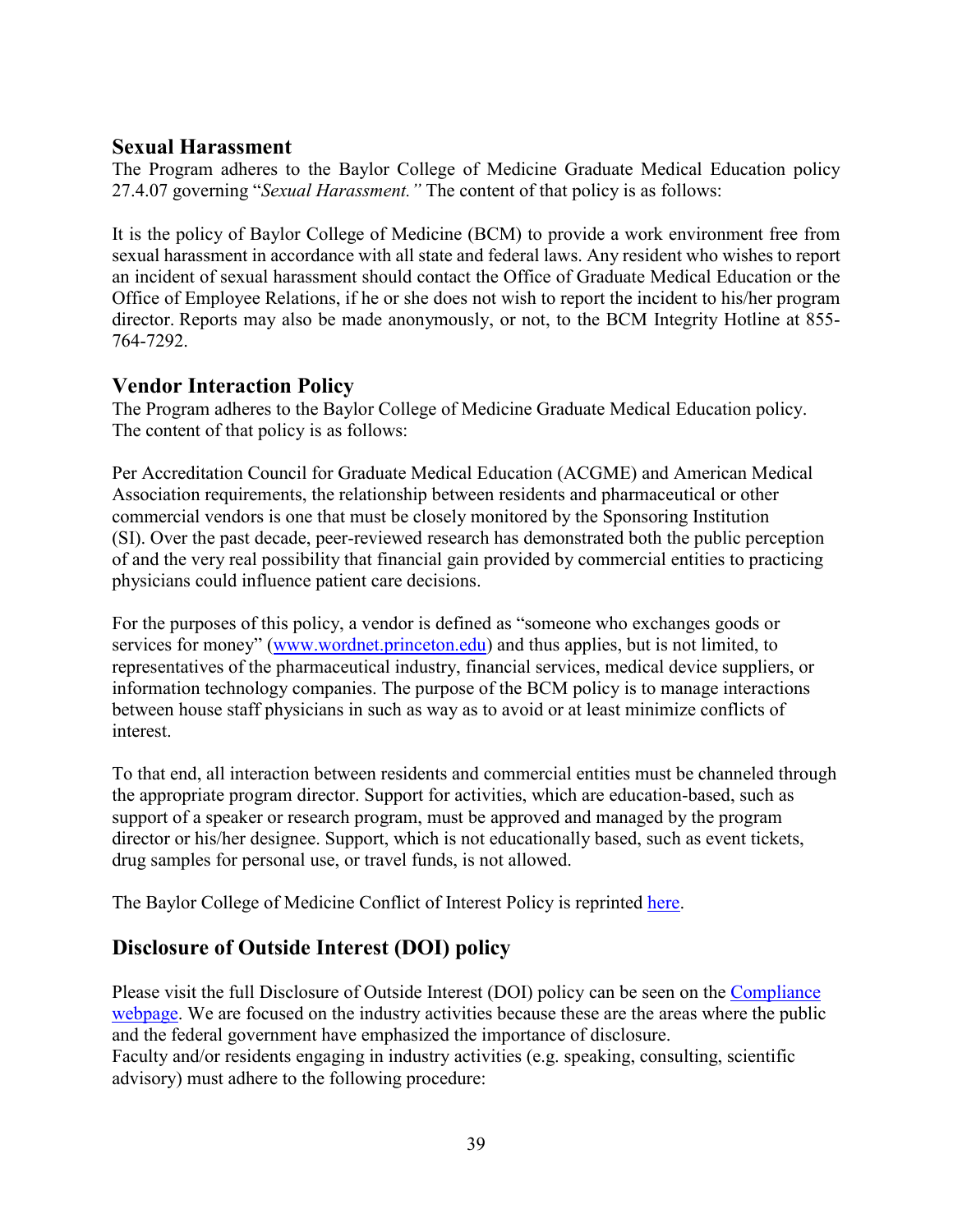Requirements when approached by industry:

- First, review and obtain department chair and Division Chief as well as Program Director approval. Faculty will [send an email](mailto:DOIApproval@bcm.edu) send information to Compliance indicating the parameters of the opportunity (e.g. name, type, compensation, time requirement, etc.) and requesting approval to participate in the activity;
- Faculty must then [submit an executed copy](mailto:DOIApproval@bcm.edu) (signed by both parties) of their contract and the BCM addendum (see [compliance webpage\)](https://intranet.bcm.edu/?tmp=/compliance-audit/home) to Compliance for review and filing. The BCM Addendum should be presented to the industry partner/sponsor prior to the execution of the contract and should be executed together with the contract.
- The approval process is not complete until both elements of the process above are complete.

## <span id="page-40-0"></span>**Disaster Response**

The Program adheres to the Baylor College of Medicine Graduate Medical Education policy 27.5.02 governing "*[Disaster Response."](http://intranet.bcm.edu/index.cfm?fuseaction=Policies.Display_Policy&Policy_Number=27.5.02)* The content of that policy is as follows:

The Accreditation Council for Graduate Medical Education requires all Sponsoring Institutions to have a policy that addresses administrative support for graduate medical education (GME) programs and residents in the event of a disaster or interruption in patient care. This policy should include assistance for continuation of resident assignments.

For the purposes of this policy, "resident" includes all residents in training. Further, a disaster is defined as "something (such as a flood, tornado, fire, plane crash, etc.) that happens suddenly and causes much suffering or loss to many people" (merriam-webster.com). These disasters may occur with little or no warning (e.g. bombing), some warning (e.g. hurricane), or as an insidious disruption (pandemic disease). In all cases, the event causes a disruption in the normal activities of daily training for residents.

#### *Communication*

Baylor College of Medicine (BCM) residents are responsible for ensuring that accurate contact information is entered into the Baylor Emergency Notification System (BENS), available on the **Crisis Information** page of the BCM Intranet.

Contact Information: \*Home Phone \*Cell Phone \*Pager \*Home Address \*BCM Email \*Alternate Email \*Emergency Contact Information

This system will alert all BCM faculty, residents, staff and students of an emergency situation. This information is also required to be maintained by each GME program in a redundant fashion to ensure availability in the event of loss of BCM IT support. The BCM GME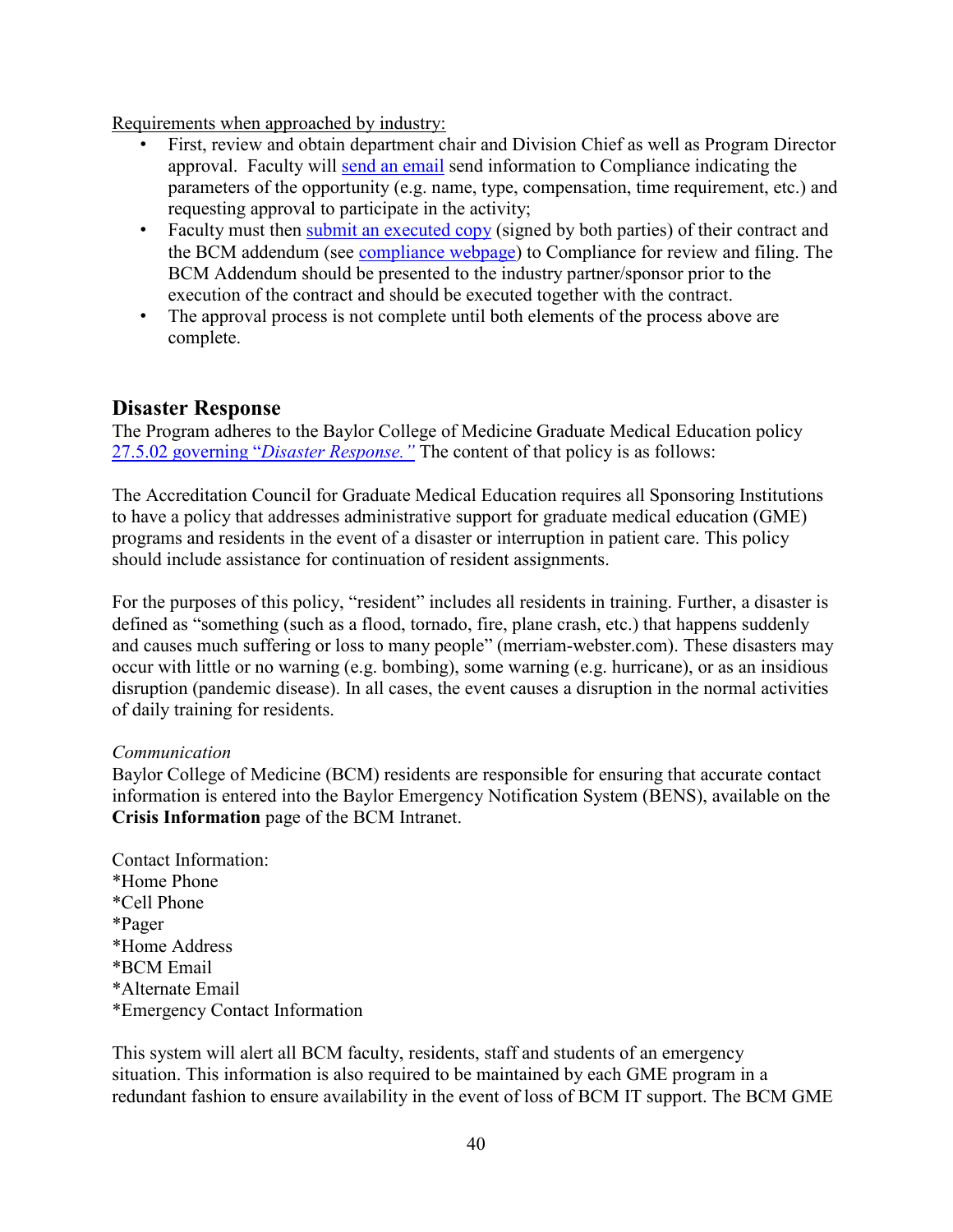Office also maintains this information in the MedHub system, with multiple off-site redundancies.

In the event of a disaster/emergency situation, residents on-site in the Texas Medical Center are expected to follow the instructions of their immediate supervisor to ensure both their safety and the continuation of patient care. Residents not on duty during the time of a disaster are expected to secure their personal safety and then communicate with their immediate supervisors for instructions.

GME programs must develop individual procedures for emergency communication and distribute these plans as part of a standard program orientation. If BCM loses central IT support and is forced to relocate temporarily, the American Association of Medical Colleges will host emergency instructions on its home page [\(www.aamc.org\)](http://www.aamc.org/).

#### *Finance*

Residents are considered essential personnel in the event of a disaster/emergency situation and are required to report to work as instructed by their program director. Residents will continue to receive their stipends during and immediately following a disaster event and recovery period, and/or accumulate these funds until such time as BCM is able to resume payments.

#### *Maintenance of Records/Administrative Support*

All BCM GME programs are responsible for maintaining original and redundant files on their training programs and residents. The BCM Office of GME maintains employment files through original and redundant systems via SAP technology. All resident and/or program records maintained through the MedHub /egme platform and/or housed electronically on central BCM servers are redundant through multiple off-site disaster recovery locations. As soon as appropriate, in the disaster recovery phase, central personnel will access and transmit these electronic records to assist GME programs and residents.

#### *Administrative Support*

The BCM Office of GME will continue to provide administrative support to all GME programs and residents from a safe and secured location in order to continue to provide appropriate access to needed resources. Communication with central agencies, such as the Texas Medical Board and the ACGME, will occur through the BCM Office of GME.

#### *Manpower/Resource Allocation During Disaster Response and Recovery*

Each BCM GME program is required to develop and maintain a disaster recovery plan. These plans should include, but are not limited to, designated response teams of appropriate faculty, staff and residents, pursuant to departmental, BCM, and affiliated hospital policies. GME programs should review response team listings and response team members' responsibilities on a regular basis.

As determined to be necessary by the Program Director and/or Chief Medical Officer at the affiliated institutions, and/or BCM leadership, physician staff reassignment or redistribution to other areas of need will be made, superseding departmental team plans for staffing management. Information on the location, status and accessibility/availability of residents during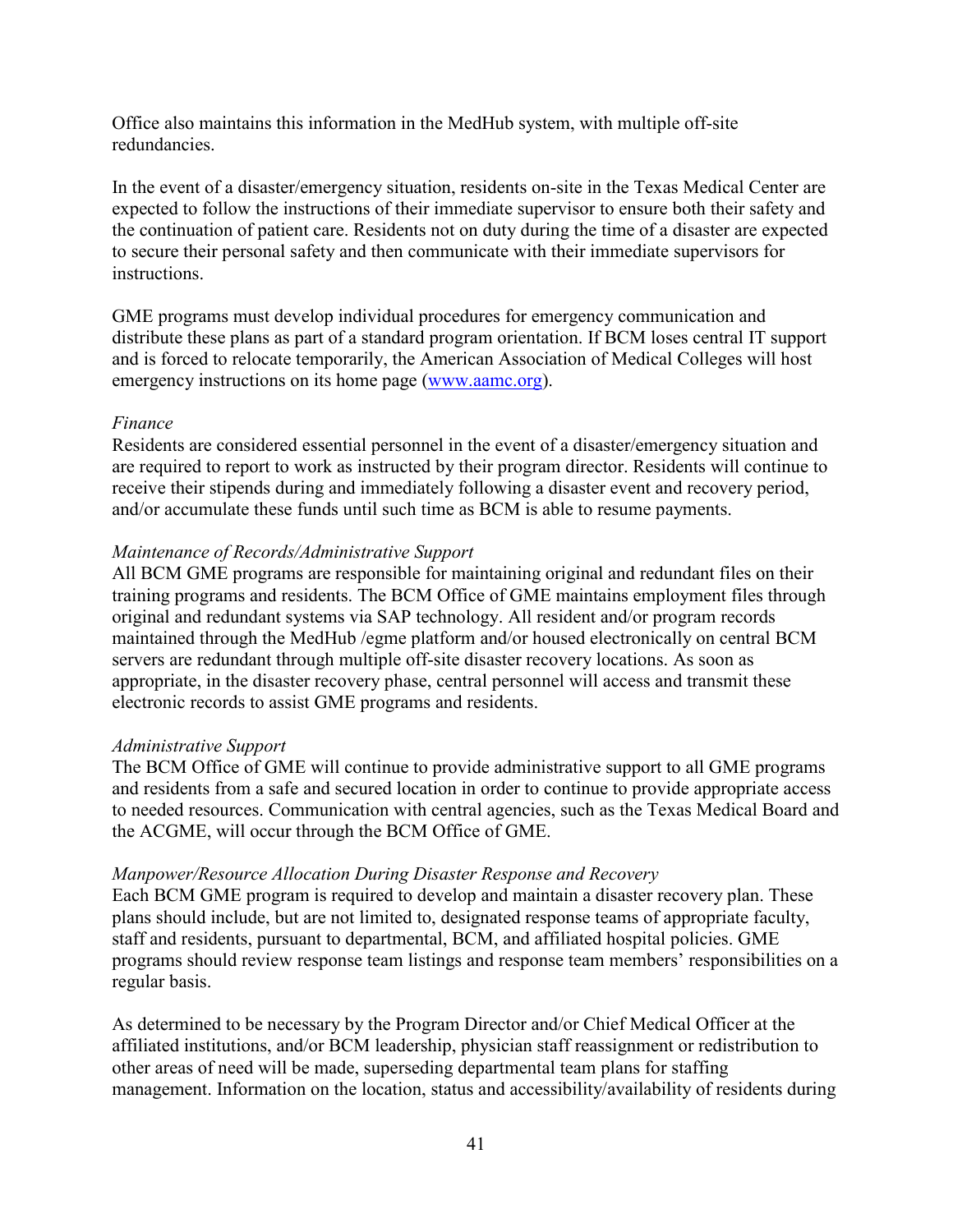the disaster response and recovery period is derived by the Designated Institutional Official (DIO) and/or his/her designee communication with program directors and/or program chief residents. The DIO or designee will then communicate with the Chief Medical Officer of affiliated institutions as necessary, to provide updated information throughout the disaster recovery and response period.

Due to the unique nature of the Texas Medical Center and the presence of four sponsoring institutions (SI), Baylor College of Medicine, The Methodist Hospital, The University of Texas Health Science Center at Houston, and The University of Texas M.D. Anderson Cancer Center, as well as the proximity of The University of Texas Medical Branch at Galveston, it is intended that each of the SIs will strive to provide support, such as resident placement, to area SIs in times of disaster or in the case of other events resulting in the interruption of patient care. DIOs, GME officials and other administrative personnel at the SIs will maintain open communications to determine the scope and impact of the disaster on each other's GME programs.

#### *Legal and Medical-Legal Aspects of Disaster Response Activity*

It is preferred, whenever and wherever possible, that notwithstanding other capacities in which residents may serve, they also act within their BCM function when they participate in disaster recovery efforts. While acting within their BCM function, residents will maintain both their personal immunity to civil actions under the Texas Tort Claims Act, their worker's compensation coverage, and their coverage for medical liability under their BCM policy.

#### *Communication with the ACGME*

The BCM DIO, or his/her designee, will be responsible for all communication between BCM and the ACGME during a disaster situation and subsequent recovery phase. Within ten (10) days after the declaration of a disaster, the DIO will contact the ACGME Institutional Review Committee (IRC) to discuss particular concerns and possible leaves of absence or return to work dates for all affected programs should there need to be a) program reconfigurations to the ACGME and/or b) resident transfer decisions. The due dates for submission will be no later than 30 days post disaster, unless other due dates are approved by the ACGME. If within ten (10) days following a disaster, the ACGME has not received communication from the DIO, the ACGME will initiate communication to determine the severity of the disaster, its impact on residency/resident training, and plans for continuation of educational activities.

The DIO, in conjunction with program directors, will monitor the progress of patient care activities returning to normal status and the functional status of all GME programs for their educational mission both during a disaster and the recovery phase. These individuals will work with the ACGME and the respective Residency Review Committees (RRCs) to determine if the impacted sponsoring institution and/or its programs: 1) are able to maintain functionality and integrity; 2) require a temporary transfer of residents to alternate training sites until the home program is reinstated; or 3) require a permanent transfer of residents. If more than one location is available for the temporary or permanent transfer of a particular physician, the preferences of the resident must be taken into consideration by the home sponsoring institution. Program directors must make the keep/transfer decision timely so that all affected residents maximize the likelihood of completing their training in a timely fashion.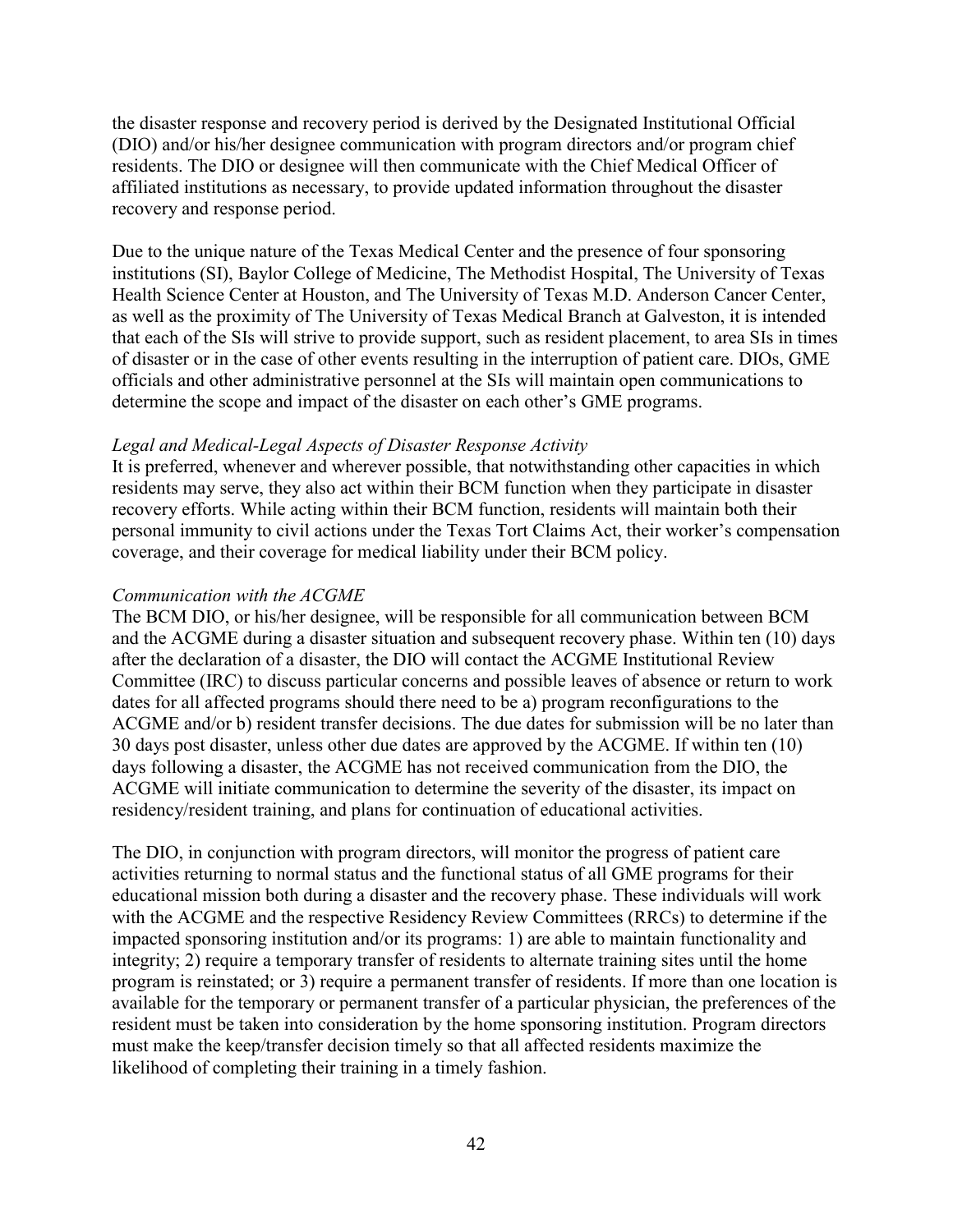#### *ACGME Disaster Policy and Procedure*

Upon declaration of a disaster by the ACGME Chief Executive Officer, the ACGME will provide information on its website, and periodically update information relating to the event, including phone numbers and email addresses for emergency and other communication with the ACGME from disaster-affected institutions and residency programs.

DIOs should call or email the IRC Executive Director with information and/or requests for information. Program Directors should call or email the appropriate RRC Executive Director with information and/or requests for information. Residents should call or email the appropriate RRC Executive Director with information and/or requests for information. On its website, the ACGME will provide instructions for changing resident email information on WebAds.

Institutions offering to accept temporary or permanent transfer of residents from BCM residency programs affected by a disaster must complete a form found on the ACGME website. Upon request, the ACGME will give information from the form to affected residency programs and residents. Subject to authorization by an offering institution, the AGCME will post information from the form on its website. The ACGME will expedite the processing of requests for increases in resident complement from non-disaster-affected programs to accommodate resident transfers from disaster-affected programs. Each specialty RRC will expeditiously review applications and make and communicate decisions as quickly as possible.

The ACGME will establish a fast track process for reviewing (and approving or not approving) submissions by programs for:

- a) the addition or deletion of a participating site;
- b) change in the format of the educational program; and,
- c) change in the approved resident complement.

At the outset of a temporary resident transfer, a program must inform each transferred resident of the minimum duration and the estimated actual duration of his/her temporary transfer, and continue to keep each resident informed of such durations. If, and when, a residency program decides that a temporary transfer will continue to and/or through the end of a training year, the residency program must so inform each such transferred resident.

## <span id="page-43-0"></span>**Professionalism**

The Surgical Critical Care Residency Program's expectations and standards of professionalism that are mandated in the program, their significance and the implications as far as residents' compliance with these standards are outlined below.

*Professionalism Standards and Program Expectations*

- Interpersonal communication that adheres to professional courtesy and mutual respect among residents.
- Mature professional behavior: Avoidance of negativism such as gossip, stereotyping, hostility, defamation, slander, inappropriate comments, argumentative behavior, anger and undermining of colleagues, the program and the organization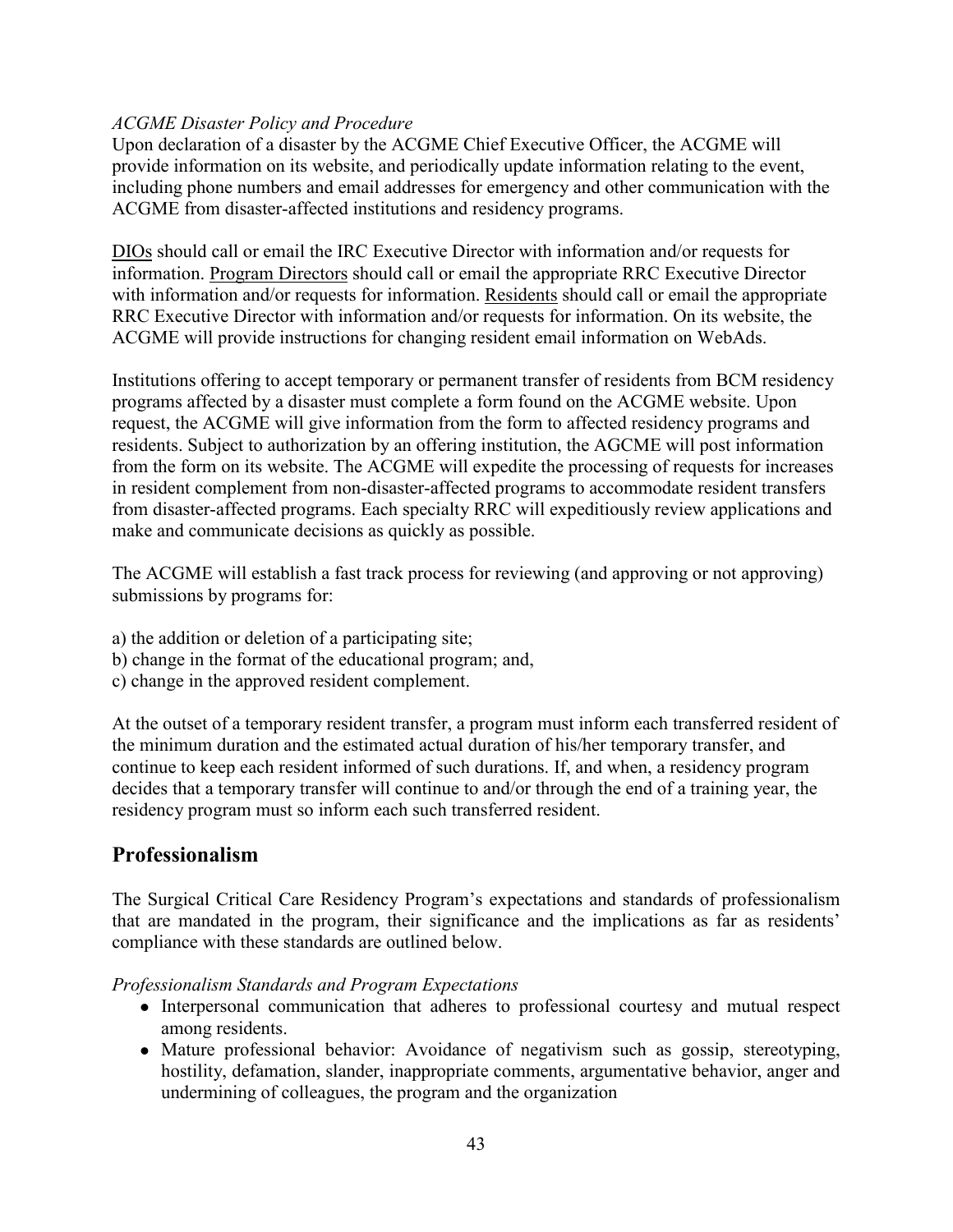- Commitment to serving as a role model for resident colleagues, students, staff and subordinates regardless of level of training
- Willingness to engage in conflict resolution with colleagues in a courteous and a timely manner
- Exercise of high leadership and moral skills
- Full commitment to sustaining work team relationships through cooperation and collaboration with resident colleagues and other team members
- Full commitment to protect and advance the program reputation by each resident and the team of residents
- Exercise a high level of ethics, honesty and integrity in all aspects of interpersonal relationships and patient care
- Compliance with administrative responsibilities including call schedules, responsiveness to pages with courtesy and professionalism, and timely response of evaluations of program and faculty
- High professionally and responsive behavior to the needs of the patient, medical professionals and the community
- Full compliance with the policies, rules, and regulations of the program, Baylor College of Medicine, and the affiliated institutions.

## *Professionalism Misconduct*

Substandard conduct or any occurrence of professional misconduct or deviation from the standards described above by a resident at any level will result in the following:

- $\bullet$  Immediate counseling with resident(s)
- $\bullet$  Immediate investigation and disciplinary action(s), the outcome of which may be:
- Documentation of such professional misconduct in the resident's permanent record and reporting to state licensing agencies and the American Board of Surgery of failure to comply with professional conduct standards of the Program
- Failure of reappointment and contract renewal in the program
- Repeat rotation(s) or year(s) of training
- Failure of graduation in the scheduled year with reporting of such to the Board in the professional conduct category
- Immediate dismissal from the program

## <span id="page-44-0"></span>**Dress Code Policy**

## **Objective:**

This policy is being created in order for the Department of Surgery to maintain a professional and productive environment for patient care, teaching and student learning and to best present the department in a highly respectable fashion. This policy will be applied to all faculty, staff, fellows, residents, medical students rotating on Department of Surgery services and staff.

Integral to this policy, it is expected that all faculty, trainees and staff will exercise good judgment and meet acceptable norms for personal cleanliness, hygiene, and grooming.

## **Guidelines:**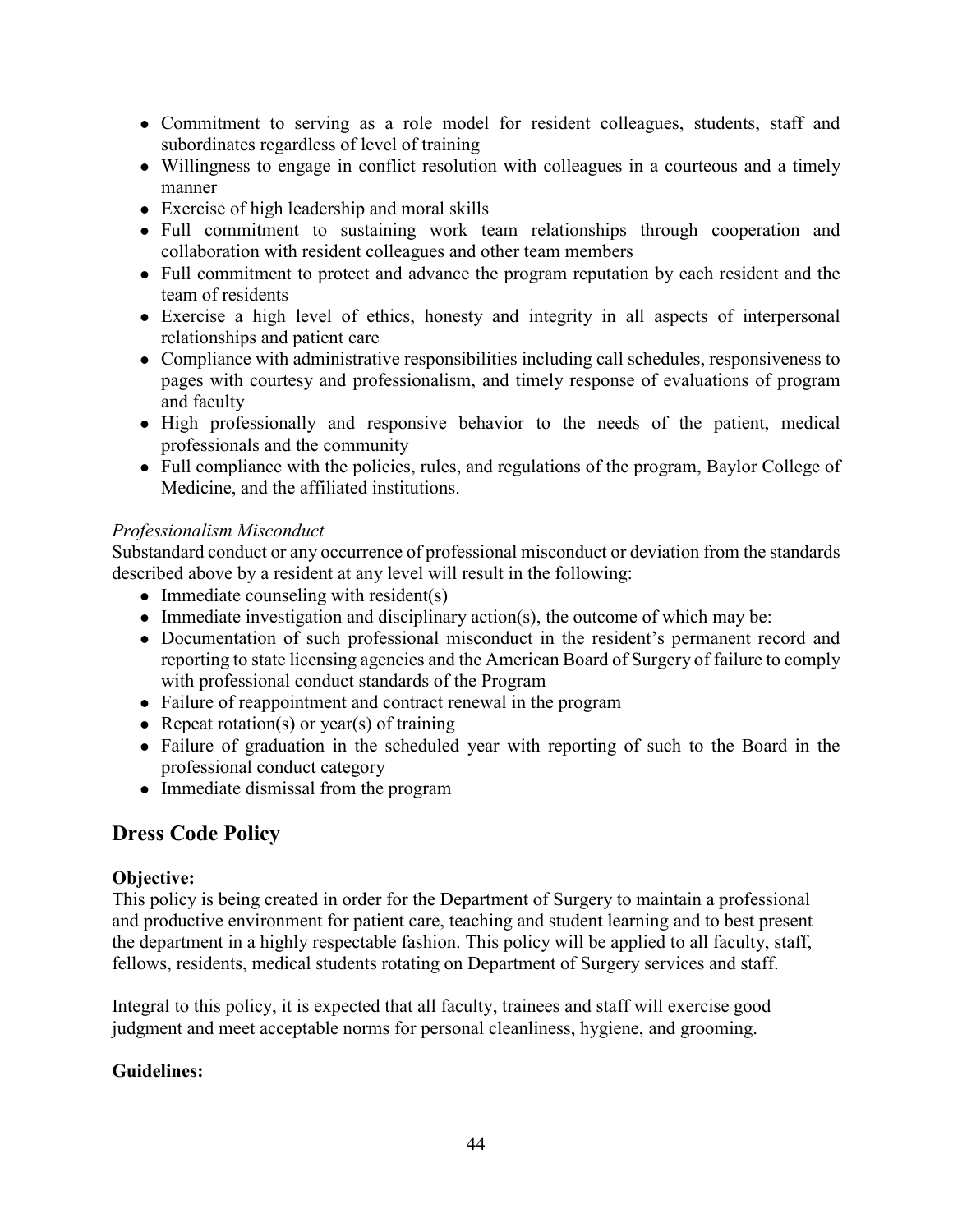The following guidelines are meant to serve as a general outline for dress and appearance for Department of Surgery faculty, staff and trainees, and are not mean to be an all-inclusive list of acceptable or unacceptable forms of professional attire. When in doubt, or in the case of special needs, program directors or supervisors should be consulted.

Failure to comply with these guidelines may result in disciplinary actions.

Dress and Appearance Guidelines:

• It is expected that all personnel dress in a professional manner and present an appearance consistent with our roles as physicians, medical staff, medical trainees and/or staff.

• When hospital scrubs must be worn outside of the OR because of medical necessity, a clean white lab coat should be worn over the scrubs. Scrubs should be cleaned and laundered as appropriate.

• Green OR scrubs should not be worn outside of the Texas Medical Center.

• Sweatshirts or jackets, if needed during colder weather, should be worn under white coats.

• Shorts, denim fabrics, (jeans, jackets, skirts or pants), tee-shirts or leggings are not acceptable attire.

• Footwear may include clean sneakers, nursing shoes or clogs (closed toe). Flip-flops are not acceptable footwear.

• BCM or hospital identification badge must be worn in a visible location.

## <span id="page-45-0"></span>**Wellness**

Baylor College of Medicine and the Michael E. DeBakey Department of Surgery is committed to the ACGME requirements as outlined in the Program Requirements (VI.D) on Wellness [\(https://www.acgme.org/Portals/0/PFAssets/ProgramRequirements/440\\_general\\_surgery\\_2017-](https://www.acgme.org/Portals/0/PFAssets/ProgramRequirements/440_general_surgery_2017-07-01_TCC.pdf) 07-01 TCC.pdf). The Program Directors, Associate Program Director, faculty and staff provide the support of Wellness. Our Program makes every effort to monitor residents on their rotations for signs of stress, fatigue, and impairment. The resident may assist on his/her own behalf by adhering to clinical experience and education mandates and by communicating problems with supervising faculty, the Program Director, Associate Program Director, senior residents and/or administrative team members in the Surgery Education Office. The program strives to ensure that an environment conducive to communicating problems exists. The Department provides educational curriculum from workshops, small groups, leadership series, etc. to assist residents as related to wellness. The Department provides a personal trainer twice a week for HouseStaff for training and nutritional counseling. The College also provides Employee assistance counseling for HouseStaff members and maintained as confidential as outlined below.

In situations of stress, fatigue, or impairment, the faculty or resident may approach the Program Director and Associate Program Director, or the Program Director and Associate Program Director may request a meeting with the resident. The problem will be discussed, and the Program Director and Associate Program Director will make recommendations for resolving the problem. Such recommendations may include use of services within Baylor College of Medicine such as the Employee Assistance Program, or referral to a counselor or psychiatrist.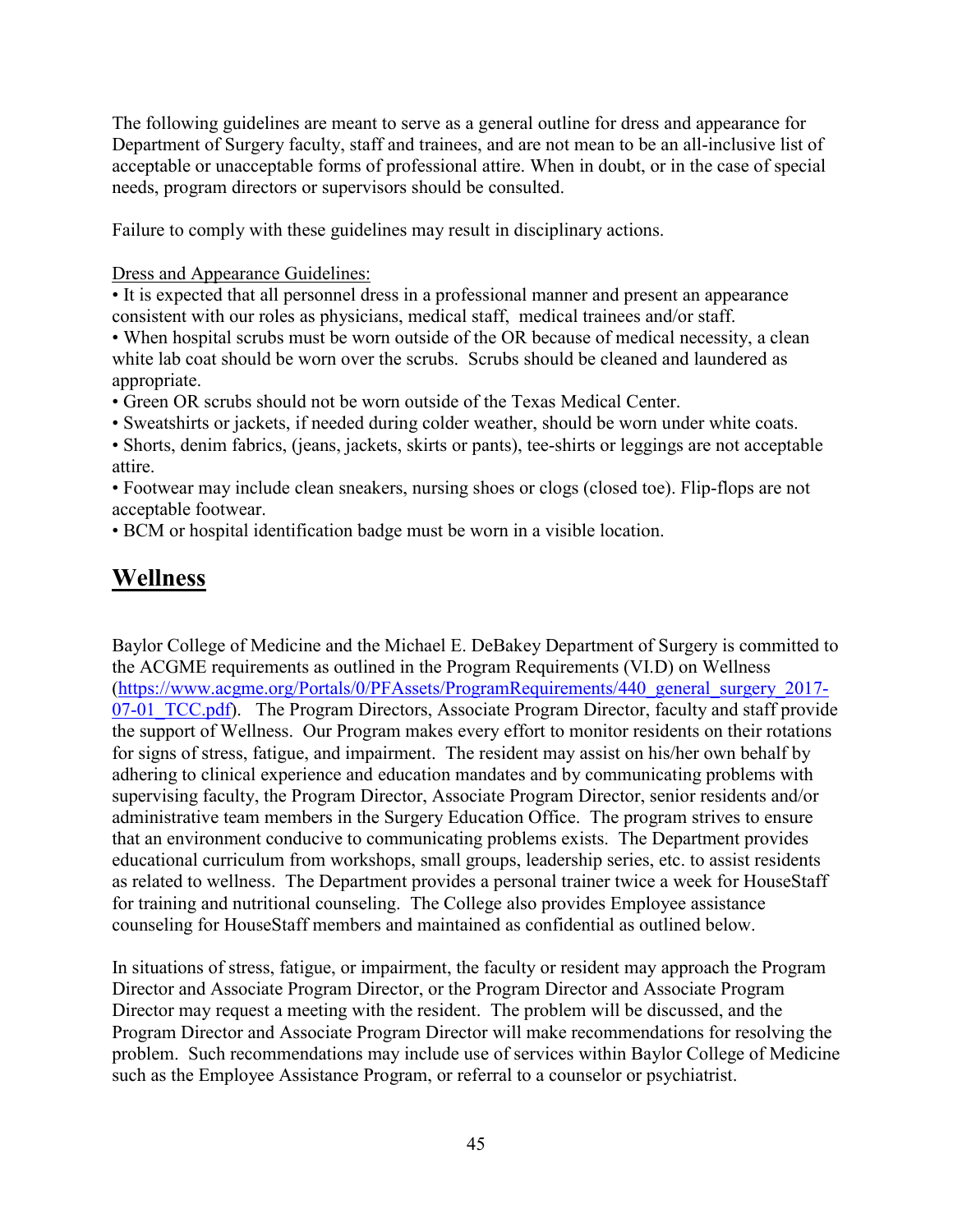## <span id="page-46-0"></span>**Stress, Fatigue and Impairment**

The Surgical Critical Care and faculty realize that residency training is a time of high stress. They will make every effort to monitor residents on their rotations for signs of stress, fatigue, and impairment. The resident can assist on his/her own behalf by adhering to duty-hour mandates and by communicating problems with his/her senior level resident, faculty, or the Surgical Critical Care. The program strives to ensure that an environment conducive to communicating problems exists. It is the responsibility of the entire department and program to be aware of signs and symptoms of these problems.

In situations of stress, fatigue, or impairment, the faculty or resident may approach the Surgical Critical Care or the Surgical Critical Care may call a meeting with the resident. The problem will be discussed, and the Surgical Critical Care will make recommendations for resolving the problem. Such recommendations may include use of services within Baylor College of Medicine such as the Employee Assistance Program, or referral to a counselor or psychiatrist.

#### *Signs and Symptoms of Fatigue, Stress, or Impairment*

Signs and symptoms or fatigue, stress, or impairment include some of the following:

- Recent changes in behavior, including irritability, mood swings, inappropriate behavior, a breakdown in logical thought, trembling, slurred speech
- Irresponsibility, such as failure to respond to calls, late arrivals at rounds or call, rounding at irregular times, neglect of patients, incomplete charting, unexplained absences
- Inaccurate or inappropriate orders or prescriptions
- Insistence on personally administering patients' analgesics or other mood-altering medications rather than allowing nursing staff to carry out orders.
- Poor concentration or poor memory, such as failure to remember facts about current and/or recent individual patients
- Depression
- Evidence of use or possession of alcohol or other drugs while on duty; intoxication at social events
- Anger, denial, or defensiveness when approached about an issue
- Unkempt appearance and/or poor hygiene
- Complaints by staff or patients
- Unexplained accidents or injuries to self
- Noticeable dependency on alcohol or drugs to relieve stress
- Isolation from friends and peers
- Financial or legal problems
- Loss of interest in professional activities or social/community affairs

#### *Attending Clinician and Supervising Resident Responsibilities*

1. In the interest of patient and resident safety, the recognition that a resident is demonstrating evidence for excess fatigue and/or stress requires the attending or supervising resident to consider immediate release of the resident from any further patient care responsibilities.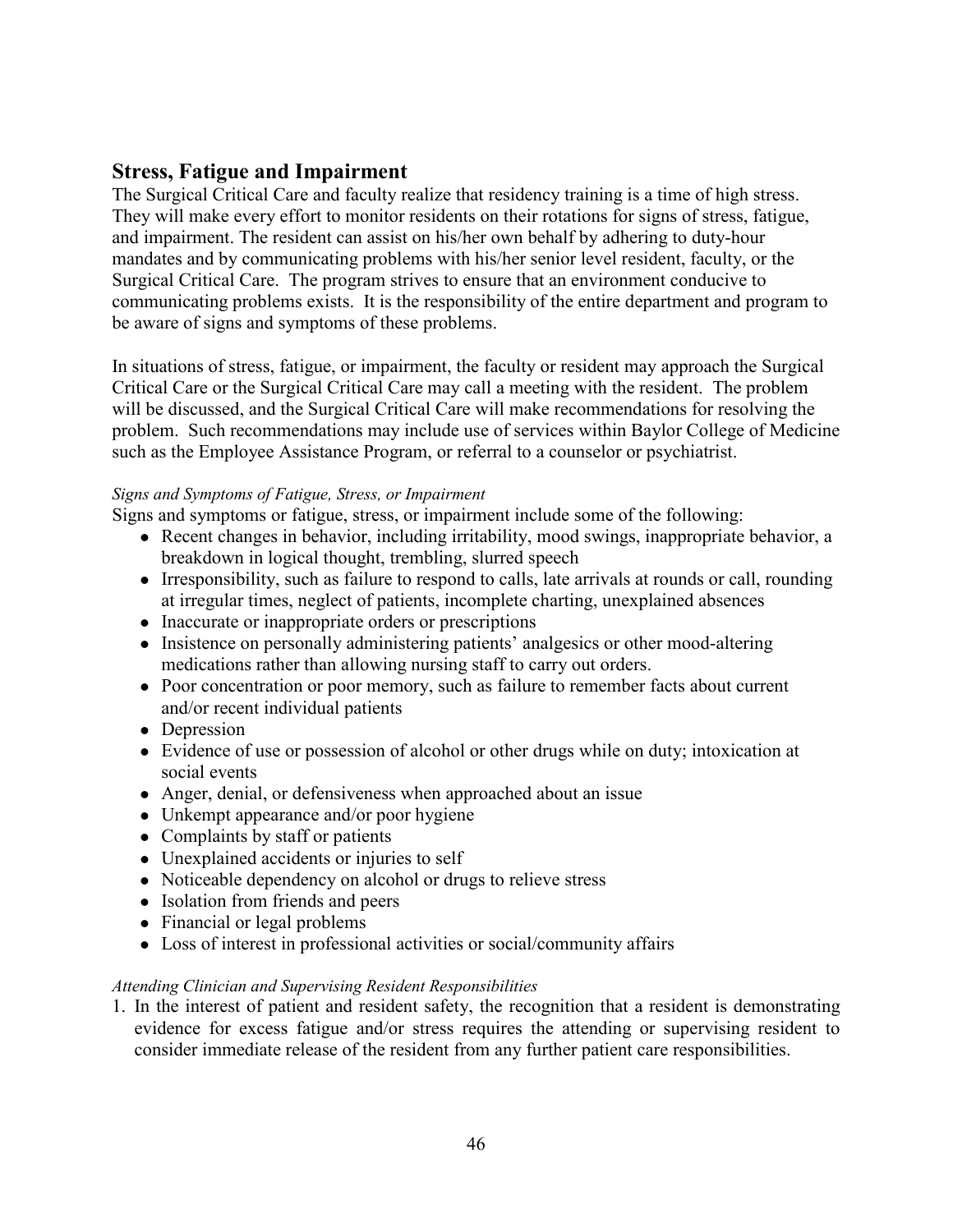- 2. The attending clinician or supervising resident should privately discuss his/her opinion with the resident, attempt to identify the reason for excess fatigue and/or stress, and estimate the amount of rest that will be required to alleviate the situation.
- 3. The attending clinician should attempt to notify the Surgical Critical Care of the decision to release the resident from further patient care responsibilities at that time.
- 4. If excess fatigue is the issue, the attending clinician must advise the resident to rest for a period that is adequate to relieve the fatigue before operating a motorized vehicle. This may mean that the resident should go first to the on-call room for a sleep interval no less than 30 minutes. The resident may also be advised to consider calling someone to provide transportation home.
- 5. If stress is the issue, the attending, upon privately counseling the resident, may opt to take immediate action to alleviate the stress. If, in the opinion of the attending, the resident stress has the potential to negatively affect patient safety, the attending must immediately release the resident from further patient care responsibilities at that time. In the event of a decision to release the resident from further patient care activity; notification of program administrative personnel shall include the Surgical Critical Care.
- 6. A resident who has been released from further immediate patient care because of excess fatigue and/or stress cannot appeal the decision to the responding attending.
- 7. A resident who has been released from patient care cannot resume patient care duties without permission of the Surgical Critical Care.

## *Resident Responsibilities*

- 1. Residents who perceive that they are manifesting excess fatigue and/or stress have the professional responsibility to immediately notify the attending clinician, and Surgical Critical Care without fear of reprisal.
- 2. Residents recognizing resident fatigue and/or stress in residents should report their observations and concerns immediately to the attending physician, and/or Surgical Critical Care.

## *Surgical Critical Care Responsibilities*

- 1. Following removal of a resident from duty, the Surgical Critical Care will determine the need for an immediate adjustment in duty assignments for remaining residents in the program.
- 2. The Surgical Critical Care will review the resident's call schedules, work hours, extent of patient care responsibilities, any known personal problems, and stresses contributing to this for the resident.
- 3. The Surgical Critical Care will notify the director of the rotation in question to discuss methods to reduce resident fatigue.
- 4. In matters of resident stress, the Surgical Critical Care will meet with the resident personally. If counseling by the Surgical Critical Care is judged to be insufficient, the Surgical Critical Care will refer the resident to appropriate professionals for counseling.

## <span id="page-47-0"></span>**Resources: Counseling Services for House Staff**

Baylor College of Medicine, along with Graduate Medical Education, is committed to providing safe, effective, timely, and respectful medical care while fostering an environment that promotes practitioner health. Medical and graduate training programs are rewarding and exciting, but they can also be stressful. The most common reasons for seeking counseling include relationship difficulties, anxiety and depression. For confidential services from the House Staff Physician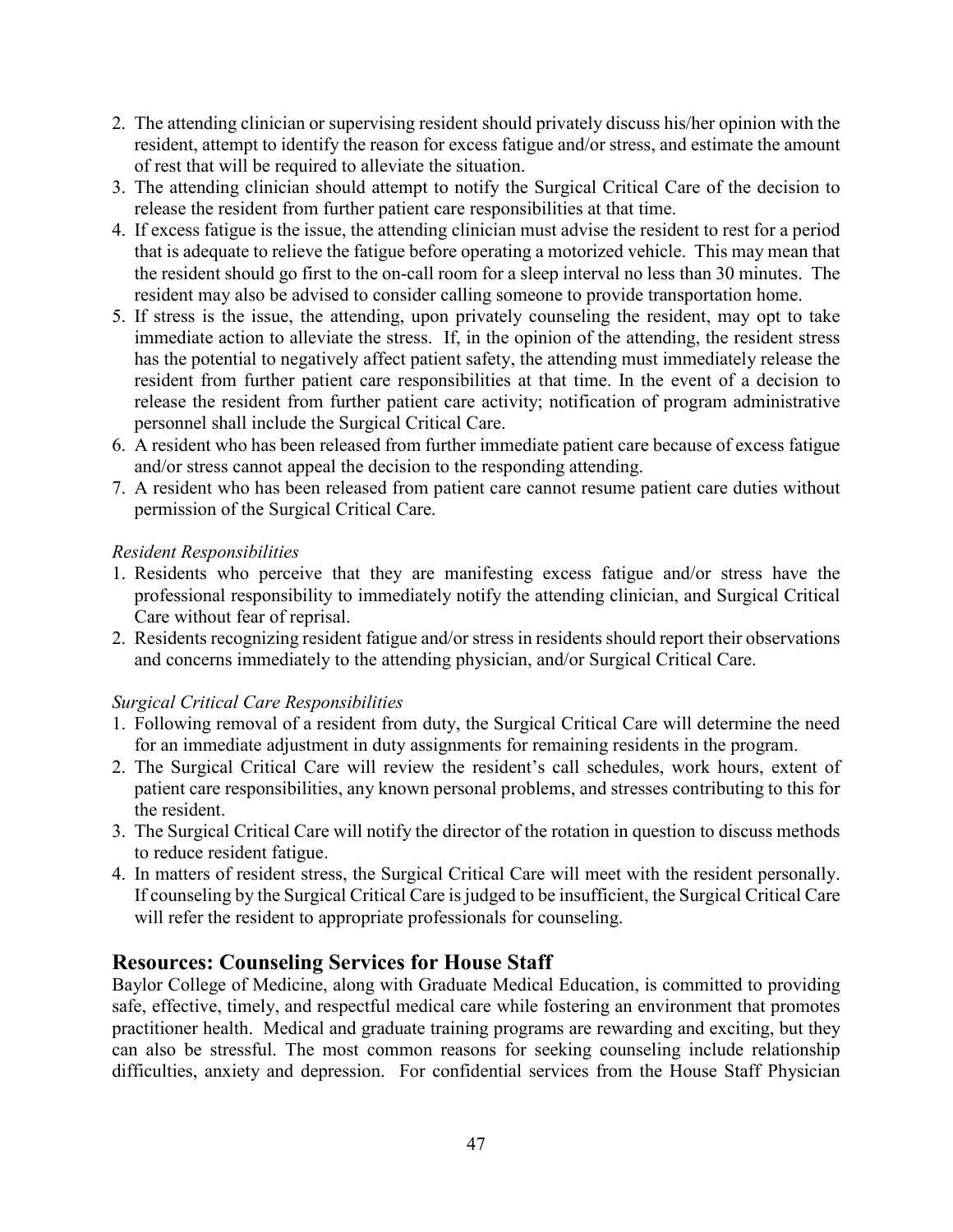Psychiatric Counseling Service call 713.798.4881 to schedule an appointment or for emergencies. There is no fee for these services.

This program serves medical students, graduate students, residents, physician assistants, nurse anesthetist students and clinical residents as well as their spouses and significant others.

#### *Services Offered*

Services are provided at no cost for up to 12 sessions.

- Individual Counseling
- Premarital Counseling
- Marital or Relationship Counseling
- Psychopharmacology

Services are provided by members of the faculty in the Department of Psychiatry & Behavioral Sciences.

All provided services abide by the strictest rules of confidentiality. The service does not issue any report to administrative personnel within your department or any others of Baylor College of Medicine.

## *How Will I Know I Need the House Staff Psychiatric Counseling Service?*

Depression/Anxiety

- I'm depressed much of the time.
- I'm anxious much of the time.
- I feel angry much of the time.
- I'm drinking more.
- I think I have an eating disorder.

Work Problems

- I keep thinking I've chosen the wrong profession.
- My work is suffering.
- I feel pulled in too many directions.
- My relationship with my colleagues is strained.

Relationship Problems

- I am having serious doubts about my marriage or relationship.
- My partner tells me I'm retreating.
- I don't like going home.
- My relationship gives me little pleasure.

# **Wellness Resources for Managing Challenges to Living Our Values**

Baylor College of Medicine is committed to the values of integrity, respect, teamwork, innovation, and excellence. When everyone at the College lives these values we create a culture that supports all members of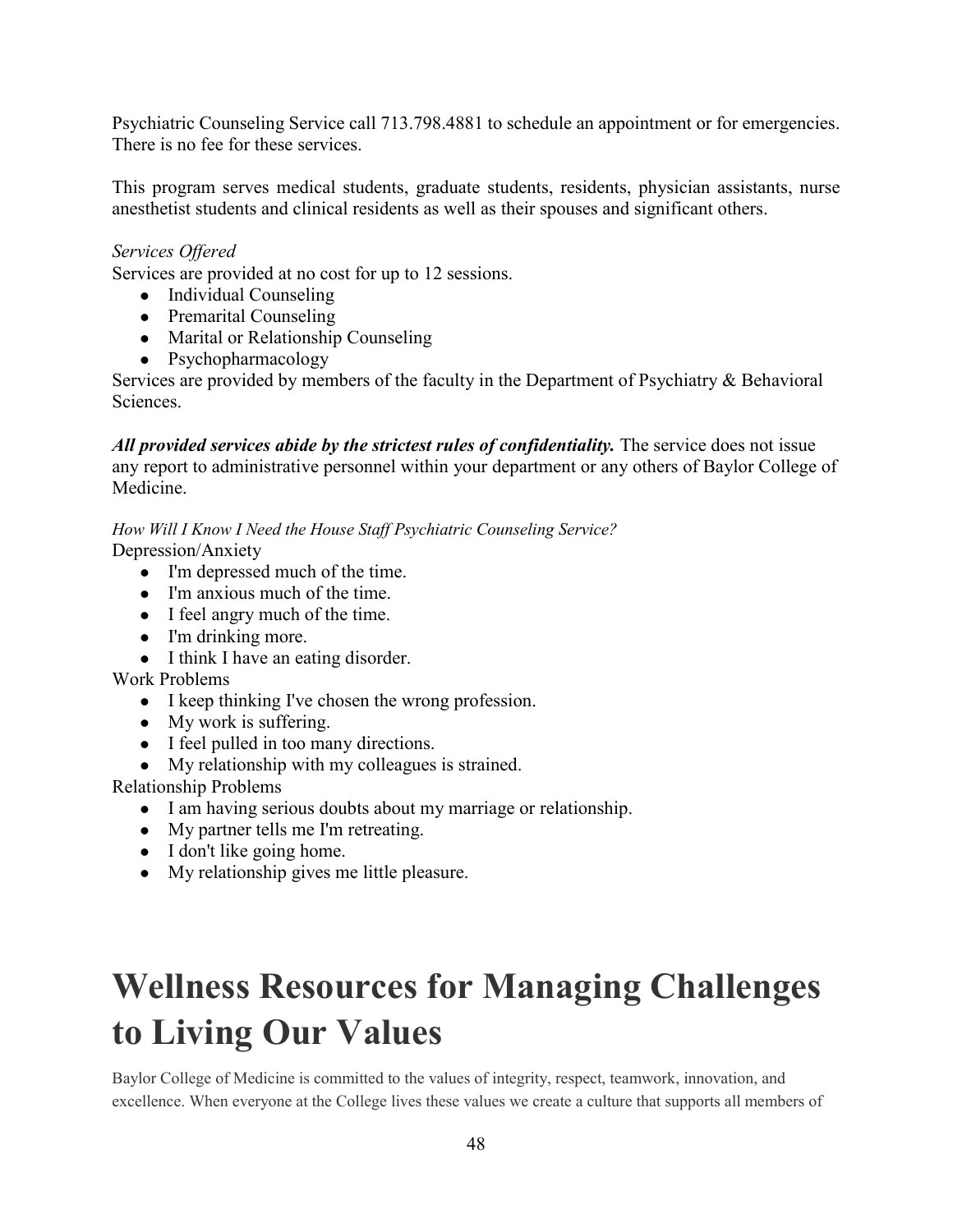our community to thrive personally and professionally. During these challenging times, sustaining a culture that reflects our values is the responsibility of each of every individual at the College. The College has a number of resources available to help you manage interpersonal and personal challenges that may arise while navigating the current climate.

Please visit the following link for more details:

<https://www.bcm.edu/coronavirus-preparedness/coronavirus-learners-and-educators/wellness-resources>

#### Baylor College of Medicine Ombuds Office

The Baylor College of Medicine Ombuds Office is a confidential place for students, trainees, faculty, and staff to express concerns, resolve disputes, manage conflicts, and increase communication skills. The ombuds is available to discuss any issue of concern, including interpersonal conflict or misunderstandings, and academic or administrative concerns.

Reach out to the Ombuds Office as a first step, a last resort, or at any point along the way. You may also reach out anytime you would like to discuss something confidentially and aren't sure where to go.

The Ombuds Office promotes a neutral, fair and equitable approach to problem solving, conflict management and consensus building. At the visitor's option, the ombuds is happy to listen, to offer feedback, or to assist in developing alternatives for addressing concerns and problems. Where appropriate, the office supports systemic changes (e.g. through providing feedback to College leadership about trends, policies and procedures, and systemic issues) to achieve this.

The ombuds does not replace any formal College channels (e.g. regarding complaints or grievances). Communication to the ombuds does not constitute notice to Baylor College of Medicine. The ombudsman does not make binding decisions, mandate policies, or formally adjudicate issues. The ombuds does not provide legal advice; communication or information provided by the ombudsman does not constitute legal advice Please see following link: <https://www.bcm.edu/about-us/ombuds>

#### Baylor College of Medicine Title IX and Gender Discrimination

Baylor is committed to providing a safe and supportive environment for all community members, guests and visitors. We believe that all individuals have the right to be free from all forms of sex and gender-based discrimination, which includes sexual harassment, acts of sexual violence, domestic violence, dating violence and stalking. Respect is one of the College' core [values.](https://www.bcm.edu/about-us/mission-vision-values) All campus community members are expected to conduct themselves in a manner that does not infringe on the rights of others. One way Baylor demonstrates its commitment to nondiscrimination is by maintaining compliance with [Title IX of the Education Amendments](https://www.bcm.edu/education/academic-faculty-affairs/academic-policies/title-ix-and-gender-discrimination/education)  [of 1972.](https://www.bcm.edu/education/academic-faculty-affairs/academic-policies/title-ix-and-gender-discrimination/education) Baylor College of Medicine admits students of any race, sex, sexual orientation, color, national ethnic origin, disability or age to all the rights, privileges, programs, and activities generally afforded or made available to students at the College. Baylor does not discriminate on the basis of race, sex, sexual orientation, gender identity, color, national or ethnic origin, disability or age, in administration of its educational policies, admissions policies, scholarship and loan programs, athletic and other school-administrated programs. This website provides [educational information](https://www.bcm.edu/education/academic-faculty-affairs/academic-policies/title-ix-and-gender-discrimination/education) to help trainees, faculty and staff of the College understand and identify sexual harassment and sexual violence[, options for reporting](https://www.bcm.edu/education/academic-faculty-affairs/academic-policies/title-ix-and-gender-discrimination/reporting-options) offenses, recommendations regarding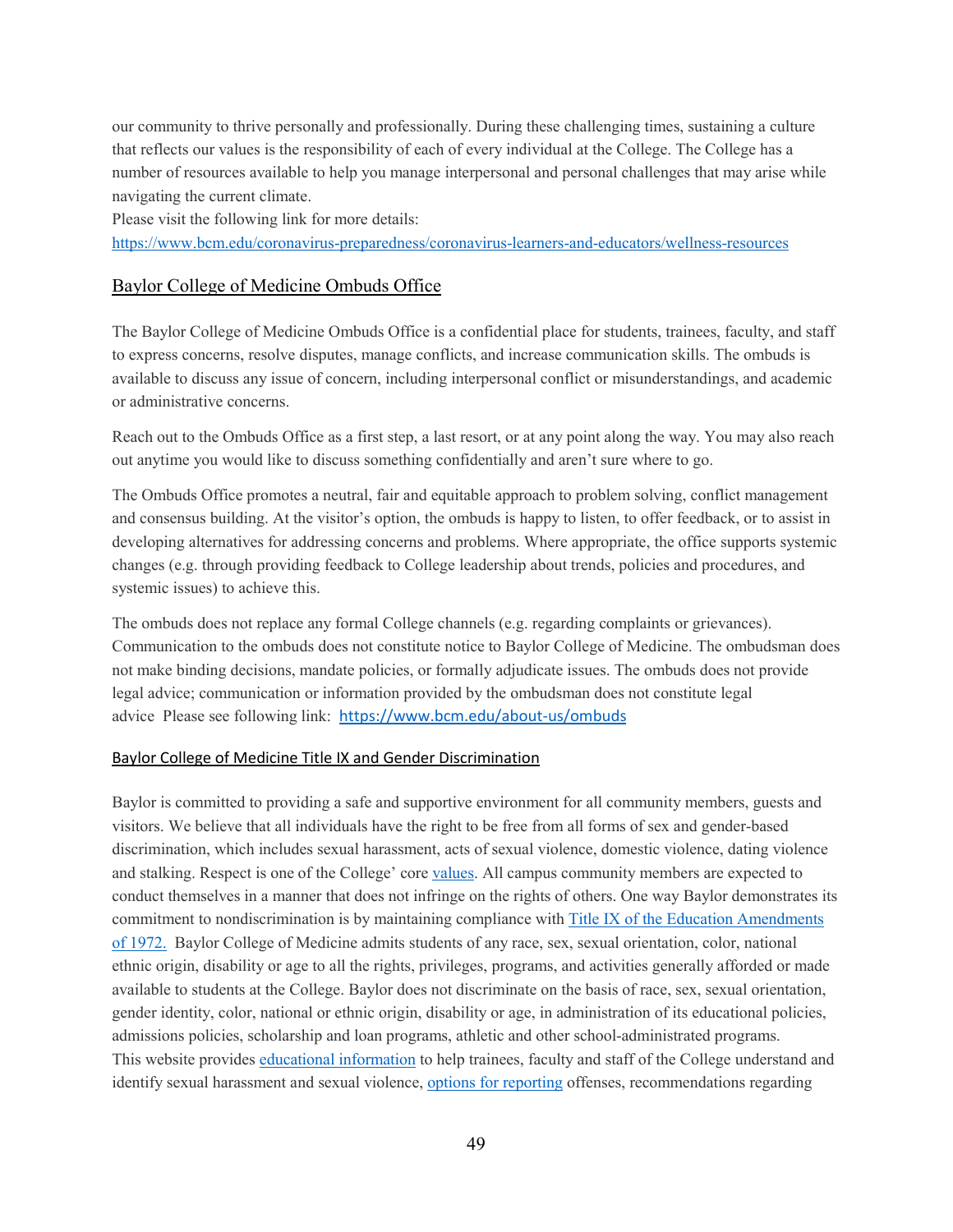[reducing risk](https://www.bcm.edu/education/academic-faculty-affairs/academic-policies/title-ix-and-gender-discrimination/reduce-your-risk) of sexual violence, suggestions on [how you can support](https://www.bcm.edu/education/academic-faculty-affairs/academic-policies/title-ix-and-gender-discrimination/how-you-can-help) someone affected by sexual harassment or sexual violence, and [support resources](https://www.bcm.edu/education/academic-faculty-affairs/academic-policies/title-ix-and-gender-discrimination/get-help) for seeking assistance. Please see the following link<https://intranet.bcm.edu/?tmp=/pa/news/provost/1-10-2020>

#### Professionalism Integrity Hotline

Baylor College of Medicine is committed to providing an environment where open and honest communications are the expectation, not the exception. We want you to feel comfortable in approaching your supervisor, management, faculty member, peer or physician in instances where you believe violations of the BCM Code of Conduct, policies, standards, ethics, or laws have occurred, or if you have concerns regarding any other matter. The Integrity Hotline and Web Portal provides an additional method to report concerns

Please see the following link: <https://intranet.bcm.edu/?tmp=/compliance-audit/hotline>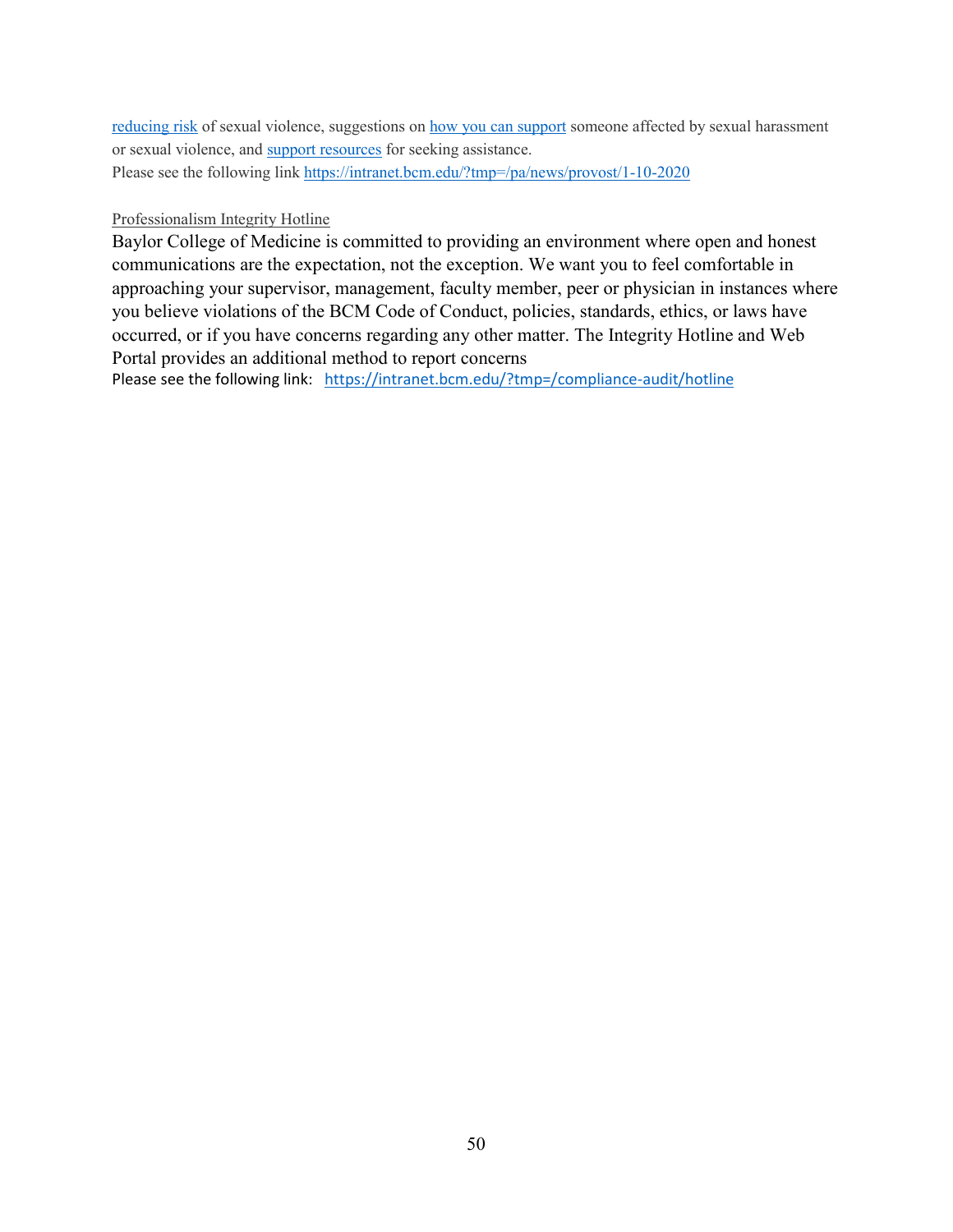# <span id="page-51-0"></span>**SECTION III – COMMUNICATION**

Good communication is essential to the smooth operation of any organization and is especially critical where patient care is involved. This section discusses communication policies that must be followed both in and out of the clinical setting.

## <span id="page-51-1"></span>**E-Mail**

Each BCM employee is assigned a BCM email address. It is expected that residents will check their BCM email daily. No alternative email will be utilized for normal BCM or GME business correspondence. However, residents are requested to provide BCM a personal email address for use only in the event of a catastrophic emergency, which renders BCM servers non-functional.

BCM email is not to be forwarded to an outside account, such as Gmail or AOL under any circumstances. Email access is considered part of a trainee's BCM Enterprise Computing Account access, and will cease upon the last day of employment. Residents are requested to please be aware and make alternate arrangements prior to completing his/her training program. *Not checking your email is not a valid excuse for not having or returning needed information.*

## <span id="page-51-2"></span>**Up-to-date Contact Information**

Personal contact information such as phone and address are to be maintained by the house staff physician through the Employee Self Service (ESS) function. This can be accessed on the home page of the BCM Intranet.

<span id="page-51-3"></span>**Mail** *–* All residents are to direct their mail to their home addresses, not the Surgery Education Office especially for vendor information.

## <span id="page-51-4"></span>**Pagers**

Baylor College of Medicine issues pagers to residents to be used over the course of the training program. It is considered the preferred method of immediate contact for patient care and administrative needs. Rotation-specific pagers are required at some institutions. Pagers must be carried at all times. Pagers are the responsibility of the residents once issued and therefore the fee of \$65 for any lost pagers will be at the expense of the residents. Pagers will also be collected during check-out from the program each June. Residents who do not return their pagers before leaving the program will be charged \$65 and will not receive their diploma until this fee has been paid to the Michael E. DeBakey Department of Surgery in reimbursement for such charges.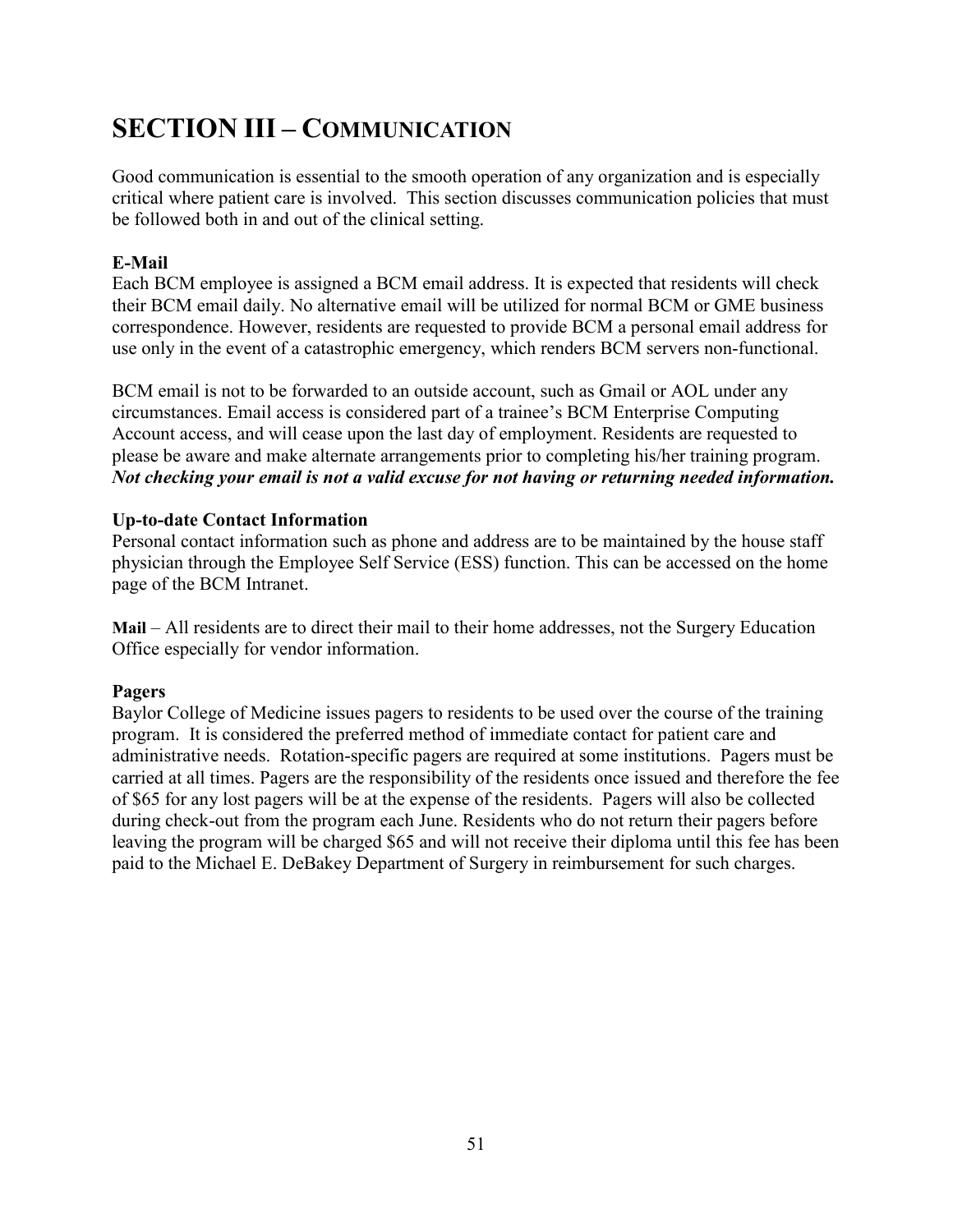# <span id="page-52-0"></span>**SECTION IV - GUIDELINES FOR RESIDENT SUPERVISION**

The purpose of this document is to outline the policy and procedure requirements for supervision of postgraduate residents within the Department of Surgery.

## <span id="page-52-1"></span>**Definition of attending physician**

Each patient will be under the direct care of an attending physician, and this will be clearly noted on the patient's admission card and paperwork. Residents work under the direct supervision of the attending physicians. Attending physician refers to those surgeons who staff the teaching service at each of the affiliated hospitals. Each surgeon must be board eligible/certified in general surgery or an appropriate subspecialty, and each must show interest in participating in the education of residents. Furthermore, surgeons on the teaching service must exhibit regular contributions to the education of the residents to maintain their status on the teaching service.

## <span id="page-52-2"></span>**Lines of Supervision**

The attending physician is ultimately responsible for the care of all patients under their care. Residents participate in this care under the direction of the attending. The attending physician controls resident participation through observation and direction, or consultation, and by imparting specific skills and knowledge to the residents. Attending supervision may be direct (person-to-person) supervision or by discussion, for example by telephone. At all times there will be an appropriately privileged attending surgeon immediately available to the resident or by telephone and able to be present within a reasonable period of time, if needed. The attending surgeons are responsible to assure continuity of care provided to patients.

It is recognized that other attending physicians may, at times, be delegated responsibility for the care of a patient and provide supervision instead of, or in addition to, the assigned attending surgeon. Within the scope of the training program, all residents, without exception, will function under the supervision of attending surgeons. A responsible attending must be immediately available to the resident in person or by telephone and able to be present within a reasonable period of time, if needed. Each service will publish, and make available, "call schedules" indicating the responsible staff practitioner(s) to be contacted.

## <span id="page-52-3"></span>**Graduated Responsibility in Resident Training**

The Surgical Critical Care Residency program is structured to encourage and permit residents to assume increasing levels of responsibility commensurate with their individual progress in experience, skill, knowledge, and judgment throughout the course of their training. Each facility must adhere to current accreditation requirements as set forth by Baylor College of Medicine for all matter pertaining to the training program including the level of supervision provided. The requirements of the American Board of Surgery and the ACGME will be incorporated into training programs to ensure that each successful program graduate will be eligible to sit for a certifying examination.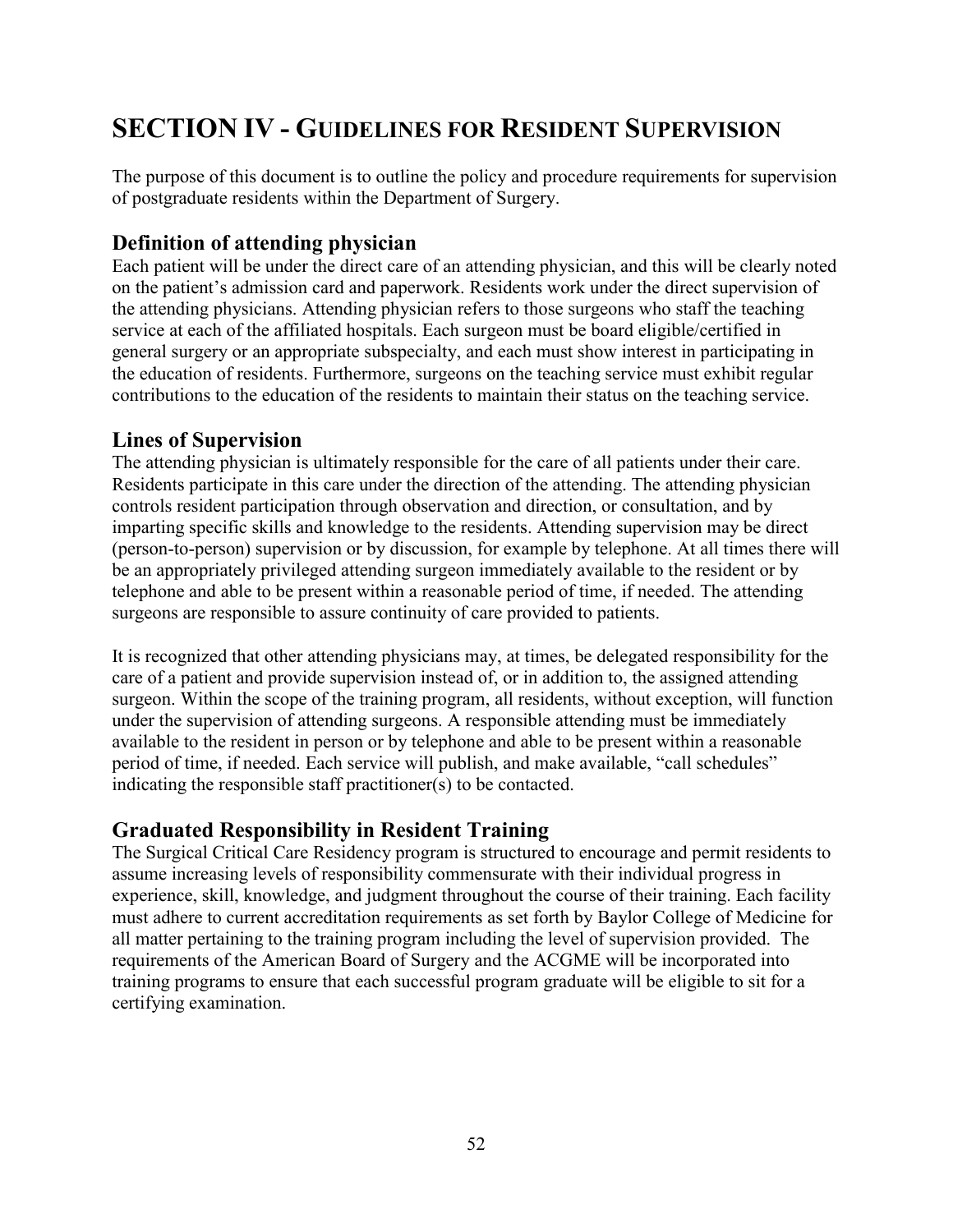## <span id="page-53-0"></span>**Roles and Responsibilities: The Department Chairman and Surgical Critical Care Faculty**

## **The Department Chairman and Surgical Critical Care**

Faculty are responsible for implementation of and compliance with the requirements of the American Board of Surgery and the ACGME.

## **Roles and Responsibilities: The Attending Surgeon**

**The Attending Surgeon** is responsible for, and must be familiar with, the care provided to the patient as exemplified by the following:

- 1. Direct the care of the patient and provide the appropriate level of supervision based on the nature of the patient's condition, the likelihood of major changes in the management plan, the complexity of care, and the experience and judgment of the resident being supervised. Documentation of this supervision will be via progress notes, or countersignature of, or reflected within, the resident's progress note at a frequency appropriate to the patient's condition. In all cases where the provision of supervision is reflected within the resident's progress note, the note shall include the name of the attending surgeon with whom the case was discussed and the nature of that discussion.
- 2. Meet the patient early in the course of care (for inpatients, within 24 hours of admission) and document, in a progress note, concurrence with the resident's initial diagnoses and treatment plan. At a minimum, the progress note must state such concurrence and be properly signed and dated. If a patient is admitted during the weekend or holiday for non-emergent care, the resident may evaluate the patient and discuss the patient's circumstances via telephone with an appropriate attending surgeon. This discussion will be documented in the patient record. An attending physician will then see the patient within 24 hours, since there will always be an attending making rounds with the surgical team (residents and medical students) on weekends and holidays.
- 3. Participate in attending rounds. Participation in bedside rounds does not require that the attending surgeon see every patient in person each day. It does require physical presence of the attending in the facility for sufficient time to provide appropriate supervision of residents. A variety of face-to-face interactions such as chart rounds, x-ray review sessions, pre-op reviews, and informal patient discussions fulfill this requirement.
- 4. Assure that all technically complex diagnostic and therapeutic procedures which carry a significant risk to the patient are:
	- a)Medically indicated,
	- b)Fully explained to the patient,
	- c)Properly executed,
	- d)Correctly interpreted, and
	- e)Evaluated for appropriateness, effectiveness, and required follow up.

Evidence of this assurance will be documented in the patient's record via a progress note(s), or through countersignature of the resident's progress note(s).

5. Assure that discharge, or transfer, of the patient from an integrated or affiliated hospital or clinic is appropriate based on the specific circumstances of the patient's diagnoses and treatment. The patient will be provided appropriate information regarding prescribed therapeutic regimen, including specifics on physical activity, medications, diet, functional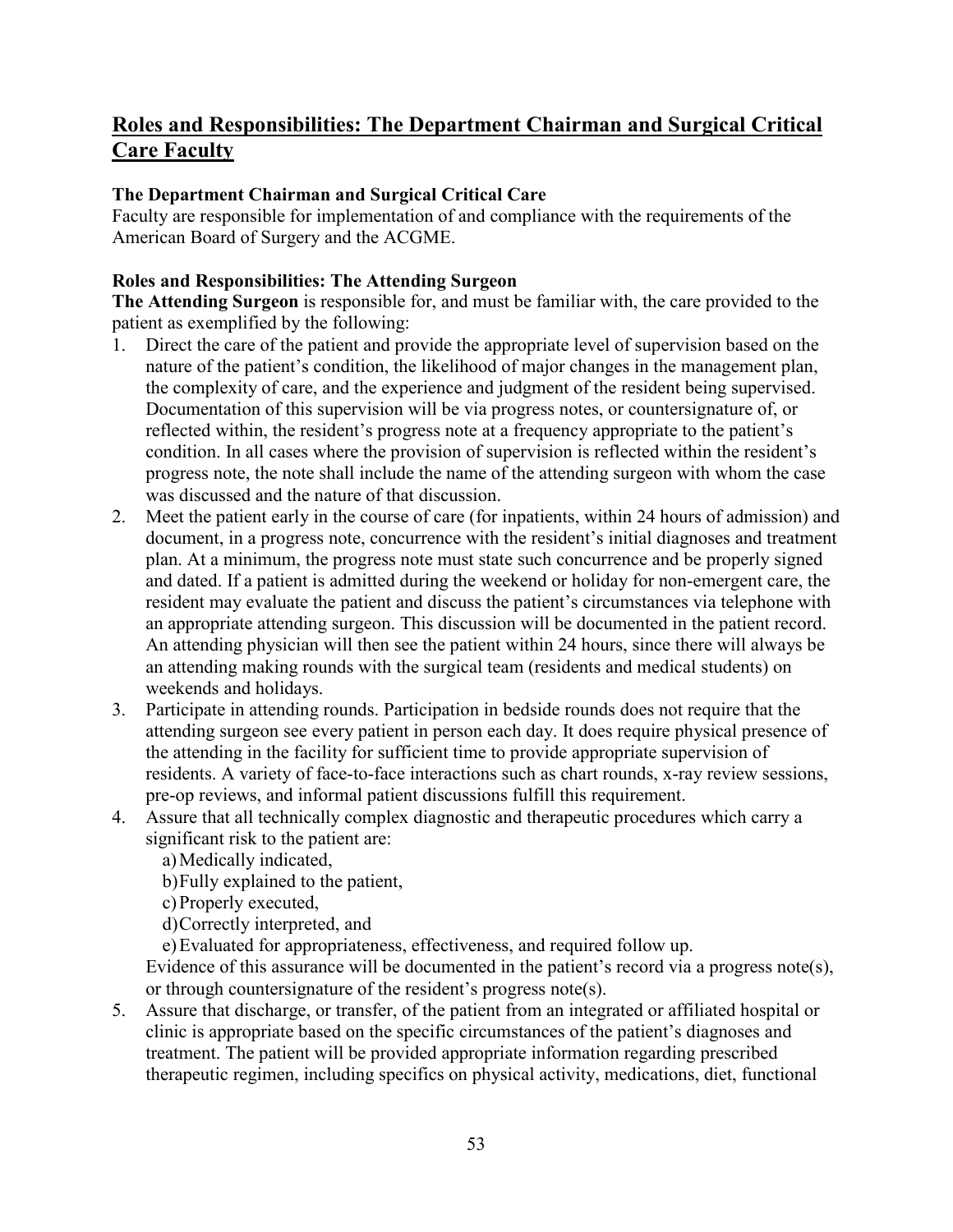status, and follow-up plans. At a minimum, evidence of this assurance will be documented by countersignature of the hospital discharge summary or clinic discharge note.

6. Assure residents are given the opportunity to contribute to discussions in committees where decisions being made affect their activities. Facilities are encouraged, to the extent practicable, to include resident representation on committees such as Medical Records, Quality Assurance, Utilization Review, Infection Control, Surgical Case Review, and Pharmacy and Therapeutics.

## <span id="page-54-0"></span>**Graduated Levels of Responsibility**

- 1. Residents, as part of their training program, may be given progressive responsibility for the care of their patient. A resident may act as a teaching assistant to less experienced residents. Assignment of the level of responsibility must be commensurate with their acquisition of knowledge and development of judgment and skill, and consistent with the requirements of the accrediting body.
- 2. Based on the attending surgeon's assessment of a resident's knowledge, skill, experience and judgment, residents may be assigned graduated levels of responsibility to: a)Perform procedures or conduct activities without a supervisor present; and/or b)Act as a teaching assistant to less experienced residents.
- 3. The determination of a resident's ability to accept responsibility for performing procedures or activities without a supervisor present and/or act as a teaching assistant will be based on evidence of the resident's clinical experience, judgment, knowledge, and technical skill. Such evidence may be obtained from evaluations by attending surgeons or the Surgical Critical Care, and/or other clinical practice information.
- 4. When a resident is acting as teaching assistant, the staff practitioner remains responsible for the quality of care of the patient, providing supervision and meeting medical record documentation requirements as defined previously.

## **Supervision of Residents Performing Invasive Procedures or Surgical Operations**

- 1. Diagnostic or therapeutic invasive procedures or surgical operations, with significant risk to patients, require a high level of expertise in their performance and interpretation. Such procedures may be performed only by residents who possess the required knowledge, skill and judgment to perform these procedures and under the appropriate level of supervision by staff physicians. Attending surgeons will be responsible for authorizing the performance of such invasive procedures or surgical operations. The name of the attending surgeon performing and/or directing the performance of a procedure should appear on the informed consent form.
- 2. During the performance of such procedures or operations, an attending surgeon will provide an appropriate level of supervision. Determination of this level of supervision is generally left to the discretion of the attending surgeon and is a function of the experience and competence of the resident, and of the complexity of the specific case.
- 3. Attending surgeons will provide appropriate supervision for the evaluation of patients, the scheduling of cases, and the assignment of priority, preoperative preparations, and the operative/procedural and postoperative care of patients.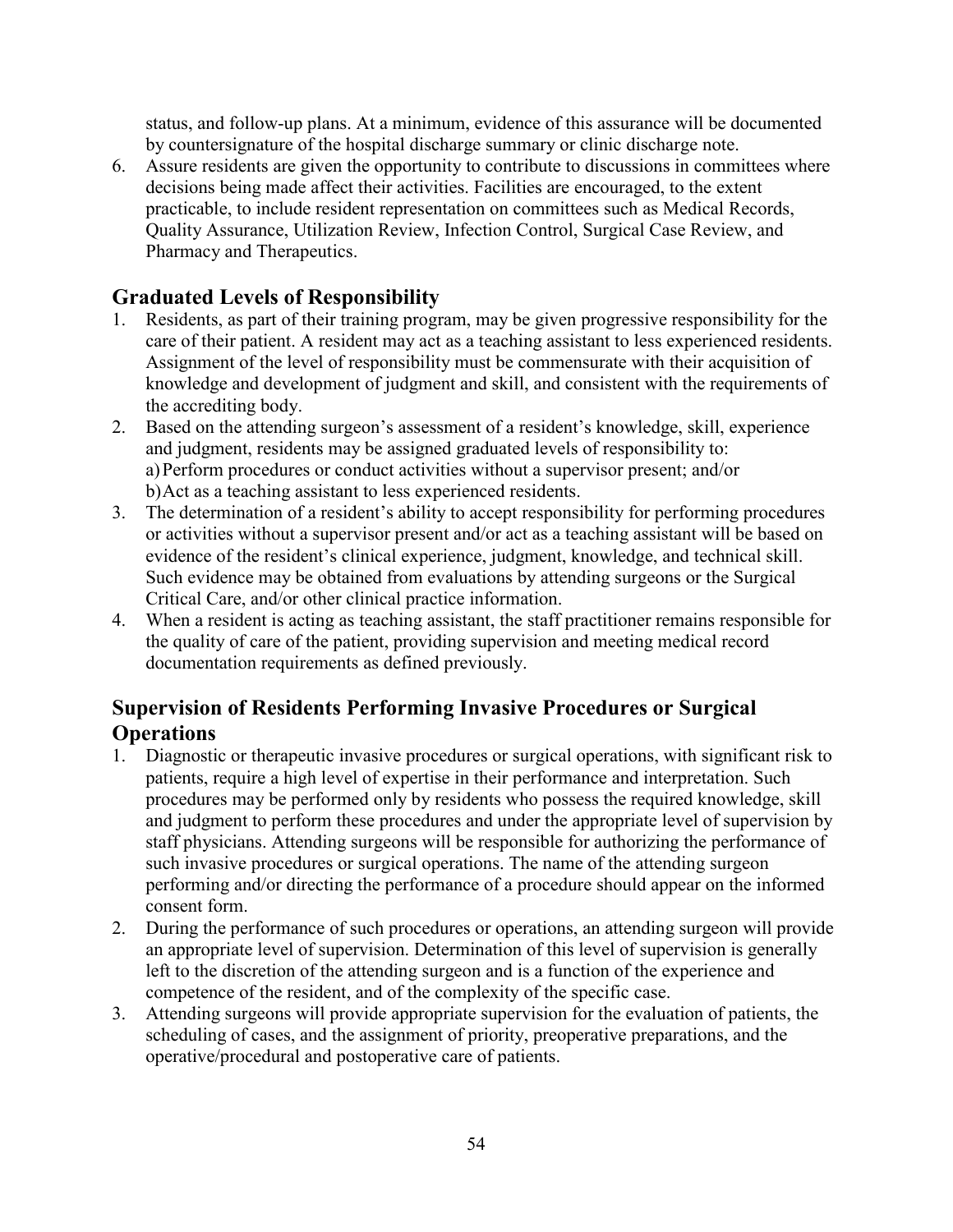#### **Emergency Situations**

An emergency is defined as a situation where immediate care is necessary to preserve the life of or prevent serious impairment to the health of a patient. In such situations, any resident, assisted by medical center personnel, shall be permitted to do everything possible to save the life of a patient or to save a patient from serious harm. The appropriate attending surgeon will be contacted and apprised of the situation as soon as possible. The resident will document the nature of this discussion in the patient's record.

## <span id="page-55-0"></span>**SECTION V EDUCATION TEAM**

# <span id="page-55-1"></span>**Educational Faculty and Administrative Team Members**

**Faculty: Chairman Todd K. Rosengart, M.D.** 713-798-1317

**Vice Chair for Education Bradford G. Scott, M.D.**  713-798-6078 (Ed office) or 713-873-3949 (BT office) [bgscott@bcm.edu](mailto:bgscott@bcm.edu)

**Vice Chair for Research Scott LeMaire, M.D.** 832-355-9942 [slemaire@bcm.edu](mailto:slemaire@bcm.edu)

**Residency Programs: Congenital Heart Residency Program Director Jeffrey Heinle, M.D.**  832-826-1929 [charlesf@bcm.edu](mailto:charlesf@bcm.edu)

**General Surgery Residency Program Director Bradford G. Scott, M.D.**  713-798-6078 (Ed office) or 713-873-3949 (BT Office) [bgscott@bcm.edu](mailto:bgscott@bcm.edu)

**General Surgery Residency Program Associate Program Director Neal R. Barshes, Ph.D., M.D.**  713-794-7862 [Neal.barshes@bcm.edu](mailto:Neal.barshes@bcm.edu)

**General Surgery Residency Program Associate Program Director Eric Silberfein, M.D.**  713-798-6078 (Ed office) [ejs@bcm.edu](mailto:ejs@bcm.edu)

#### **Director of General Surgery Resident Research Track Nader Massarweh, M.D.**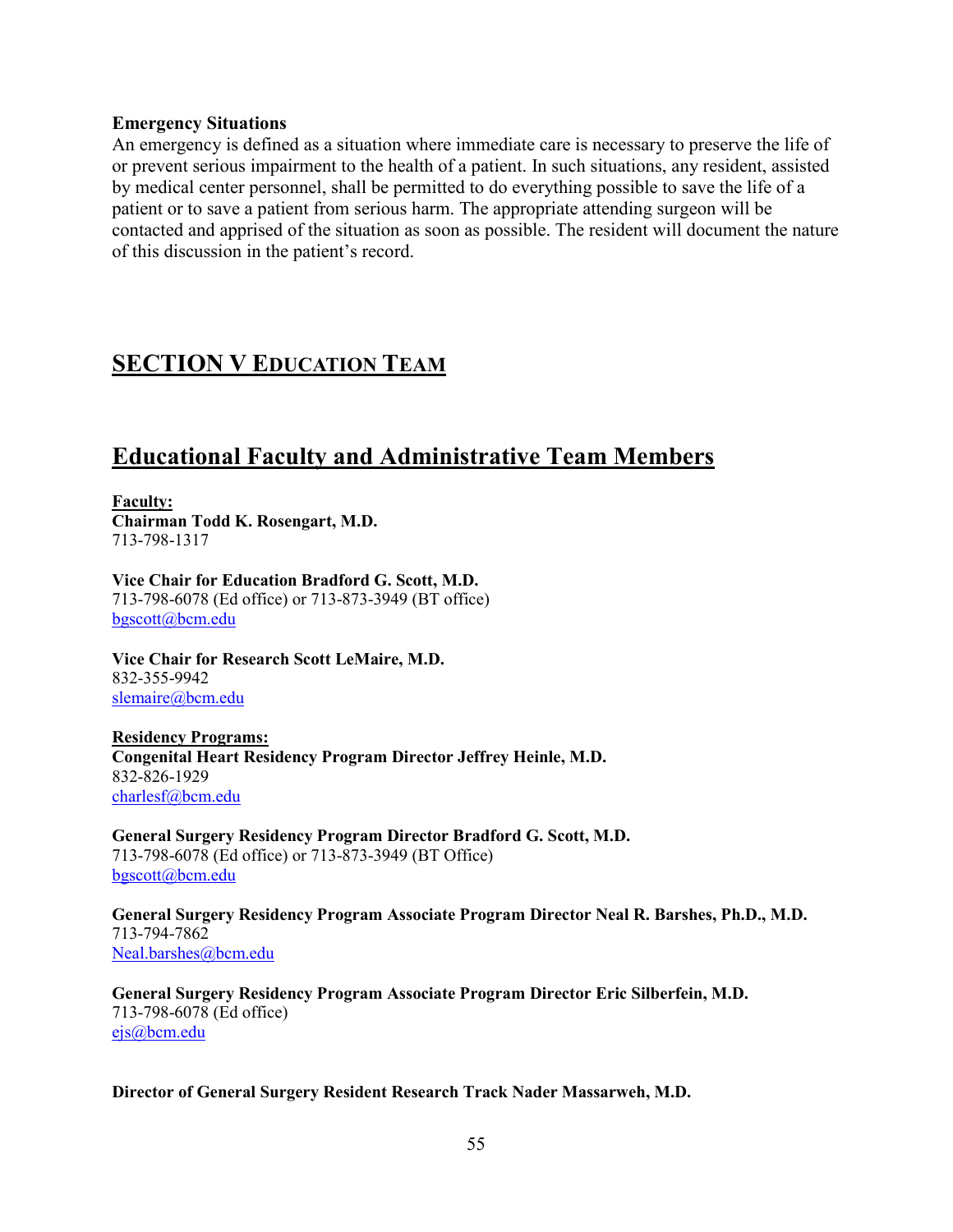#### 713-794-8017 **Nader.Massarweh@bcm.edu**

**Liver Transplant Fellowship Directors John Goss, M.D. and Christine O'Mahony, M.D.** 832-355-1400 [jgoss@bcm.edu](mailto:jgoss@bcm.edu) **and** [comahony@bcm.edu](mailto:comahony@bcm.edu)

**Pediatric Surgery Residency Program Director Mark Mazziotti, M.D.** 832-822-3135 [mazziott@bcm.edu](mailto:mazziott@bcm.edu)

**Plastic Surgery Residency Program Director Shayan Izaddoost, M.D., Ph.D.** 713-798-6305 [shayani@bcm.edu](mailto:shayani@bcm.edu)

**Surgery Critical Care Program Director S. Rob Todd M.D. 713-798-8051** [srtodd@bcm.edu](mailto:srtodd@bcm.edu)

**Vascular Surgery/Integrated Vascular Surgery Residency Program Director Joseph Mills, M.D.** 713-798-8831 [joseph.mills@bcm.edu](mailto:joseph.mills@bcm.edu)

**Vascular Surgery Integrated Vascular Surgery Residency Program Associate Program Director Neal R. Barshes, Ph.D.,M.D.**  713-794-7862 [Neal.barshes@bcm.edu](mailto:Neal.barshes@bcm.edu)

**Thoracic Surgery Residency Program Director Joseph Coselli, M.D.** 832-355-9910 [jcoselli@bcm.edu](mailto:jcoselli@bcm.edu)

**Thoracic Surgery Residency Associate Program Director Ravi Ghanta, M.D. 713-873-3435** [Ravi.ghanta@bcm.edu](mailto:Ravi.ghanta@bcm.edu)

**Thoracic Surgery Residency Associate Program Director Shawn Groth, M.D. 713-798-6281** [Shawn.Groth@bcm.edu](mailto:Shawn.Groth@bcm.edu)

**Thoracic Surgery Residency Assistant Program Director Ourania Preventza, M.D.** 832-355-9910 [preventz@bcm.edu](mailto:preventz@bcm.edu)

**Fellowship Programs (TMB approved /non-ACGME programs): Aortic Thoracic Surgery Fellowship Program Director Joseph Coselli, M.D.** 832-355-9910 [jcoselli@bcm.edu](mailto:jcoselli@bcm.edu)

**General Thoracic Surgery Fellowship Program Dr. Bryan Burt**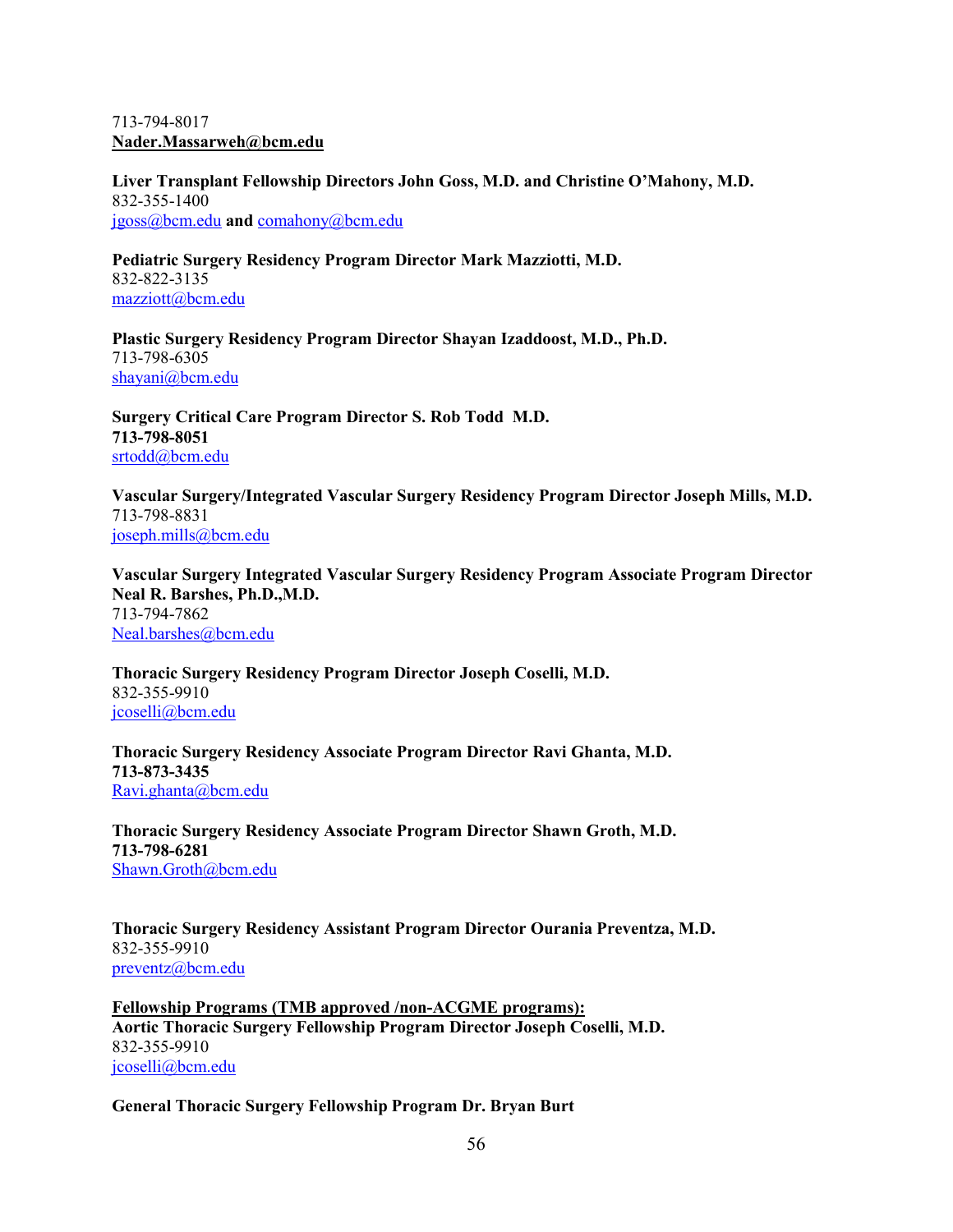#### 713-798-9144 (Office) / 713-798-6078 (Ed Office)

#### **UME Medical Student Programs**

**Core Medical Student Faculty Director Stephanie Gordy, M.D.**  713-798-6078 (Ed Office) [Stephanie.gordy@bcm.edu](mailto:Stephanie.gordy@bcm.edu)

**Associate Director for Core Medical Students Dr. Ron Cotton** 713-798-6078 (Ed Office) **Director Sub Internship Dr. Stacey Carter**  713-798-6078 (Ed Office)

**Undergraduate Student Program: Summer DeBakey Student Program-Shayan Izaddoost, M.D., Ph.D.** 713-798-6305 [shayani@bcm.edu](mailto:shayani@bcm.edu)

#### <span id="page-57-0"></span>**The Surgery Education Office Administrative Team Members**

The Surgery Education Office provides support for the students, residents and faculty of the General Surgery Residency Program.

The main telephone number is **713.798.6078** and the fax number is **713.798.8941**.

**Director for Education and Alumni Affairs Holly Shilstone**  713-798-6190 **[holly.shilstone@bcm.edu](mailto:holly.shilstone@bcm.edu)**

#### **Program Administrative team:**

**Allyson "Ally" Bremer (Vascular Surgery, Pediatric Surgery and Surgical Critical Care)** 713-798-5302 **[Allyson.bremer@bcm.edu](mailto:Allyson.bremer@bcm.edu)**

**Jaye Chambers (General Surgery)** 713-798-8629 **[Jaye.chambers@bcm.edu](mailto:Jaye.chambers@bcm.edu)**

**Amy Silva, M.Ed (Thoracic Surgery Residency Program and Thoracic TMB Fellowship programs** 713-798-6471 **[Amy.](mailto:jaye.chambers@bcm.edu)silva@bcm,edu**

**Cathryn Linn (Plastic Surgery Residency Program and UME Sub I/Electives for Plastics)** 832-822-3140 **[Cathryn.Linn@bcm.edu](mailto:Cathryn.Linn@bcm.edu)**

**Woods McCormack (UME Medical Student Programs)** 713-798-4733 [Woods.McCormack@bcm.edu](mailto:Woods.McCormack@bcm.edu)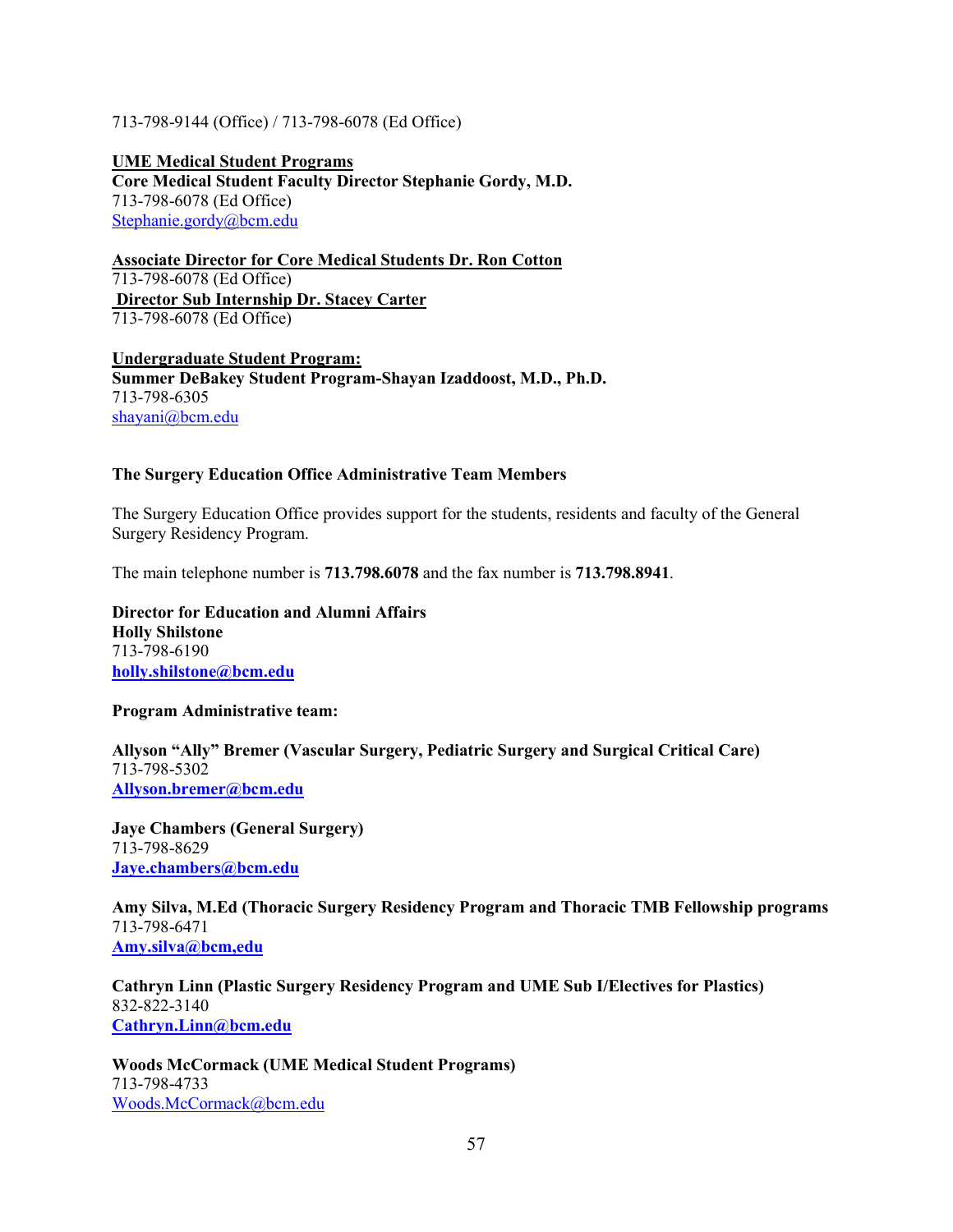**Josephine Koller (Assistant to General Surgery Residency Program, Undergraduate programs – Summer DeBakey Program, SubI and Electives)** 713-798-4733 **[Josephine.Koller@bcm.edu](mailto:Josephine.Koller@bcm.edu)**

## <span id="page-58-0"></span>**APPENDIX A- ESCALATION OF CARE POLICIES BEN TAUB HOSPITAL**

#### **Ben Taub Hospital Trauma Surgical Intensive Care Unit (TSICU)**

# **Escalation in Care Algorithm (for Emergent Issues)**

*Last Revised June 8, 2015*

The following algorithm shall be used for TSICU escalations in care:

#### *During daytime hours -*

• Page the TSICU Fellow (and/or TSICU Attending) for all escalations in care

#### *During after-hours -*

- Page the TSICU Fellow (or TSICU Attending if no TSICU Fellow is on-call) for all escalations in care
- For an emergent in-house need, page/call (Cisco telephone) the in-house Trauma PGY4/5
- If no response from the in-house Trauma PGY4/5, page the in-house Trauma Attending
- If no response from either of the aforementioned, check (call or go by and verify the presence or lack thereof) with the operating room (OR) and Emergency Center (EC) to locate these individuals
- If still unable to locate either of the aforementioned (the above process should take no longer than 10 minutes), page the Back-Up Trauma Attending
- If unable to reach the Back-Up Trauma Attending, page the Medical Director of the TSICU
- If unable to reach the Medical Director of the TSICU, page the Chief of General Surgery
- If unable to reach the Chief of General Surgery, page the Chief of Surgery
- If unable to reach the Chief of Surgery, page the Chairman of the Department of Surgery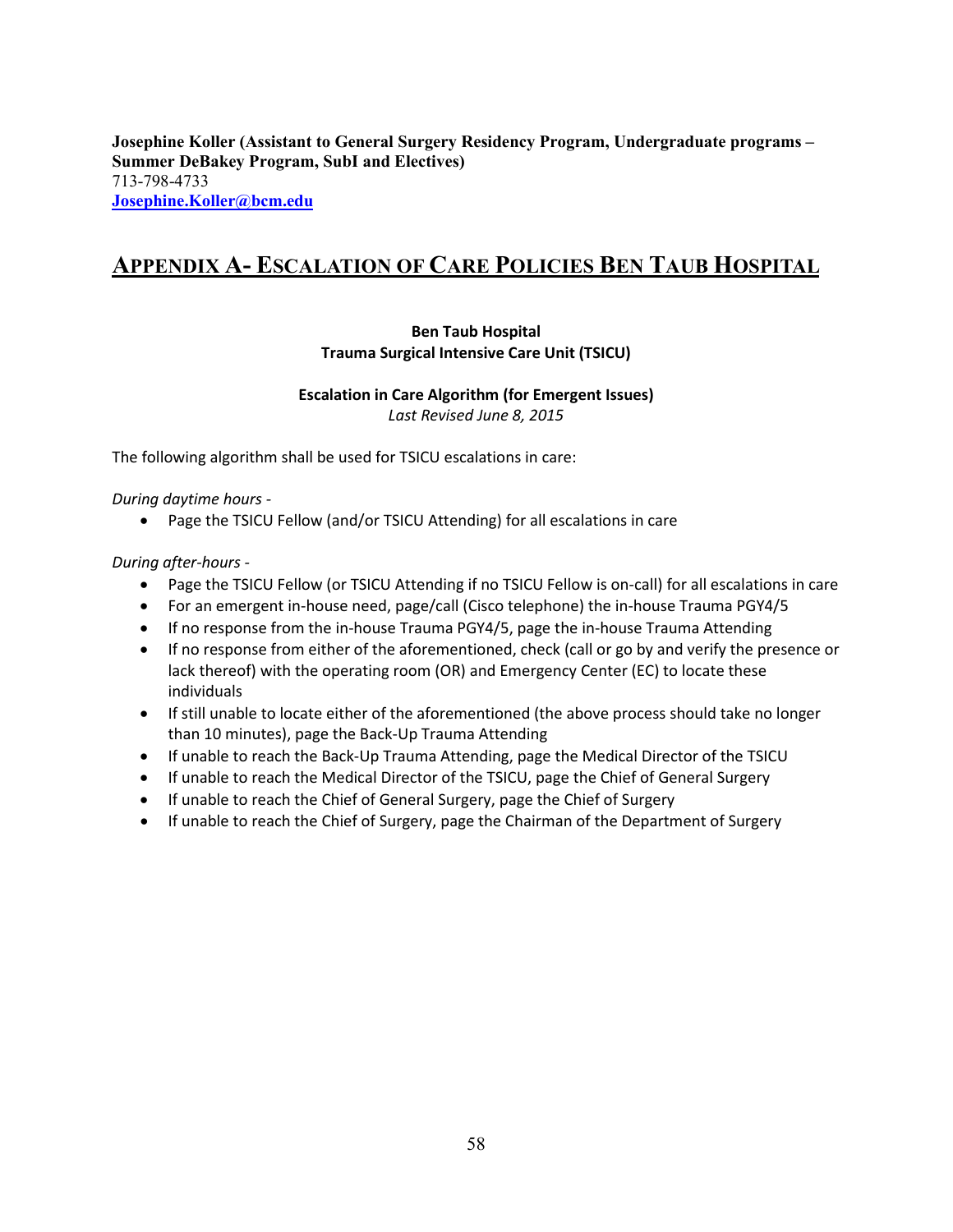#### **Ben Taub Hospital Trauma Surgical Intensive Care Unit (TSICU)**

## **Escalations in Care Requiring Fellow and/or Attending Notification**

*Last Revised July 10, 2015*

#### **Escalation and notification criteria for TSICU patients** (notification of TSICU attending and fellow)

- All new admissions
- Change in neurological examination
- Endotracheal intubation
- Significantly worsening mechanical ventilator parameters
- Massive volume resuscitation
- Vasopressors/Inotropes
	- o The initiation of vasopressors/inotropes
	- o The significant escalation of vasopressors/inotropes
	- o The addition of a new vasopressor/inotrope
- Blood product transfusion
- Activation of the Massive Transfusion Protocol
- Persistent drop in urine output (> 3 hours)
- Initiation of antibiotics
- Any time there is unexpected deterioration in a patient's medical condition
- Any TSICU procedure (e.g. thoracostomy tube, central venous catheter, arterial line...)
- The need for an unexpected operative procedure
- A new complication of a TSICU or operative procedure
- Any clinical situation that the resident or nurse feels is complex and requires the expertise/experience of the Fellow and/or Attending
- Death of a patient

#### **Escalation and notification criteria for Thoracic Surgery patients** (notification of Thoracic surgery attending and fellow)

- Cardiac Index <2.2 that is not responsive to intervention
- Sustained Hypotension that is not response to intervention
- Increase in Inotropes/Pressors >4 units from baseline (i.e. 2 to 6 of Epi, etc..)
- Sustained Arrhythmias
- Non-Sustained VT
- Oliguria > 4 hours
- Fever > 101.5 for patients with valve replacements or prosthetic grafts
- Chest Tube Output > 250cc/hr
- Concerns regarding IABP function or VAD function